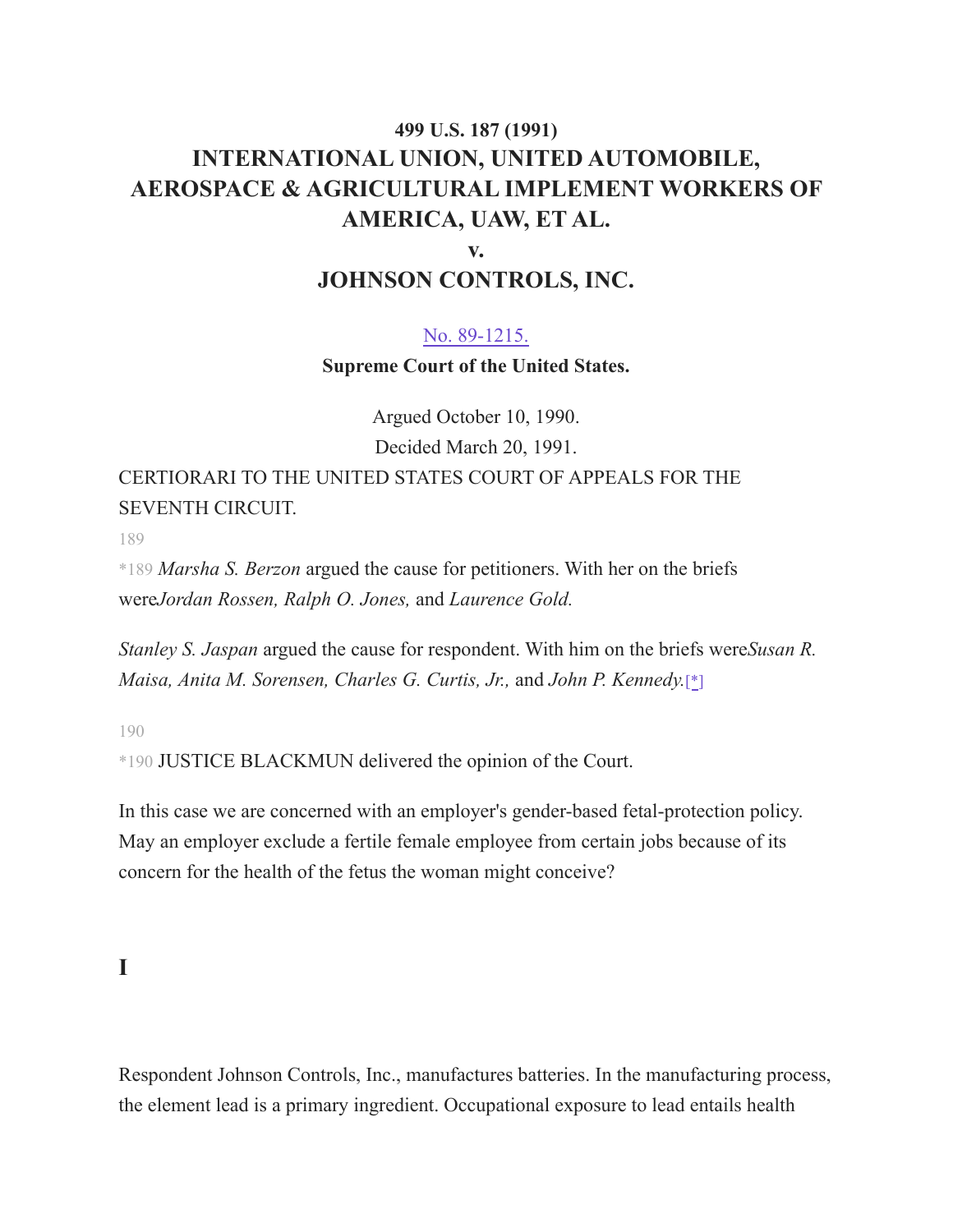risks, including the risk of harm to any fetus carried by a female employee.

191

\*191 Before the Civil Rights Act of 1964, 78 Stat. 241, became law, Johnson Controls did not employ any woman in a battery-manufacturing job. In June 1977, however, it announced its first official policy concerning its employment of women in lead-exposure work:

"[P]rotection of the health of the unborn child is the immediate and direct responsibility of the prospective parents. While the medical profession and the company can support them in the exercise of this responsibility, it cannot assume it for them without simultaneously infringing their rights as persons.

". . . . Since not all women who can become mothers wish to become mothers (or will become mothers), it would appear to be illegal discrimination to treat all who are capable of pregnancy as though they will become pregnant." App. 140.

Consistent with that view, Johnson Controls "stopped short of excluding women capable of bearing children from lead exposure," *id.,* at 138, but emphasized that a woman who expected to have a child should not choose a job in which she would have such exposure. The company also required a woman who wished to be considered for employment to sign a statement that she had been advised of the risk of having a child while she was exposed to lead. The statement informed the woman that although there was evidence "that women exposed to lead have a higher rate of abortion," this evidence was "not as clear . . . as the relationship between cigarette smoking and cancer," but that it was, "medically speaking, just good sense not to run that risk if you want children and do not want to expose the unborn child to risk, however small . . . ." *Id.,* at 142-143.

Five years later, in 1982, Johnson Controls shifted from a policy of warning to a policy of exclusion. Between 1979 and 1983, eight employees became pregnant while maintaining blood lead levels in excess of 30 micrograms per deciliter. Tr. of Oral Arg. 25, 34. This appeared to be the critical level

192

\*192 noted by the Occupational Safety and Health Administration (OSHA) for a worker who was planning to have a family. See 29 CFR § 1910.1025 (1990). The company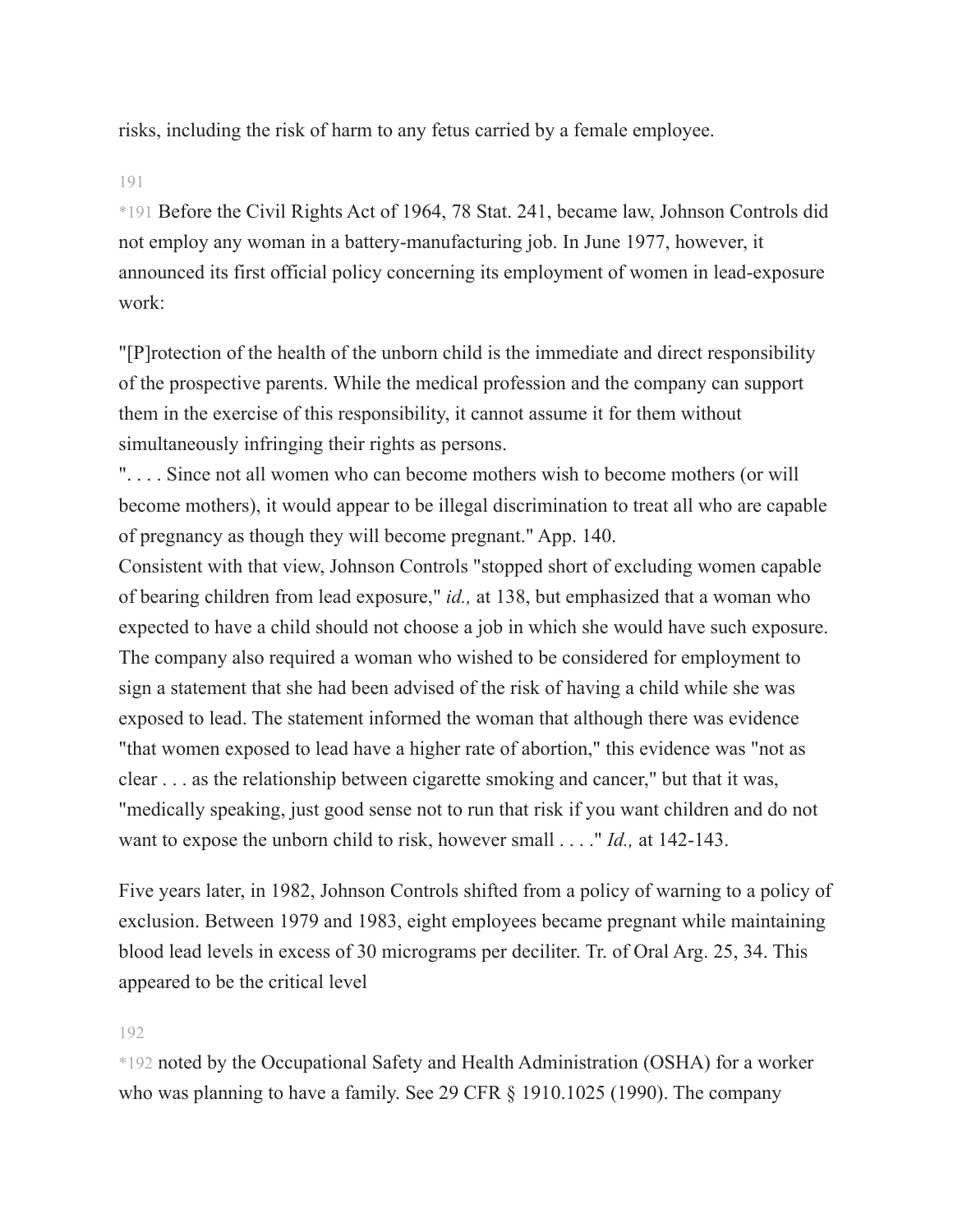responded by announcing a broad exclusion of women from jobs that exposed them to lead:

"[I]t is [Johnson Controls'] policy that women who are pregnant or who are capable of bearing children will not be placed into jobs involving lead exposure or which could expose them to lead through the exercise of job bidding, bumping, transfer or promotion rights." App. 85-86.

The policy defined "women . . . capable of bearing children" as "[a]ll women except those whose inability to bear children is medically documented." *Id.,* at 81. It further stated that an unacceptable work station was one where, "over the past year," an employee had recorded a blood lead level of more than 30 micrograms per deciliter or the work site had yielded an air sample containing a lead level in excess of 30 micrograms per cubic meter. *Ibid.*

## **II**

In April 1984, petitioners filed in the United States District Court for the Eastern District of Wisconsin a class action challenging Johnson Controls' fetal-protection policy as sex discrimination that violated Title VII of the Civil Rights Act of 1964, as amended, 42 U. S. C. § 2000e *et seq.* Among the individual plaintiffs were petitioners Mary Craig, who had chosen to be sterilized in order to avoid losing her job, Elsie Nason, a 50-year-old divorcee, who had suffered a loss in compensation when she was transferred out of a job where she was exposed to lead, and Donald Penney, who had been denied a request for a leave of absence for the purpose of lowering his lead level because he intended to become a father. Upon stipulation of the parties, the District Court certified a class consisting of "all past, present and future production and maintenance employees" in United Auto Workers bargaining

#### 193

\*193units at nine of Johnson Controls' plants "who have been and continue to be affected by [the employer's] Fetal Protection Policy implemented in 1982." No. 84-C-0472 (Feb.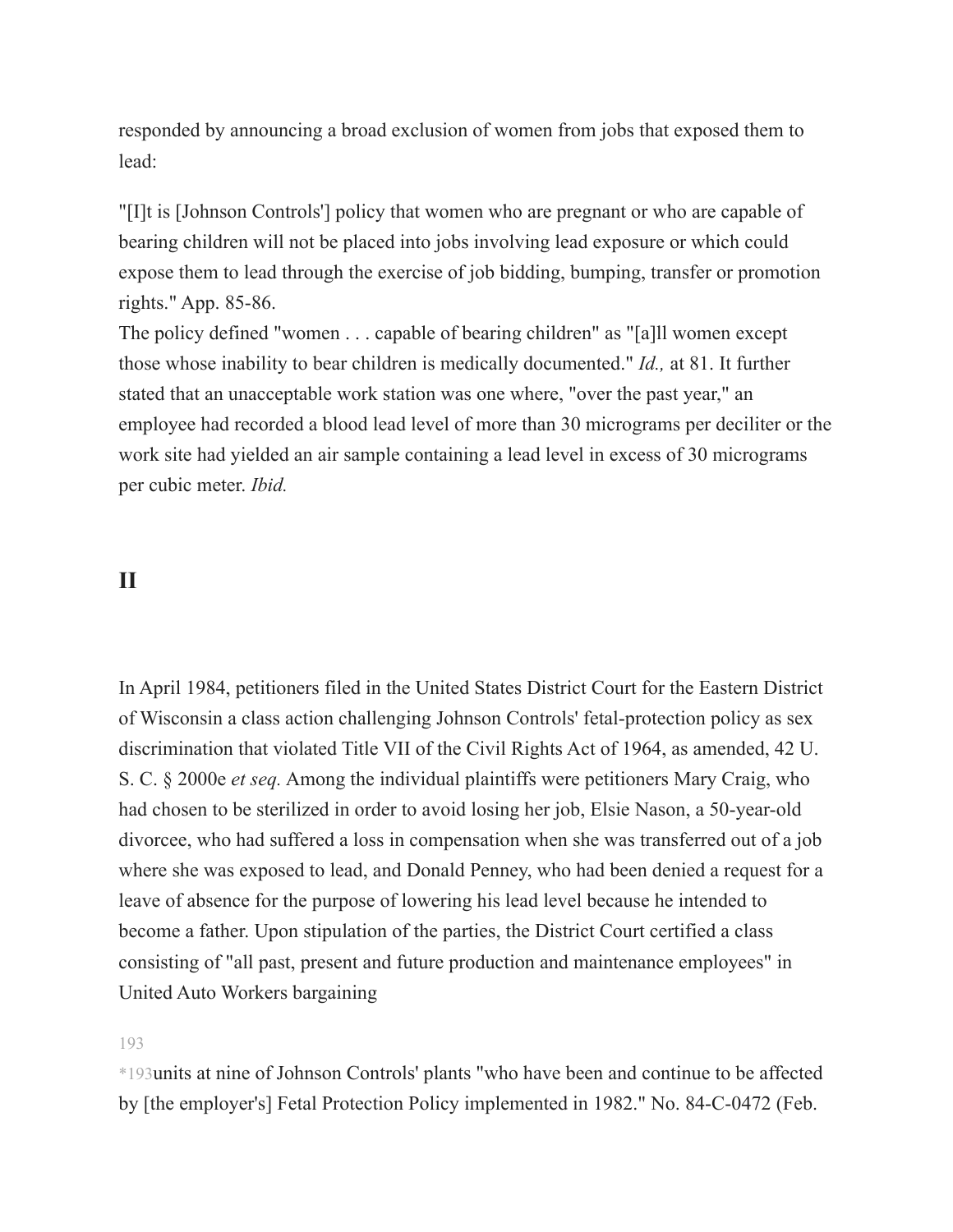## 25, 1985), pp. 1, 2.

The District Court granted summary judgment for defendant-respondent Johnson Controls. 680 F. Supp. 309 (1988). Applying a three-part business necessity defense derived from fetal-protection cases in the Courts of Appeals for the Fourth and Eleventh Circuits, the District Court concluded that while "there is a disagreement among the experts regarding the effect of lead on the fetus," the hazard to the fetus through exposure to lead was established by "a considerable body of opinion"; that although "[e]xpert opinion has been provided which holds that lead also affects the reproductive abilities of men and women . . . [and] that these effects are as great as the effects of exposure of the fetus. . . a great body of experts are of the opinion that the fetus is more vulnerable to levels of lead that would not affect adults"; and that petitioners had "failed to establish that there is an acceptable alternative policy which would protect the fetus." *Id.,* at 315-316. The court stated that, in view of this disposition of the business necessity defense, it did not "have to undertake a bona fide occupational qualification's *[sic]* (BFOQ) analysis." *Id.,* at 316, n. 5.

The Court of Appeals for the Seventh Circuit, sitting en banc, affirmed the summary judgment by a 7-to-4 vote. 886 F. 2d 871 (1989). The majority held that the proper standard for evaluating the fetal-protection policy was the defense of business necessity; that Johnson Controls was entitled to summary judgment under that defense; and that even if the proper standard was a BFOQ, Johnson Controls still was entitled to summary judgment.

The Court of Appeals, see *id.,* at 883-885, first reviewed fetal-protection opinions from the Eleventh and Fourth Circuits. See *[Hayes](http://scholar.google.com/scholar_case?case=6736975915427181062&q=Automobile+Workers+v.+Johnson+Controls&hl=en&as_sdt=2,14&scilh=0)* [v.](http://scholar.google.com/scholar_case?case=6736975915427181062&q=Automobile+Workers+v.+Johnson+Controls&hl=en&as_sdt=2,14&scilh=0) *[Shelby Memorial Hospital,](http://scholar.google.com/scholar_case?case=6736975915427181062&q=Automobile+Workers+v.+Johnson+Controls&hl=en&as_sdt=2,14&scilh=0)* [726 F. 2d 1543](http://scholar.google.com/scholar_case?case=6736975915427181062&q=Automobile+Workers+v.+Johnson+Controls&hl=en&as_sdt=2,14&scilh=0)  [\(CAll 1984\),](http://scholar.google.com/scholar_case?case=6736975915427181062&q=Automobile+Workers+v.+Johnson+Controls&hl=en&as_sdt=2,14&scilh=0) and *[Wright](http://scholar.google.com/scholar_case?case=4795303639520942010&q=Automobile+Workers+v.+Johnson+Controls&hl=en&as_sdt=2,14&scilh=0)* [v.](http://scholar.google.com/scholar_case?case=4795303639520942010&q=Automobile+Workers+v.+Johnson+Controls&hl=en&as_sdt=2,14&scilh=0) *[Olin Corp.,](http://scholar.google.com/scholar_case?case=4795303639520942010&q=Automobile+Workers+v.+Johnson+Controls&hl=en&as_sdt=2,14&scilh=0)* [697 F. 2d 1172](http://scholar.google.com/scholar_case?case=4795303639520942010&q=Automobile+Workers+v.+Johnson+Controls&hl=en&as_sdt=2,14&scilh=0)

194

\*194 [\(CA4 1982\).](http://scholar.google.com/scholar_case?case=4795303639520942010&q=Automobile+Workers+v.+Johnson+Controls&hl=en&as_sdt=2,14&scilh=0) Those opinions established the three-step business necessity inquiry: whether there is a substantial health risk to the fetus; whether transmission of the hazard to the fetus occurs only through women; and whether there is a less discriminatory alternative equally capable of preventing the health hazard to the fetus. 886 F. 2d, at 885. The Court of Appeals agreed with the Eleventh and Fourth Circuits that "the components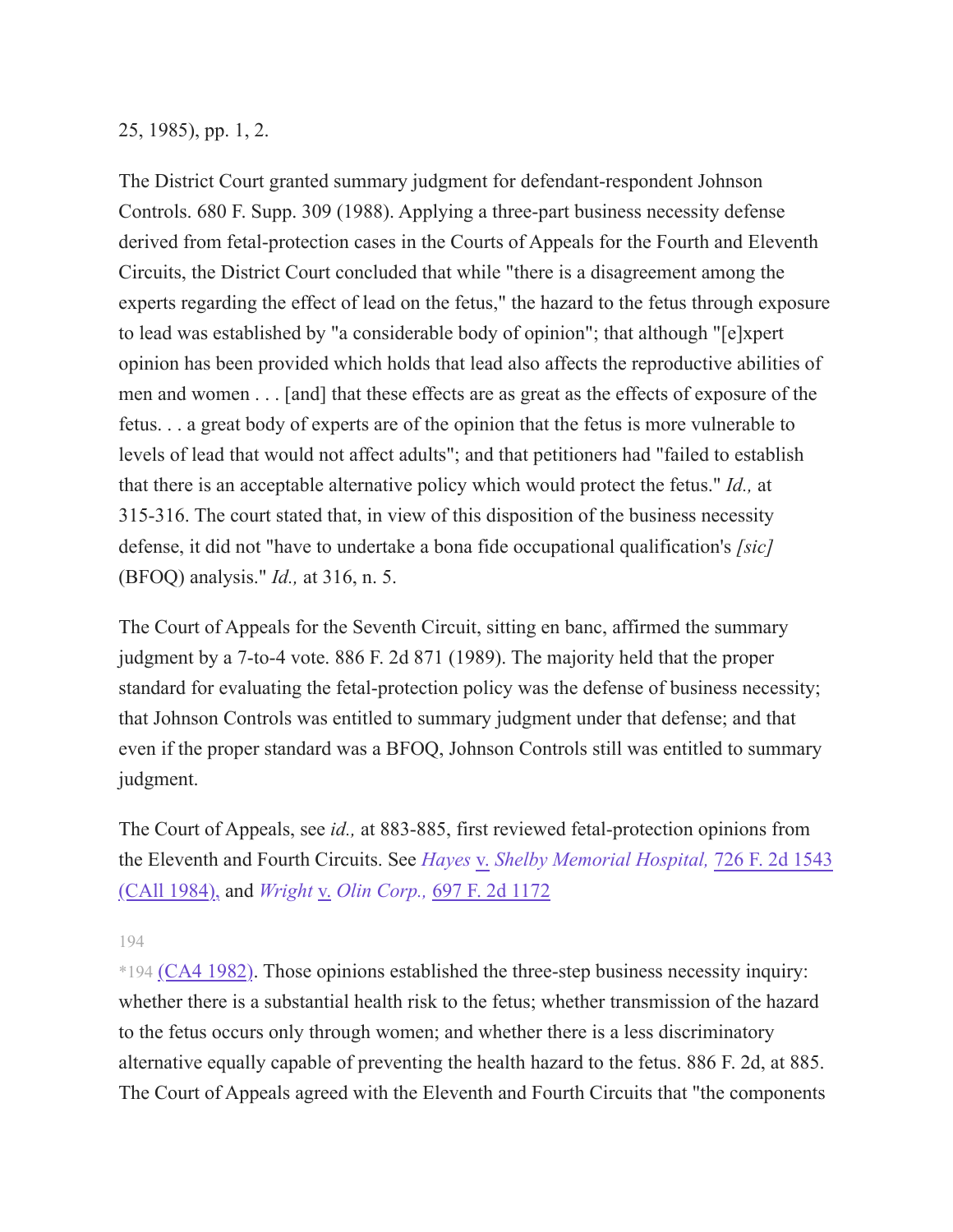of the business necessity defense the courts of appeals and the EEOC have utilized in fetal protection cases balance the interests of the employer, the employee and the unborn child in a manner consistent with Title VII." *Id.,* at 886. The court further noted that, under *[Wards Cove Packing Co.](http://scholar.google.com/scholar_case?case=4023771275110948829&q=Automobile+Workers+v.+Johnson+Controls&hl=en&as_sdt=2,14&scilh=0)* [v.](http://scholar.google.com/scholar_case?case=4023771275110948829&q=Automobile+Workers+v.+Johnson+Controls&hl=en&as_sdt=2,14&scilh=0) *[Atonio,](http://scholar.google.com/scholar_case?case=4023771275110948829&q=Automobile+Workers+v.+Johnson+Controls&hl=en&as_sdt=2,14&scilh=0)* [490 U. S. 642 \(1989\),](http://scholar.google.com/scholar_case?case=4023771275110948829&q=Automobile+Workers+v.+Johnson+Controls&hl=en&as_sdt=2,14&scilh=0) the burden of persuasion remained on the plaintiff in challenging a business necessity defense, and—unlike the Fourth and Eleventh Circuits —it thus imposed the burden on the plaintiffs for all three steps. 886 F. 2d, at 887-893. Cf. *[Hayes,](http://scholar.google.com/scholar_case?case=6736975915427181062&q=Automobile+Workers+v.+Johnson+Controls&hl=en&as_sdt=2,14&scilh=0)* [726 F. 2d, at 1549,](http://scholar.google.com/scholar_case?case=6736975915427181062&q=Automobile+Workers+v.+Johnson+Controls&hl=en&as_sdt=2,14&scilh=0) and *[Wright,](http://scholar.google.com/scholar_case?case=4795303639520942010&q=Automobile+Workers+v.+Johnson+Controls&hl=en&as_sdt=2,14&scilh=0)* [697 F. 2d, at](http://scholar.google.com/scholar_case?case=4795303639520942010&q=Automobile+Workers+v.+Johnson+Controls&hl=en&as_sdt=2,14&scilh=0)  [1187](http://scholar.google.com/scholar_case?case=4795303639520942010&q=Automobile+Workers+v.+Johnson+Controls&hl=en&as_sdt=2,14&scilh=0).

Applying this business necessity defense, the Court of Appeals ruled that Johnson Controls should prevail. Specifically, the court concluded that there was no genuine issue of material fact about the substantial health-risk factor because the parties agreed that there was a substantial risk to a fetus from lead exposure. 886 F. 2d, at 888-889. The Court of Appeals also concluded that, unlike the evidence of risk to the fetus from the mother's exposure, the evidence of risk from the father's exposure, which petitioners presented, "is, at best, speculative and unconvincing." *Id.,* at 889. Finally, the court found that petitioners had waived the issue of less discriminatory alternatives by not adequately presenting it. It said that, in any event, petitioners had not produced evidence of less discriminatory alternatives in the District Court. *Id.,* at 890-893.

Having concluded that the business necessity defense was the appropriate framework and that Johnson Controls satisfied

#### 195

\*195 that standard, the court proceeded to discuss the BFOQ defense and concluded that Johnson Controls met that test, too. *Id.,* at 893-894. The en banc majority ruled that industrial safety is part of the essence of respondent's business, and that the fetalprotection policy is reasonably necessary to further that concern. Quoting *[Dothard](http://scholar.google.com/scholar_case?case=172357958960664770&q=Automobile+Workers+v.+Johnson+Controls&hl=en&as_sdt=2,14&scilh=0)* [v.](http://scholar.google.com/scholar_case?case=172357958960664770&q=Automobile+Workers+v.+Johnson+Controls&hl=en&as_sdt=2,14&scilh=0) *[Rawlinson,](http://scholar.google.com/scholar_case?case=172357958960664770&q=Automobile+Workers+v.+Johnson+Controls&hl=en&as_sdt=2,14&scilh=0)* [433 U. S. 321, 335 \(1977\),](http://scholar.google.com/scholar_case?case=172357958960664770&q=Automobile+Workers+v.+Johnson+Controls&hl=en&as_sdt=2,14&scilh=0) the majority emphasized that, in view of the goal of protecting the unborn, "more is at stake" than simply an individual woman's decision to weigh and accept the risks of employment. 886 F. 2d, at 898.

Judges Cudahy and Posner dissented and would have reversed the judgment and remanded the case for trial. Judge Cudahy explained: "It may (and should) be difficult to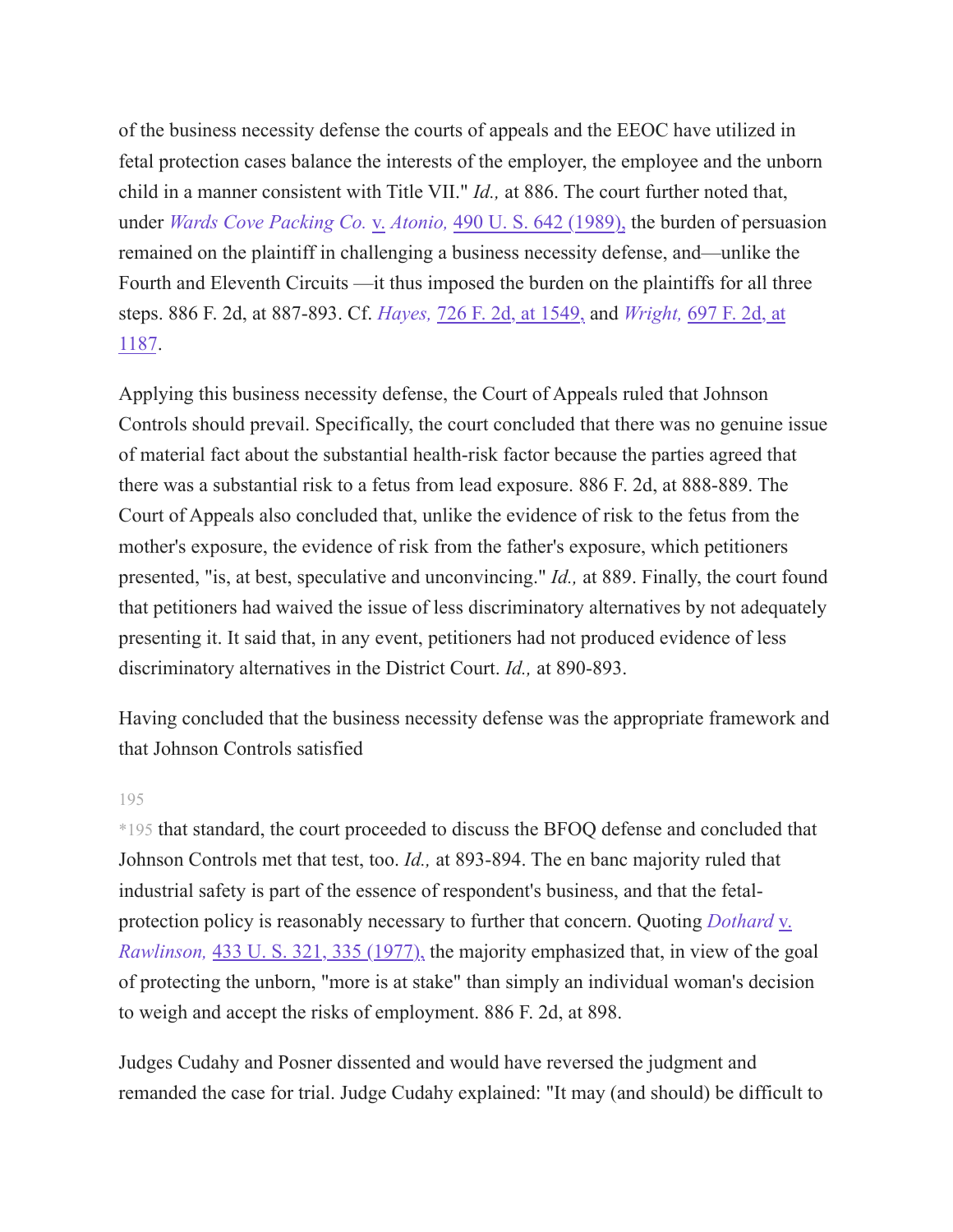establish a BFOQ here but I would afford the defendant an opportunity to try." *Id.,*at 901. "[T]he BFOQ defense need not be narrowly limited to matters of worker productivity, product quality and occupational safety." *Id.,* at 902, n. 1. He concluded that this case's "painful complexities are manifestly unsuited for summary judgment."*Id.,* at 902.

Judge Posner stated: "I think it a mistake to suppose that we can decide this case once and for all on so meager a record." *Ibid.* He, too, emphasized that, under Title VII, a fetalprotection policy which explicitly applied just to women could be defended only as a BFOQ. He observed that Title VII defines a BFOQ defense as a "`bona fide occupational qualification reasonably necessary to the normal operation'" of a business, and that "the `normal operation' of a business encompasses ethical, legal, and business concerns about the effects of an employer's activities on third parties."*Id.,* at 902 and 904. He emphasized, however, that whether a particular policy is lawful is a question of fact that should ordinarily be resolved at trial. *Id.,* at 906. Like Judge Cudahy, he stressed that "it will be the rare case where the lawfulness of such a policy can be decided on the defendant's motion for summary judgment." *Ibid.*

#### 196

\*196 Judge Easterbrook, also in dissent and joined by Judge Flaum, agreed with Judges Cudahy and Posner that the only defense available to Johnson Controls was the BFOQ. He concluded, however, that the BFOQ defense would not prevail because respondent's stated concern for the health of the unborn was irrelevant to the operation of its business under the BFOQ. He also viewed the employer's concern as irrelevant to a woman's ability or inability to work under the Pregnancy Discrimination Act's amendment to Title VII, 92 Stat. 2076, 42 U. S. C. § 2000e(k). Judge Easterbrook also stressed what he considered the excessive breadth of Johnson Controls' policy. It applied to all women (except those with medical proof of incapacity to bear children) although most women in an industrial labor force do not become pregnant, most of those who do become pregnant will have blood lead levels under 30 micrograms per deciliter, and most of those who become pregnant with levels exceeding that figure will bear normal children anyway. 886 F. 2d, at 912-913. "Concerns about a tiny minority of women cannot set the standard by which all are judged." *Id.,* at 913.

With its ruling, the Seventh Circuit became the first Court of Appeals to hold that a fetal-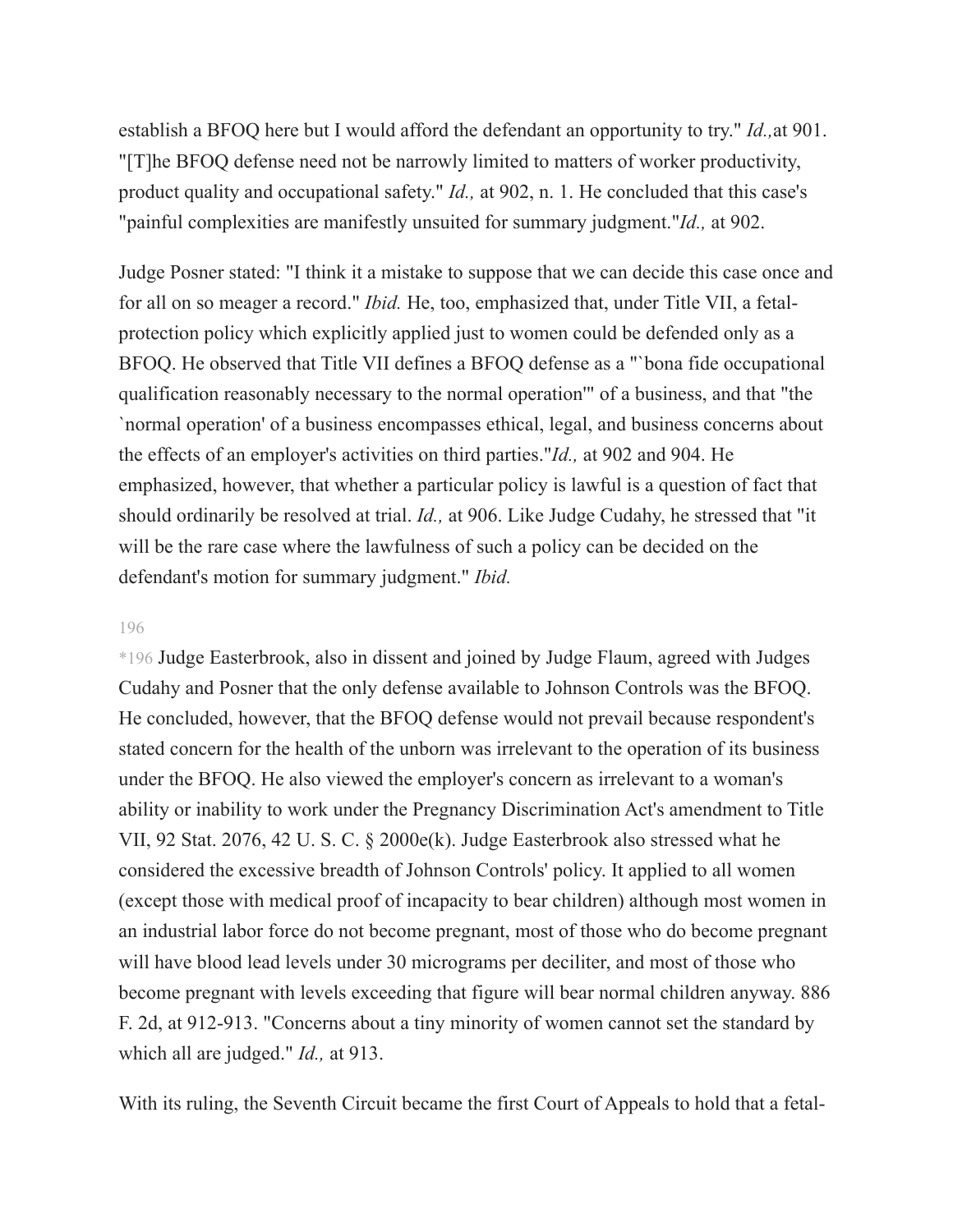protection policy directed exclusively at women could qualify as a BFOQ. We granted certiorari, 494 U. S. 1055 (1990), to resolve the obvious conflict between the Fourth, Seventh, and Eleventh Circuits on this issue, and to address the important and difficult question whether an employer, seeking to protect potential fetuses, may discriminate against women just because of their ability to become pregnant.[\[1\]](http://scholar.google.com/scholar_case?q=Automobile+Workers+v.+Johnson+Controls&hl=en&as_sdt=2,14&case=16132234154136361578&scilh=0#%5B2%5D)

197 \*197 **III**

The bias in Johnson Controls' policy is obvious. Fertile men, but not fertile women, are given a choice as to whether they wish to risk their reproductive health for a particular job. Section 703(a) of the Civil Rights Act of 1964, 78 Stat. 255, as amended, 42 U. S. C. §2000e-2(a), prohibits sex-based classifications in terms and conditions of employment, in hiring and discharging decisions, and in other employment decisions that adversely affect an employee's status.[\[2\]](http://scholar.google.com/scholar_case?q=Automobile+Workers+v.+Johnson+Controls&hl=en&as_sdt=2,14&case=16132234154136361578&scilh=0#%5B3%5D) Respondent's fetal-protection policy explicitly discriminates against women on the basis of their sex. The policy excludes women with childbearing capacity from lead-exposed jobs and so creates a facial classification based on gender. Respondent assumes as much in its brief before this Court. Brief for Respondent 17, n. 24.

Nevertheless, the Court of Appeals assumed, as did the two appellate courts that already had confronted the issue, that sex-specific fetal-protection policies do not involve facial discrimination. 886 F. 2d, at 886-887; *[Hayes,](http://scholar.google.com/scholar_case?case=6736975915427181062&q=Automobile+Workers+v.+Johnson+Controls&hl=en&as_sdt=2,14&scilh=0)* [726 F. 2d, at 1547](http://scholar.google.com/scholar_case?case=6736975915427181062&q=Automobile+Workers+v.+Johnson+Controls&hl=en&as_sdt=2,14&scilh=0);*[Wright,](http://scholar.google.com/scholar_case?case=4795303639520942010&q=Automobile+Workers+v.+Johnson+Controls&hl=en&as_sdt=2,14&scilh=0)* [697 F. 2d, at](http://scholar.google.com/scholar_case?case=4795303639520942010&q=Automobile+Workers+v.+Johnson+Controls&hl=en&as_sdt=2,14&scilh=0)  [1190](http://scholar.google.com/scholar_case?case=4795303639520942010&q=Automobile+Workers+v.+Johnson+Controls&hl=en&as_sdt=2,14&scilh=0). These courts analyzed the policies as though they were facially neutral and had only a

198

\*198 discriminatory effect upon the employment opportunities of women. Consequently, the courts looked to see if each employer in question had established that its policy was justified as a business necessity. The business necessity standard is more lenient for the employer than the statutory BFOQ defense. The Court of Appeals here went one step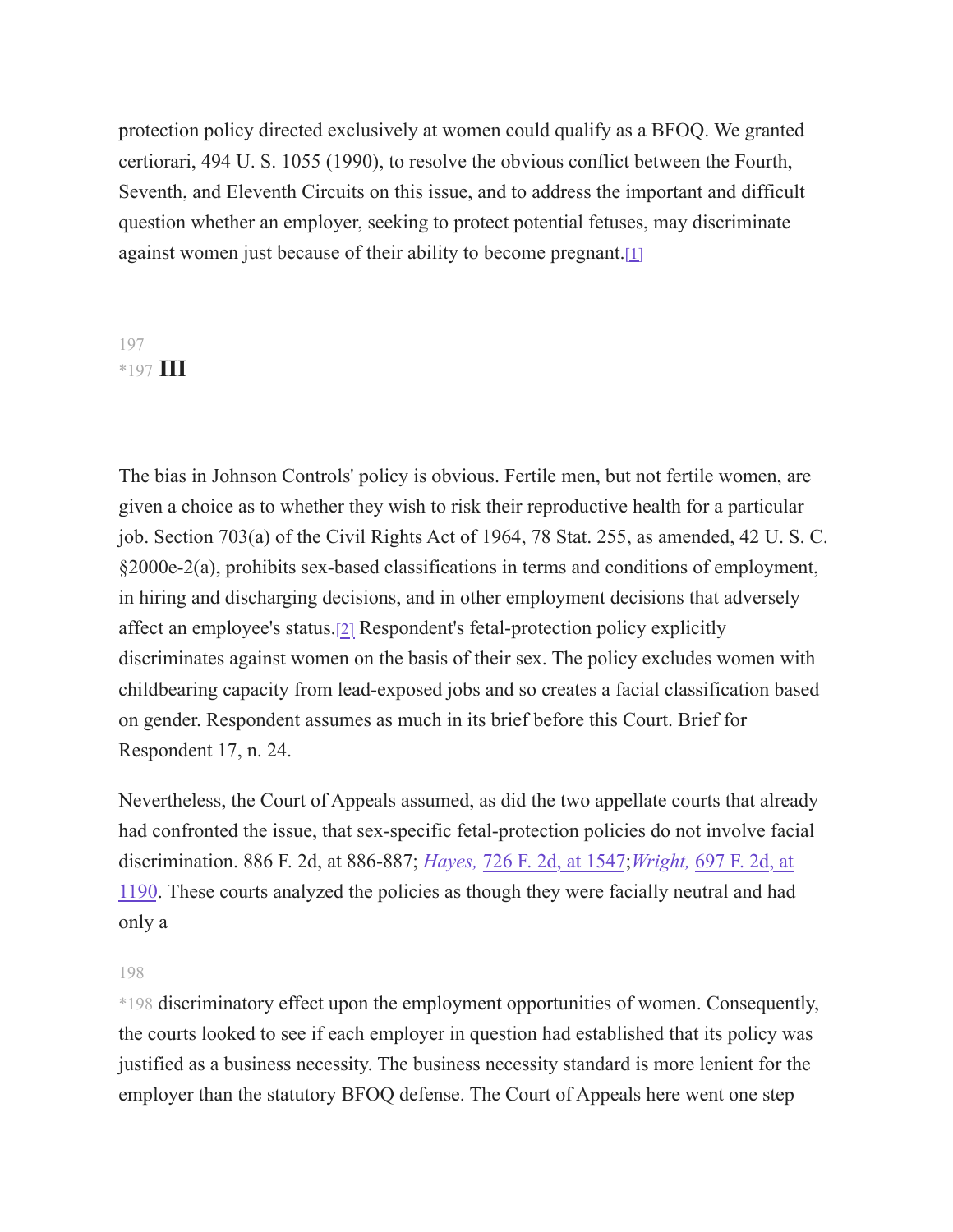further and invoked the burden-shifting framework set forth in *[Wards Cove Packing Co.](http://scholar.google.com/scholar_case?case=4023771275110948829&q=Automobile+Workers+v.+Johnson+Controls&hl=en&as_sdt=2,14&scilh=0)* [v.](http://scholar.google.com/scholar_case?case=4023771275110948829&q=Automobile+Workers+v.+Johnson+Controls&hl=en&as_sdt=2,14&scilh=0) *[Atonio,](http://scholar.google.com/scholar_case?case=4023771275110948829&q=Automobile+Workers+v.+Johnson+Controls&hl=en&as_sdt=2,14&scilh=0)* [490 U. S. 642 \(1989\),](http://scholar.google.com/scholar_case?case=4023771275110948829&q=Automobile+Workers+v.+Johnson+Controls&hl=en&as_sdt=2,14&scilh=0) thus requiring petitioners to bear the burden of persuasion on all questions. 886 F. 2d, at 887-888. The court assumed that because the asserted reason for the sex-based exclusion (protecting women's unconceived offspring) was ostensibly benign, the policy was not sex-based discrimination. That assumption, however, was incorrect.

First, Johnson Controls' policy classifies on the basis of gender and childbearing capacity, rather than fertility alone. Respondent does not seek to protect the unconceived children of all its employees. Despite evidence in the record about the debilitating effect of lead exposure on the male reproductive system, Johnson Controls is concerned only with the harms that may befall the unborn offspring of its female employees. Accordingly, it appears that Johnson Controls would have lost in the Eleventh Circuit under *Hayes* because its policy does not "effectively and equally protec[t] the offspring of all employees." [726 F. 2d, at 1548](http://scholar.google.com/scholar_case?case=6736975915427181062&q=Automobile+Workers+v.+Johnson+Controls&hl=en&as_sdt=2,14&scilh=0). This Court faced a conceptually similar situation in *[Phillips](http://scholar.google.com/scholar_case?case=14318546533206023249&q=Automobile+Workers+v.+Johnson+Controls&hl=en&as_sdt=2,14&scilh=0)* [v.](http://scholar.google.com/scholar_case?case=14318546533206023249&q=Automobile+Workers+v.+Johnson+Controls&hl=en&as_sdt=2,14&scilh=0) *[Martin Marietta Corp.,](http://scholar.google.com/scholar_case?case=14318546533206023249&q=Automobile+Workers+v.+Johnson+Controls&hl=en&as_sdt=2,14&scilh=0)* [400 U. S. 542 \(1971\),](http://scholar.google.com/scholar_case?case=14318546533206023249&q=Automobile+Workers+v.+Johnson+Controls&hl=en&as_sdt=2,14&scilh=0) and found sex discrimination because the policy established "one hiring policy for women and another for men—each having pre-school-age children." *Id.,* at 544. Johnson Controls' policy is facially discriminatory because it requires only a female employee to produce proof that she is not capable of reproducing.

Our conclusion is bolstered by the Pregnancy Discrimination Act (PDA), 42 U. S. C. § 2000e(k), in which Congress explicitly provided that, for purposes of Title VII, discrimination "on the basis of sex" includes discrimination "because

#### 199

\*199 of or on the basis of pregnancy, childbirth, or related medical conditions.["\[3\]](http://scholar.google.com/scholar_case?q=Automobile+Workers+v.+Johnson+Controls&hl=en&as_sdt=2,14&case=16132234154136361578&scilh=0#%5B4%5D) "The Pregnancy Discrimination Act has now made clear that, for all Title VII purposes, discrimination based on a woman's pregnancy is, on its face, discrimination because of her sex."*[Newport News Shipbuilding & Dry Dock Co.](http://scholar.google.com/scholar_case?case=6977954238570101328&q=Automobile+Workers+v.+Johnson+Controls&hl=en&as_sdt=2,14&scilh=0)* [v.](http://scholar.google.com/scholar_case?case=6977954238570101328&q=Automobile+Workers+v.+Johnson+Controls&hl=en&as_sdt=2,14&scilh=0) *[EEOC,](http://scholar.google.com/scholar_case?case=6977954238570101328&q=Automobile+Workers+v.+Johnson+Controls&hl=en&as_sdt=2,14&scilh=0)* [462 U. S. 669, 684](http://scholar.google.com/scholar_case?case=6977954238570101328&q=Automobile+Workers+v.+Johnson+Controls&hl=en&as_sdt=2,14&scilh=0)  [\(1983\)](http://scholar.google.com/scholar_case?case=6977954238570101328&q=Automobile+Workers+v.+Johnson+Controls&hl=en&as_sdt=2,14&scilh=0). In its use of the words "capable of bearing children" in the 1982 policy statement as the criterion for exclusion, Johnson Controls explicitly classifies on the basis of potential for pregnancy. Under the PDA, such a classification must be regarded, for Title VII purposes, in the same light as explicit sex discrimination. Respondent has chosen to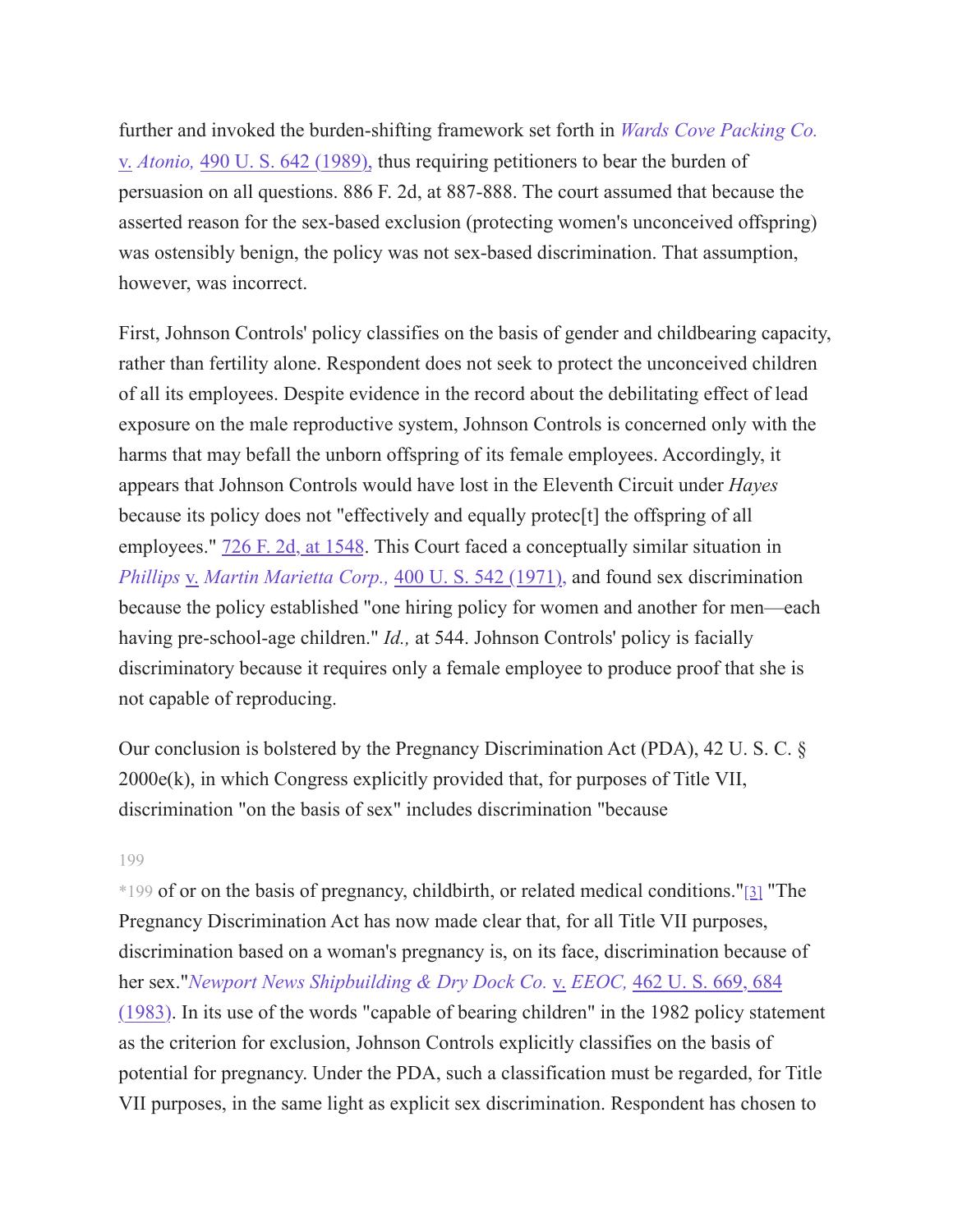treat all its female employees as potentially pregnant; that choice evinces discrimination on the basis of sex.

We concluded above that Johnson Controls' policy is not neutral because it does not apply to the reproductive capacity of the company's male employees in the same way as it applies to that of the females. Moreover, the absence of a malevolent motive does not convert a facially discriminatory policy into a neutral policy with a discriminatory effect. Whether an employment practice involves disparate treatment through explicit facial discrimination does not depend on why the employer discriminates but rather on the explicit terms of the discrimination. In *[Martin Marietta, supra,](http://scholar.google.com/scholar_case?case=14318546533206023249&q=Automobile+Workers+v.+Johnson+Controls&hl=en&as_sdt=2,14&scilh=0)* the motives underlying the employers' express exclusion of women did not alter the intentionally discriminatory character of the policy. Nor did the arguably benign motives lead to consideration of a business necessity defense. The question

### 200

 $*200$  in that case was whether the discrimination in question could be justified under  $\S$ 703(e) as a BFOQ. The beneficence of an employer's purpose does not undermine the conclusion that an explicit gender-based policy is sex discrimination under § 703(a) and thus may be defended only as a BFOQ.

The enforcement policy of the Equal Employment Opportunity Commission accords with this conclusion. On January 24, 1990, the EEOC issued a Policy Guidance in the light of the Seventh Circuit's decision in the present case. App. to Pet. for Cert. 127a. The document noted: "For the plaintiff to bear the burden of proof in a case in which there is direct evidence of a facially discriminatory policy is wholly inconsistent with settled Title VII law." *Id.,* at 133a. The Commission concluded: "[W]e now think BFOQ is the better approach." *Id.,* at 134a.

In sum, Johnson Controls' policy "does not pass the simple test of whether the evidence shows `treatment of a person in a manner which but for that person's sex would be different." *[Los Angeles Dept. of Water and Power](http://scholar.google.com/scholar_case?case=10164337249526753874&q=Automobile+Workers+v.+Johnson+Controls&hl=en&as_sdt=2,14&scilh=0)* [v.](http://scholar.google.com/scholar_case?case=10164337249526753874&q=Automobile+Workers+v.+Johnson+Controls&hl=en&as_sdt=2,14&scilh=0) *[Manhart,](http://scholar.google.com/scholar_case?case=10164337249526753874&q=Automobile+Workers+v.+Johnson+Controls&hl=en&as_sdt=2,14&scilh=0)* [435 U. S. 702, 711 \(1978\),](http://scholar.google.com/scholar_case?case=10164337249526753874&q=Automobile+Workers+v.+Johnson+Controls&hl=en&as_sdt=2,14&scilh=0) quoting Developments in the Law, Employment Discrimination and Title VII of the Civil Rights Act of 1964, 84 Harv. L. Rev. 1109, 1170 (1971). We hold that Johnson Controls' fetal-protection policy is sex discrimination forbidden under Title VII unless respondent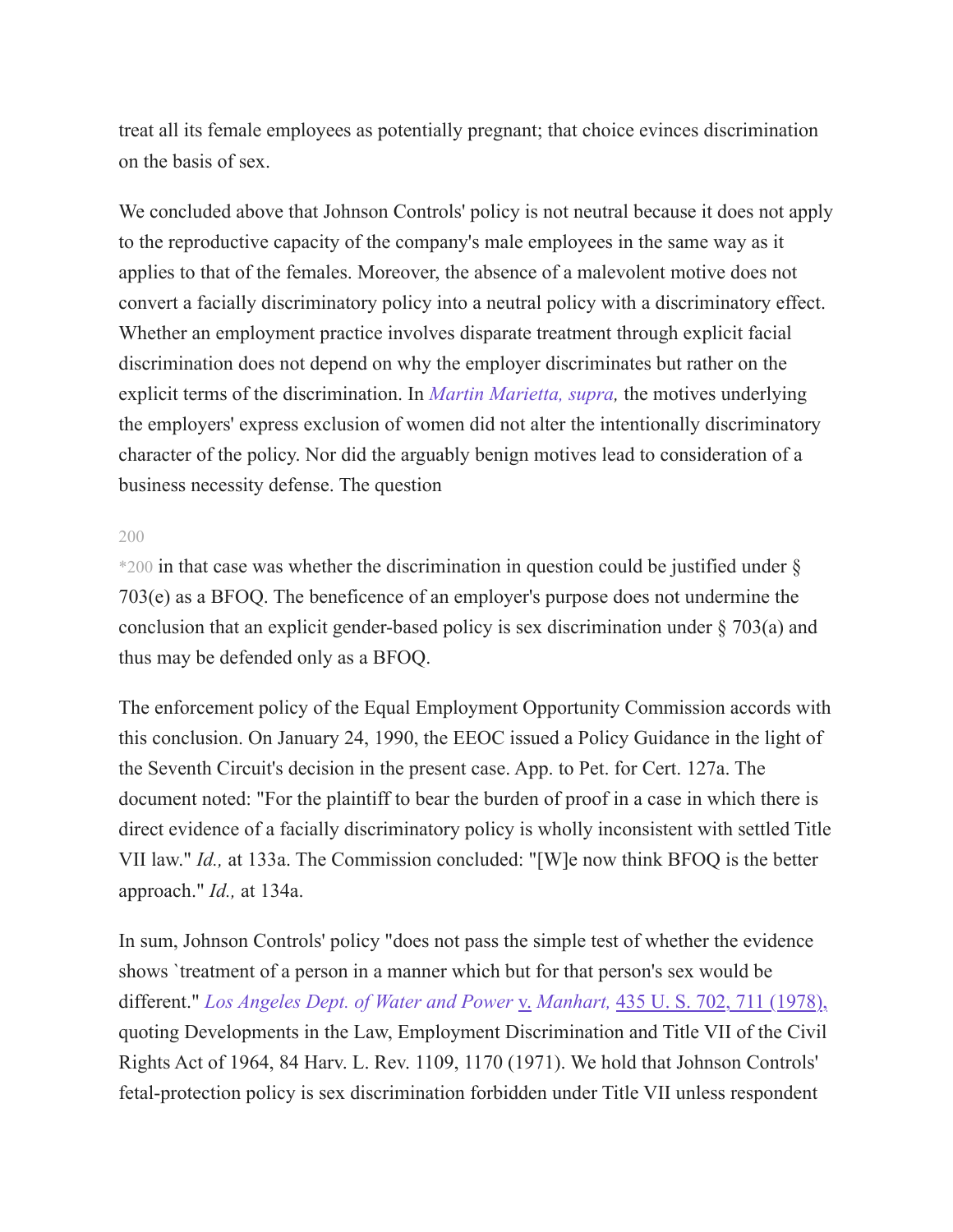can establish that sex is a "bona fide occupational qualification."

## **IV**

Under § 703(e)(1) of Title VII, an employer may discriminate on the basis of "religion, sex, or national origin in those certain instances where religion, sex, or national origin is a bona fide occupational qualification reasonably necessary to the normal operation of that particular business or enterprise." 42 U. S. C. § 2000e-2(e)(1). We therefore turn to the question whether Johnson Controls' fetal-protection policy

### 201

\*201is one of those "certain instances" that come within the BFOQ exception.

The BFOQ defense is written narrowly, and this Court has read it narrowly. See, *e. g., [Dothard](http://scholar.google.com/scholar_case?case=172357958960664770&q=Automobile+Workers+v.+Johnson+Controls&hl=en&as_sdt=2,14&scilh=0)* [v.](http://scholar.google.com/scholar_case?case=172357958960664770&q=Automobile+Workers+v.+Johnson+Controls&hl=en&as_sdt=2,14&scilh=0) *[Rawlinson,](http://scholar.google.com/scholar_case?case=172357958960664770&q=Automobile+Workers+v.+Johnson+Controls&hl=en&as_sdt=2,14&scilh=0)* [433 U. S. 321, 332-337 \(1977\)](http://scholar.google.com/scholar_case?case=172357958960664770&q=Automobile+Workers+v.+Johnson+Controls&hl=en&as_sdt=2,14&scilh=0); *[Trans World Airlines, Inc.](http://scholar.google.com/scholar_case?case=17754056693050291298&q=Automobile+Workers+v.+Johnson+Controls&hl=en&as_sdt=2,14&scilh=0)*[v.](http://scholar.google.com/scholar_case?case=17754056693050291298&q=Automobile+Workers+v.+Johnson+Controls&hl=en&as_sdt=2,14&scilh=0) *[Thurston,](http://scholar.google.com/scholar_case?case=17754056693050291298&q=Automobile+Workers+v.+Johnson+Controls&hl=en&as_sdt=2,14&scilh=0)* [469 U. S. 111, 122-125 \(1985\)](http://scholar.google.com/scholar_case?case=17754056693050291298&q=Automobile+Workers+v.+Johnson+Controls&hl=en&as_sdt=2,14&scilh=0). We have read the BFOQ language of § 4(f) of the Age Discrimination in Employment Act of 1967 (ADEA), 81 Stat. 603, as amended, 29 U. S. C. § 623(f)(1), which tracks the BFOQ provision in Title VII, just as narrowly. See *[Western Air Lines, Inc.](http://scholar.google.com/scholar_case?case=7232159241469569502&q=Automobile+Workers+v.+Johnson+Controls&hl=en&as_sdt=2,14&scilh=0)* [v.](http://scholar.google.com/scholar_case?case=7232159241469569502&q=Automobile+Workers+v.+Johnson+Controls&hl=en&as_sdt=2,14&scilh=0) *[Criswell,](http://scholar.google.com/scholar_case?case=7232159241469569502&q=Automobile+Workers+v.+Johnson+Controls&hl=en&as_sdt=2,14&scilh=0)* [472 U. S. 400 \(1985\)](http://scholar.google.com/scholar_case?case=7232159241469569502&q=Automobile+Workers+v.+Johnson+Controls&hl=en&as_sdt=2,14&scilh=0). Our emphasis on the restrictive scope of the BFOQ defense is grounded on both the language and the legislative history of § 703.

The wording of the BFOQ defense contains several terms of restriction that indicate that the exception reaches only special situations. The statute thus limits the situations in which discrimination is permissible to "certain instances" where sex discrimination is "reasonably necessary" to the "normal operation" of the "particular" business. Each one of these terms—certain, normal, particular—prevents the use of general subjective standards and favors an objective, verifiable requirement. But the most telling term is "occupational"; this indicates that these objective, verifiable requirements must concern job-related skills and aptitudes.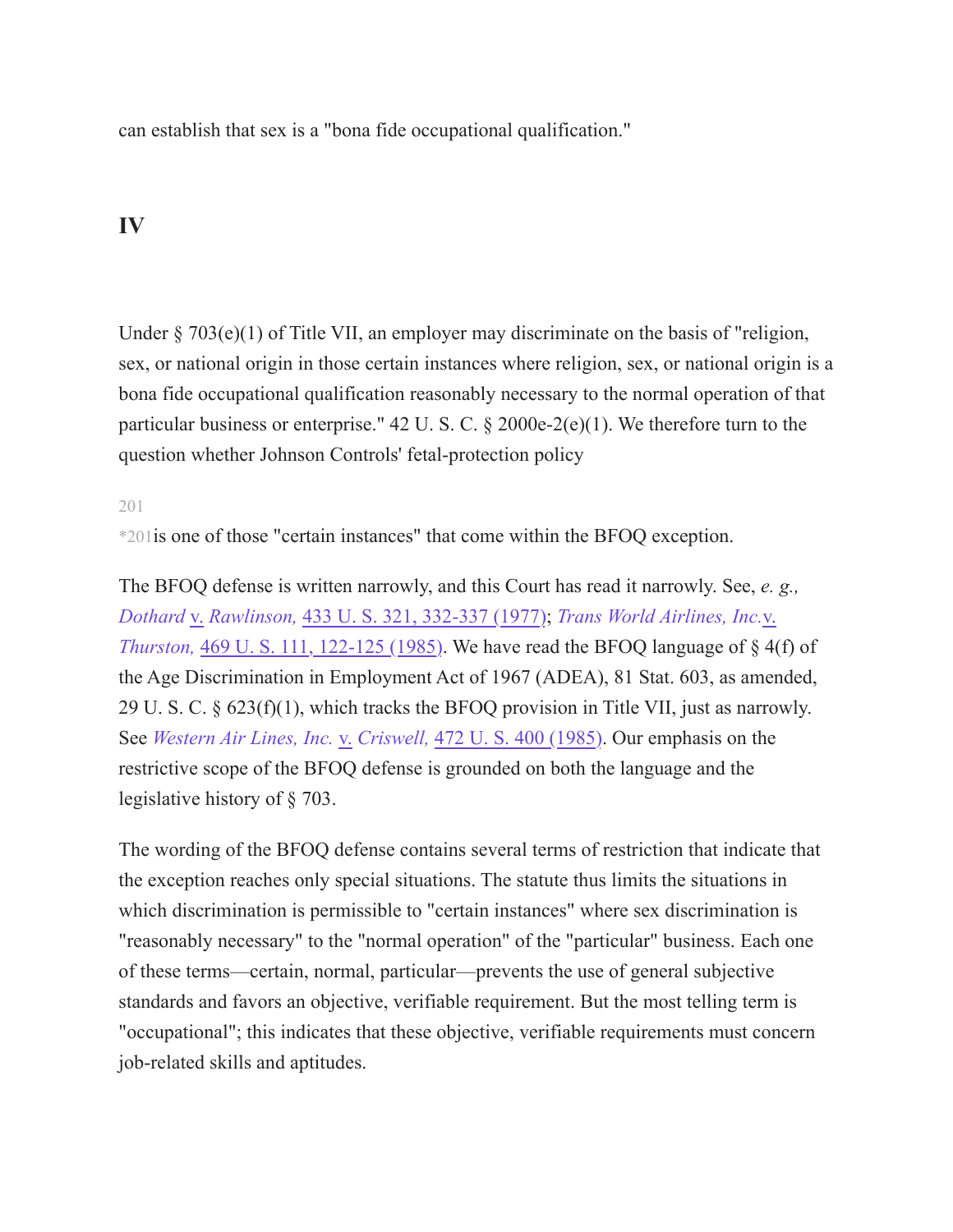JUSTICE WHITE defines "occupational" as meaning related to a job. *Post,* at 212, n. 1. According to him, any discriminatory requirement imposed by an employer is "jobrelated" simply because the employer has chosen to make the requirement a condition of employment. In effect, he argues that sterility may be an occupational qualification for women because Johnson Controls has chosen to require it. This reading of "occupational" renders the word mere surplusage. "Qualification" by itself would encompass an employer's idiosyncratic requirements. By modifying "qualification" with "occupational," Congress narrowed the term to qualifications that affect an employee's ability to do the job.

#### 202

\*202 Johnson Controls argues that its fetal-protection policy falls within the so-called safety exception to the BFOQ. Our cases have stressed that discrimination on the basis of sex because of safety concerns is allowed only in narrow circumstances. In*[Dothard](http://scholar.google.com/scholar_case?case=172357958960664770&q=Automobile+Workers+v.+Johnson+Controls&hl=en&as_sdt=2,14&scilh=0)* [v.](http://scholar.google.com/scholar_case?case=172357958960664770&q=Automobile+Workers+v.+Johnson+Controls&hl=en&as_sdt=2,14&scilh=0) *[Rawlinson](http://scholar.google.com/scholar_case?case=172357958960664770&q=Automobile+Workers+v.+Johnson+Controls&hl=en&as_sdt=2,14&scilh=0),* this Court indicated that danger to a woman herself does not justify discrimination. [433 U. S., at 335.](http://scholar.google.com/scholar_case?case=172357958960664770&q=Automobile+Workers+v.+Johnson+Controls&hl=en&as_sdt=2,14&scilh=0) We there allowed the employer to hire only male guards in contact areas of maximum-security male penitentiaries only because more was at stake than the "individual woman's decision to weigh and accept the risks of employment." *Ibid.* We found sex to be a BFOQ inasmuch as the employment of a female guard would create real risks of safety to others if violence broke out because the guard was a woman. Sex discrimination was tolerated because sex was related to the guard's ability to do the job-maintaining prison security. We also required in *Dothard* a high correlation between sex and ability to perform job functions and refused to allow employers to use sex as a proxy for strength although it might be a fairly accurate one.

Similarly, some courts have approved airlines' layoffs of pregnant flight attendants at different points during the first five months of pregnancy on the ground that the employer's policy was necessary to ensure the safety of passengers. See *[Harriss](http://scholar.google.com/scholar_case?case=999782650560933004&q=Automobile+Workers+v.+Johnson+Controls&hl=en&as_sdt=2,14&scilh=0)* [v.](http://scholar.google.com/scholar_case?case=999782650560933004&q=Automobile+Workers+v.+Johnson+Controls&hl=en&as_sdt=2,14&scilh=0)*[Pan](http://scholar.google.com/scholar_case?case=999782650560933004&q=Automobile+Workers+v.+Johnson+Controls&hl=en&as_sdt=2,14&scilh=0)  [American World Airways, Inc.,](http://scholar.google.com/scholar_case?case=999782650560933004&q=Automobile+Workers+v.+Johnson+Controls&hl=en&as_sdt=2,14&scilh=0)* [649 F. 2d 670 \(CA9 1980\)](http://scholar.google.com/scholar_case?case=999782650560933004&q=Automobile+Workers+v.+Johnson+Controls&hl=en&as_sdt=2,14&scilh=0); *[Burwell](http://scholar.google.com/scholar_case?case=12479117901061726578&q=Automobile+Workers+v.+Johnson+Controls&hl=en&as_sdt=2,14&scilh=0)* [v.](http://scholar.google.com/scholar_case?case=12479117901061726578&q=Automobile+Workers+v.+Johnson+Controls&hl=en&as_sdt=2,14&scilh=0) *[Eastern Air Lines,](http://scholar.google.com/scholar_case?case=12479117901061726578&q=Automobile+Workers+v.+Johnson+Controls&hl=en&as_sdt=2,14&scilh=0)  [Inc.,](http://scholar.google.com/scholar_case?case=12479117901061726578&q=Automobile+Workers+v.+Johnson+Controls&hl=en&as_sdt=2,14&scilh=0)* [633 F. 2d 361 \(CA4 1980\),](http://scholar.google.com/scholar_case?case=12479117901061726578&q=Automobile+Workers+v.+Johnson+Controls&hl=en&as_sdt=2,14&scilh=0) cert. denied, [450 U. S. 965 \(1981\);](http://scholar.google.com/scholar_case?about=16007218644692739390&q=Automobile+Workers+v.+Johnson+Controls&hl=en&as_sdt=2,14&scilh=0) *[Condit](http://scholar.google.com/scholar_case?case=11830801015535630962&q=Automobile+Workers+v.+Johnson+Controls&hl=en&as_sdt=2,14&scilh=0)* [v.](http://scholar.google.com/scholar_case?case=11830801015535630962&q=Automobile+Workers+v.+Johnson+Controls&hl=en&as_sdt=2,14&scilh=0)*[United Air](http://scholar.google.com/scholar_case?case=11830801015535630962&q=Automobile+Workers+v.+Johnson+Controls&hl=en&as_sdt=2,14&scilh=0)  [Lines, Inc.,](http://scholar.google.com/scholar_case?case=11830801015535630962&q=Automobile+Workers+v.+Johnson+Controls&hl=en&as_sdt=2,14&scilh=0)* [558 F. 2d 1176 \(CA4 1977\),](http://scholar.google.com/scholar_case?case=11830801015535630962&q=Automobile+Workers+v.+Johnson+Controls&hl=en&as_sdt=2,14&scilh=0) cert. denied, [435 U. S. 934 \(1978\);](http://scholar.google.com/scholar_case?about=18370499039493625648&q=Automobile+Workers+v.+Johnson+Controls&hl=en&as_sdt=2,14&scilh=0)*[In re National](http://scholar.google.com/scholar_case?case=11771542343426826128&q=Automobile+Workers+v.+Johnson+Controls&hl=en&as_sdt=2,14&scilh=0)  [Airlines, Inc.,](http://scholar.google.com/scholar_case?case=11771542343426826128&q=Automobile+Workers+v.+Johnson+Controls&hl=en&as_sdt=2,14&scilh=0)* [434 F. Supp. 249 \(SD Fla. 1977\).](http://scholar.google.com/scholar_case?case=11771542343426826128&q=Automobile+Workers+v.+Johnson+Controls&hl=en&as_sdt=2,14&scilh=0) In two of these cases, the courts pointedly indicated that fetal, as opposed to passenger, safety was best left to the mother. *[Burwell,](http://scholar.google.com/scholar_case?case=12479117901061726578&q=Automobile+Workers+v.+Johnson+Controls&hl=en&as_sdt=2,14&scilh=0)*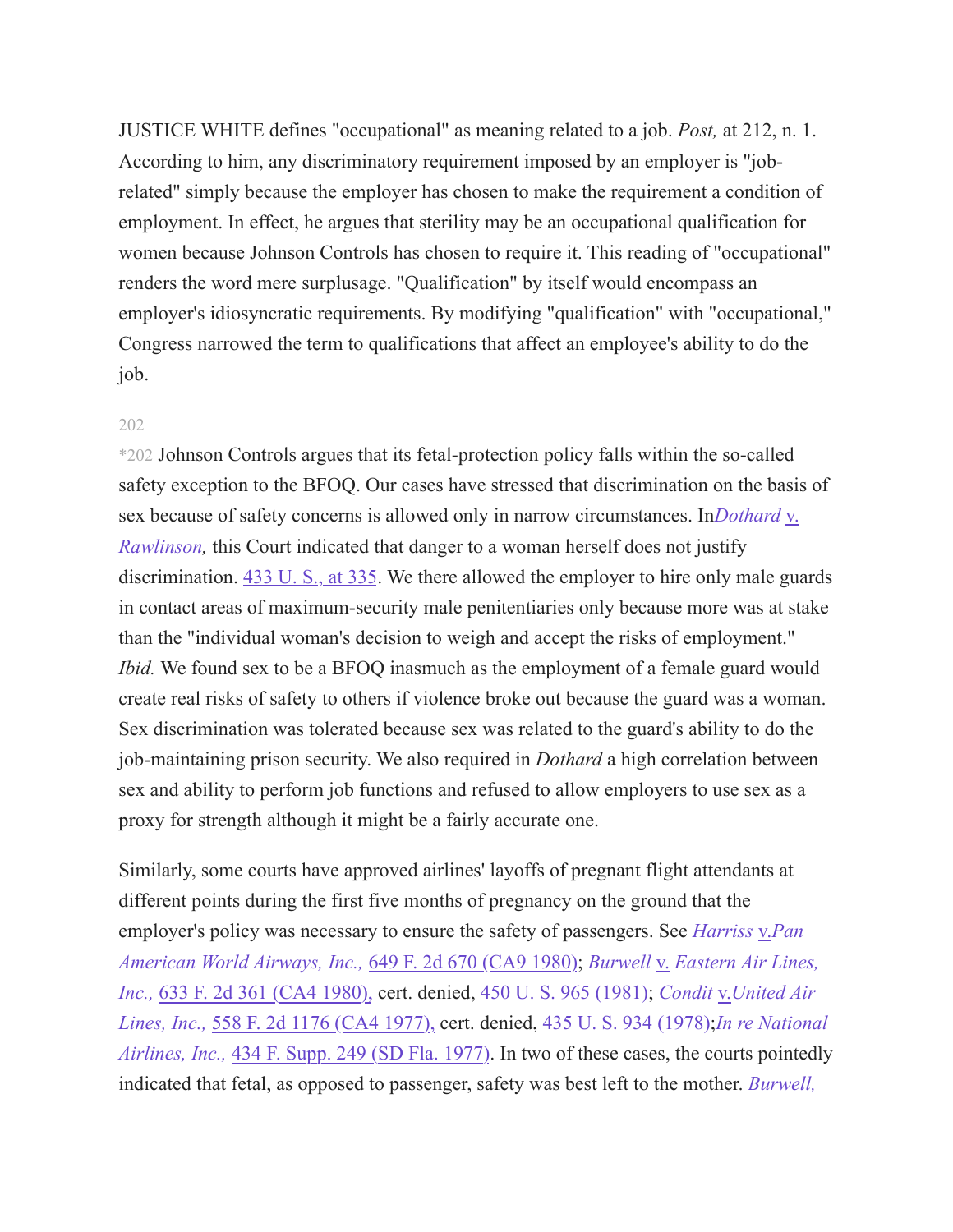## [633 F. 2d, at 371;](http://scholar.google.com/scholar_case?case=12479117901061726578&q=Automobile+Workers+v.+Johnson+Controls&hl=en&as_sdt=2,14&scilh=0) *[National Airlines,](http://scholar.google.com/scholar_case?case=11771542343426826128&q=Automobile+Workers+v.+Johnson+Controls&hl=en&as_sdt=2,14&scilh=0)* [434 F. Supp., at 259](http://scholar.google.com/scholar_case?case=11771542343426826128&q=Automobile+Workers+v.+Johnson+Controls&hl=en&as_sdt=2,14&scilh=0).

We considered safety to third parties in *[Western Airlines, Inc.](http://scholar.google.com/scholar_case?case=7232159241469569502&q=Automobile+Workers+v.+Johnson+Controls&hl=en&as_sdt=2,14&scilh=0)* [v.](http://scholar.google.com/scholar_case?case=7232159241469569502&q=Automobile+Workers+v.+Johnson+Controls&hl=en&as_sdt=2,14&scilh=0) *[Criswell, supra,](http://scholar.google.com/scholar_case?case=7232159241469569502&q=Automobile+Workers+v.+Johnson+Controls&hl=en&as_sdt=2,14&scilh=0)* in the context of the ADEA. We focused upon "the nature of the flight engineer's tasks," and the "actual capabilities of persons over age 60" in relation to

### 203

\*203 those tasks[.472 U. S., at 406.](http://scholar.google.com/scholar_case?case=7232159241469569502&q=Automobile+Workers+v.+Johnson+Controls&hl=en&as_sdt=2,14&scilh=0) Our safety concerns were not independent of the individual's ability to perform the assigned tasks, but rather involved the possibility that, because of age-connected debility, a flight engineer might not properly assist the pilot, and might thereby cause a safety emergency. Furthermore, although we considered the safety of third parties in *Dothard* and *Criswell,* those third parties were indispensable to the particular business at issue. In *Dothard,* the third parties were the inmates; in*Criswell,* the third parties were the passengers on the plane. We stressed that in order to qualify as a BFOQ, a job qualification must relate to the "`essence,'"*[Dothard,](http://scholar.google.com/scholar_case?case=172357958960664770&q=Automobile+Workers+v.+Johnson+Controls&hl=en&as_sdt=2,14&scilh=0)* [433 U. S., at 333](http://scholar.google.com/scholar_case?case=172357958960664770&q=Automobile+Workers+v.+Johnson+Controls&hl=en&as_sdt=2,14&scilh=0) (emphasis deleted), or to the "central mission of the employer's business," *[Criswell,](http://scholar.google.com/scholar_case?case=7232159241469569502&q=Automobile+Workers+v.+Johnson+Controls&hl=en&as_sdt=2,14&scilh=0)* [472](http://scholar.google.com/scholar_case?case=7232159241469569502&q=Automobile+Workers+v.+Johnson+Controls&hl=en&as_sdt=2,14&scilh=0)  [U. S., at 413](http://scholar.google.com/scholar_case?case=7232159241469569502&q=Automobile+Workers+v.+Johnson+Controls&hl=en&as_sdt=2,14&scilh=0).

JUSTICE WHITE ignores the "essence of the business" test and so concludes that "protecting fetal safety while carrying out the duties of battery manufacturing is as much a legitimate concern as is safety to third parties in guarding prisons *(Dothard)*or flying airplanes *(Criswell)." Post,* at 217. By limiting his discussion to cost and safety concerns and rejecting the "essence of the business" test that our case law has established, he seeks to expand what is now the narrow BFOQ defense. Third-party safety considerations properly entered into the BFOQ analysis in *Dothard* and*Criswell* because they went to the core of the employee's job performance. Moreover, that performance involved the central purpose of the enterprise. *[Dothard,](http://scholar.google.com/scholar_case?case=172357958960664770&q=Automobile+Workers+v.+Johnson+Controls&hl=en&as_sdt=2,14&scilh=0)*[433 U. S., at 335](http://scholar.google.com/scholar_case?case=172357958960664770&q=Automobile+Workers+v.+Johnson+Controls&hl=en&as_sdt=2,14&scilh=0) ("The essence of a correctional counselor's job is to maintain prison security"); *[Criswell,](http://scholar.google.com/scholar_case?case=7232159241469569502&q=Automobile+Workers+v.+Johnson+Controls&hl=en&as_sdt=2,14&scilh=0)* [472 U. S., at 413](http://scholar.google.com/scholar_case?case=7232159241469569502&q=Automobile+Workers+v.+Johnson+Controls&hl=en&as_sdt=2,14&scilh=0) (the central mission of the airline's business was the safe transportation of its passengers). JUSTICE WHITE attempts to transform this case into one of customer safety. The unconceived fetuses of Johnson Controls' female employees, however, are neither customers nor third parties whose safety is essential to the business of battery manufacturing. No one can disregard the possibility of injury to future children; the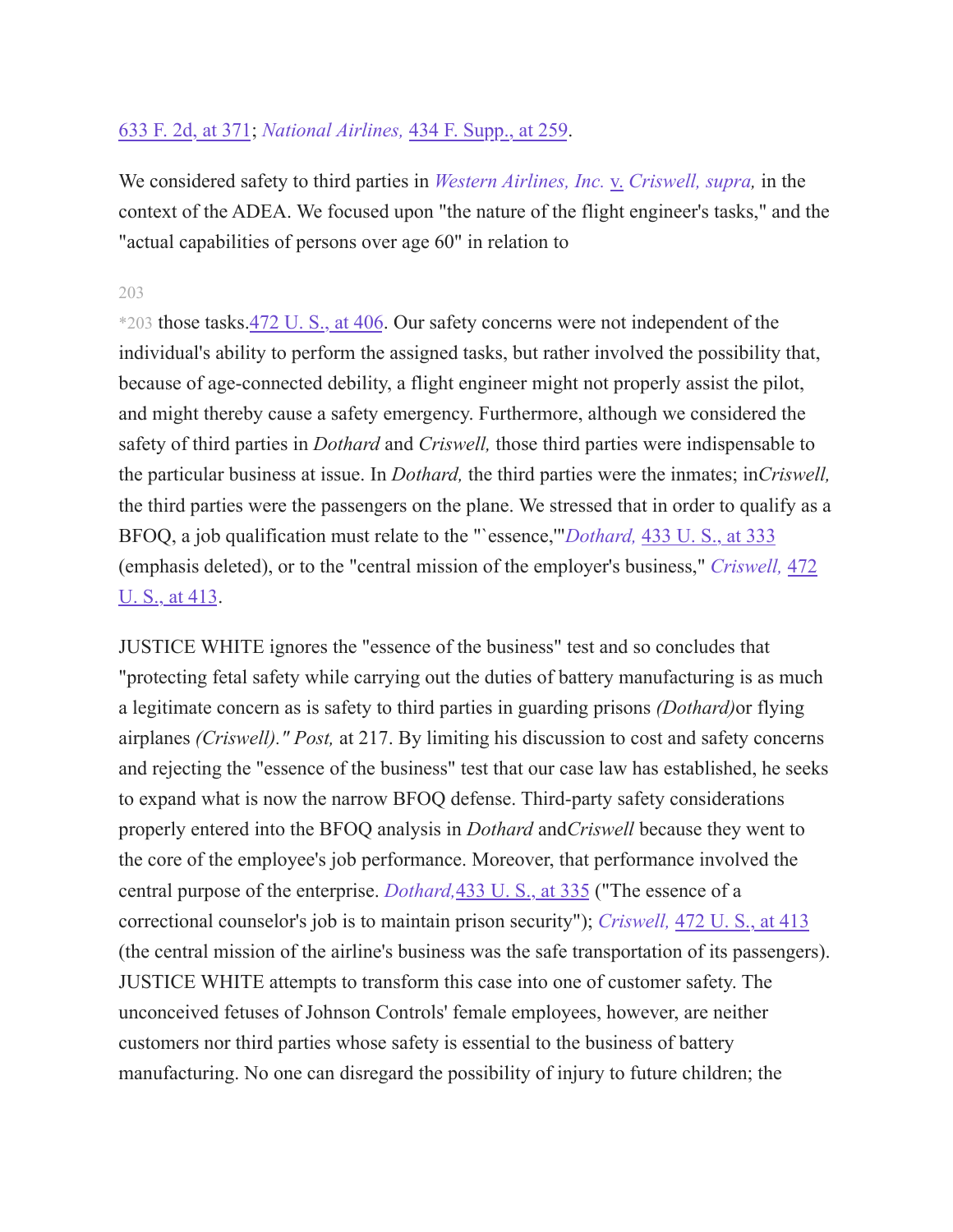## BFOQ, however,

### 204

\*204 is not so broad that it transforms this deep social concern into an essential aspect of battery making.

Our case law, therefore, makes clear that the safety exception is limited to instances in which sex or pregnancy actually interferes with the employee's ability to perform the job. This approach is consistent with the language of the BFOQ provision itself, for it suggests that permissible distinctions based on sex must relate to ability to perform the duties of the job. Johnson Controls suggests, however, that we expand the exception to allow fetal-protection policies that mandate particular standards for pregnant or fertile women. We decline to do so. Such an expansion contradicts not only the language of the BFOQ and the narrowness of its exception, but also the plain language and history of the PDA.

The PDA's amendment to Title VII contains a BFOQ standard of its own: Unless pregnant employees differ from others "in their ability or inability to work," they must be "treated the same" as other employees "for all employment-related purposes." 42 U. S. C. §2000e(k). This language clearly sets forth Congress' remedy for discrimination on the basis of pregnancy and potential pregnancy. Women who are either pregnant or potentially pregnant must be treated like others "similar in their ability ... to work." *Ibid.* In other words, women as capable of doing their jobs as their male counterparts may not be forced to choose between having a child and having a job.

JUSTICE WHITE asserts that the PDA did not alter the BFOQ defense. *Post,* at 218. He arrives at this conclusion by ignoring the second clause of the Act, which states that "women affected by pregnancy, childbirth, or related medical conditions shall be treated the same for all employment-related purposes . . . as other persons not so affected but similar in their ability or inability to work."  $42 \text{ U}$ . S. C.  $\S$  2000e(k). Until this day, every Member of this Court had acknowledged that "[t]he second clause [of the PDA] could not be clearer: it mandates that pregnant employees `shall be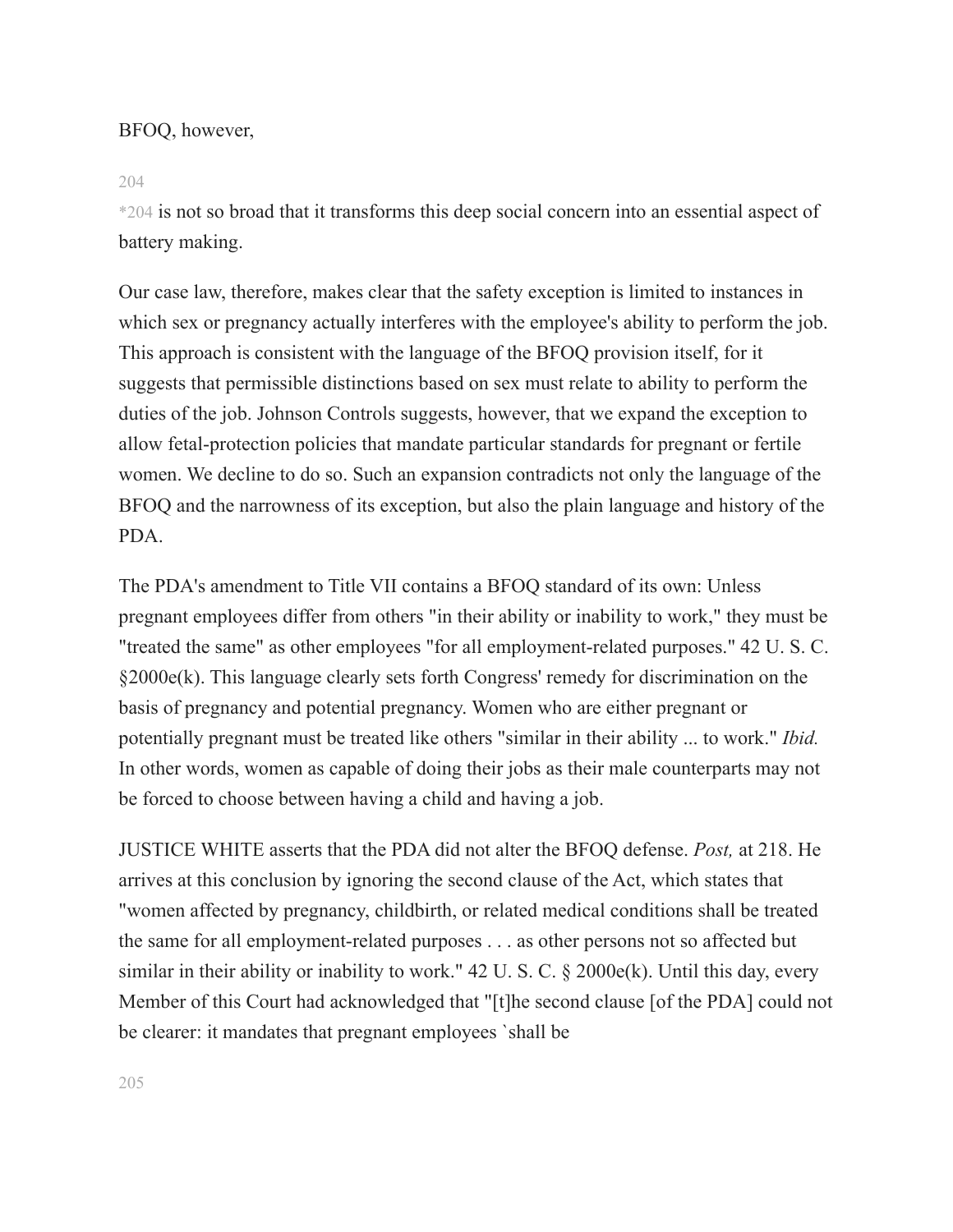\*205 treated the same for all employment-related purposes' as nonpregnant employees similarly situated with respect to their ability or inability to work." *[California Federal](http://scholar.google.com/scholar_case?case=16446221120081599738&q=Automobile+Workers+v.+Johnson+Controls&hl=en&as_sdt=2,14&scilh=0)  [Savings and Loan Assn.](http://scholar.google.com/scholar_case?case=16446221120081599738&q=Automobile+Workers+v.+Johnson+Controls&hl=en&as_sdt=2,14&scilh=0)* [v.](http://scholar.google.com/scholar_case?case=16446221120081599738&q=Automobile+Workers+v.+Johnson+Controls&hl=en&as_sdt=2,14&scilh=0) *[Guerra,](http://scholar.google.com/scholar_case?case=16446221120081599738&q=Automobile+Workers+v.+Johnson+Controls&hl=en&as_sdt=2,14&scilh=0)* [479 U. S. 272, 297 \(1987\) \(WHITE, J., dissenting\).](http://scholar.google.com/scholar_case?case=16446221120081599738&q=Automobile+Workers+v.+Johnson+Controls&hl=en&as_sdt=2,14&scilh=0) JUSTICE WHITE now seeks to read the second clause out of the Act.

The legislative history confirms what the language of the PDA compels. Both the House and Senate Reports accompanying the legislation indicate that this statutory standard was chosen to protect female workers from being treated differently from other employees simply because of their capacity to bear children. See Amending Title VII, Civil Rights Act of 1964, S. Rep. No. 95-331, pp. 4-6 (1977):

"Under this bill, the treatment of pregnant women in covered employment must focus not on their condition alone but on the actual effects of that condition on their ability to work. Pregnant women who are able to work must be permitted to work on the same conditions as other employees ....

## . . . . .

"[U]nder this bill, employers will no longer be permitted to force women who become pregnant to stop working regardless of their ability to continue." See also Prohibition of Sex Discrimination Based on Pregnancy, H. R. Rep. No. 95-948,

### pp. 3-6 (1978).

This history counsels against expanding the BFOQ to allow fetal-protection policies. The Senate Report quoted above states that employers may not require a pregnant woman to stop working at any time during her pregnancy unless she is unable to do her work. Employment late in pregnancy often imposes risks on the unborn child, see Chavkin, Walking a Tightrope: Pregnancy, Parenting, and Work, in Double Exposure 196, 196-202 (W. Chavkin ed. 1984), but Congress indicated that the employer may take into account only the woman's ability to get her job done. See Becker, From *Muller* v. *Oregon* to Fetal Vulnerability Policies, 53 U. Chi.

### 206

 $*206$  L. Rev. 1219, 1255-1256 (1986). With the PDA, Congress made clear that the decision to become pregnant or to work while being either pregnant or capable of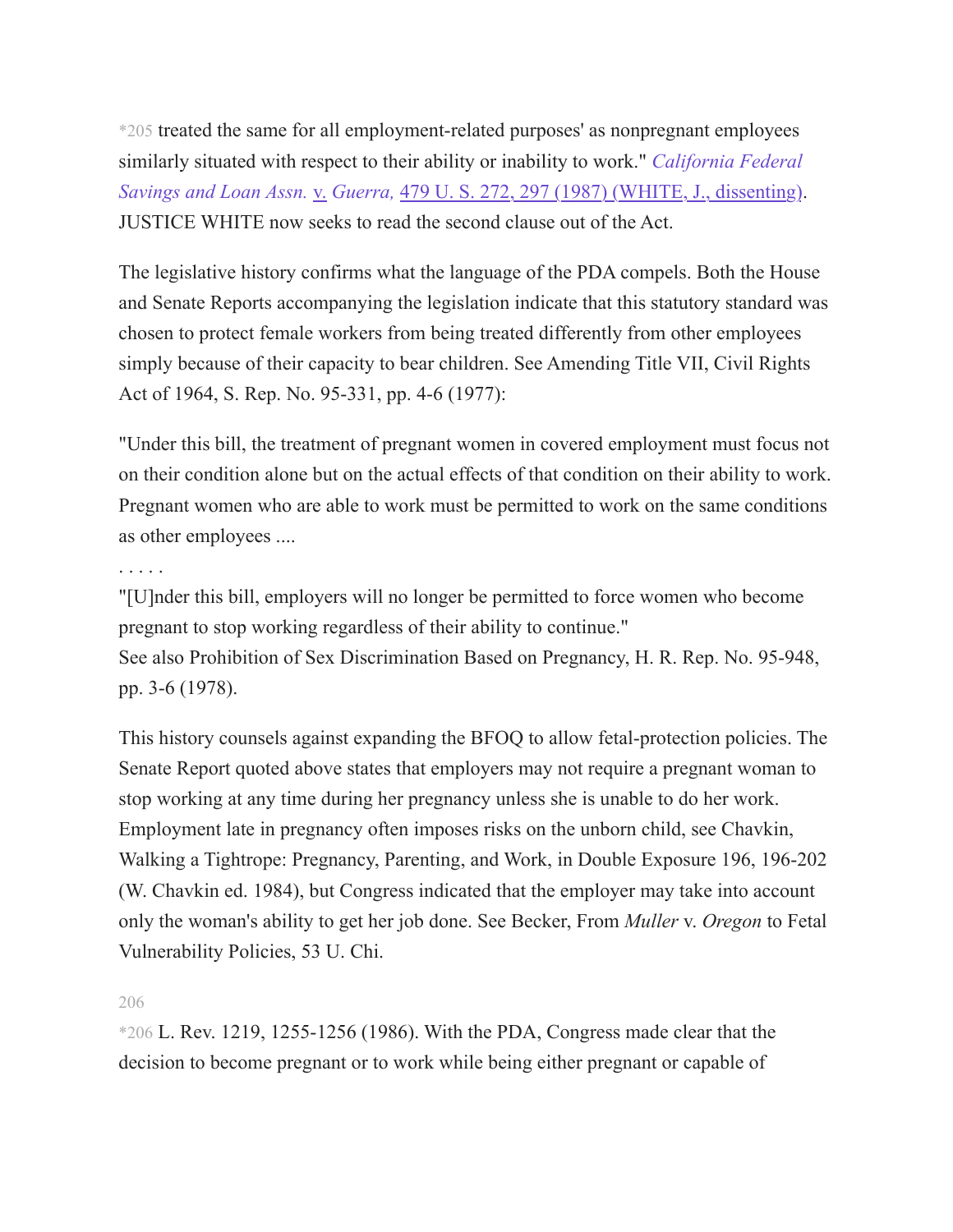becoming pregnant was reserved for each individual woman to make for herself.

We conclude that the language of both the BFOQ provision and the PDA which amended it, as well as the legislative history and the case law, prohibit an employer from discriminating against a woman because of her capacity to become pregnant unless her reproductive potential prevents her from performing the duties of her job. We reiterate our holdings in *Criswell* and *Dothard* that an employer must direct its concerns about a woman's ability to perform her job safely and efficiently to those aspects of the woman's job-related activities that fall within the "essence" of the particular business.[\[4\]](http://scholar.google.com/scholar_case?q=Automobile+Workers+v.+Johnson+Controls&hl=en&as_sdt=2,14&case=16132234154136361578&scilh=0#%5B5%5D)

## **V**

We have no difficulty concluding that Johnson Controls cannot establish a BFOQ. Fertile women, as far as appears in the record, participate in the manufacture of batteries as efficiently as anyone else. Johnson Controls' professed moral and ethical concerns about the welfare of the next generation do not suffice to establish a BFOQ of female sterility. Decisions about the welfare of future children must be left to the parents who conceive, bear, support, and raise them rather than to the employers who hire those parents. Congress has mandated this choice through Title VII, as amended by the

### 207

\*207 PDA. Johnson Controls has attempted to exclude women because of their reproductive capacity. Title VII and the PDA simply do not allow a woman's dismissal because of her failure to submit to sterilization.

Nor can concerns about the welfare of the next generation be considered a part of the "essence" of Johnson Controls' business. Judge Easterbrook in this case pertinently observed: "It is word play to say that `the job' at Johnson [Controls] is to make batteries without risk to fetuses in the same way 'the job' at Western Air Lines is to fly planes without crashing." 886 F. 2d, at 913.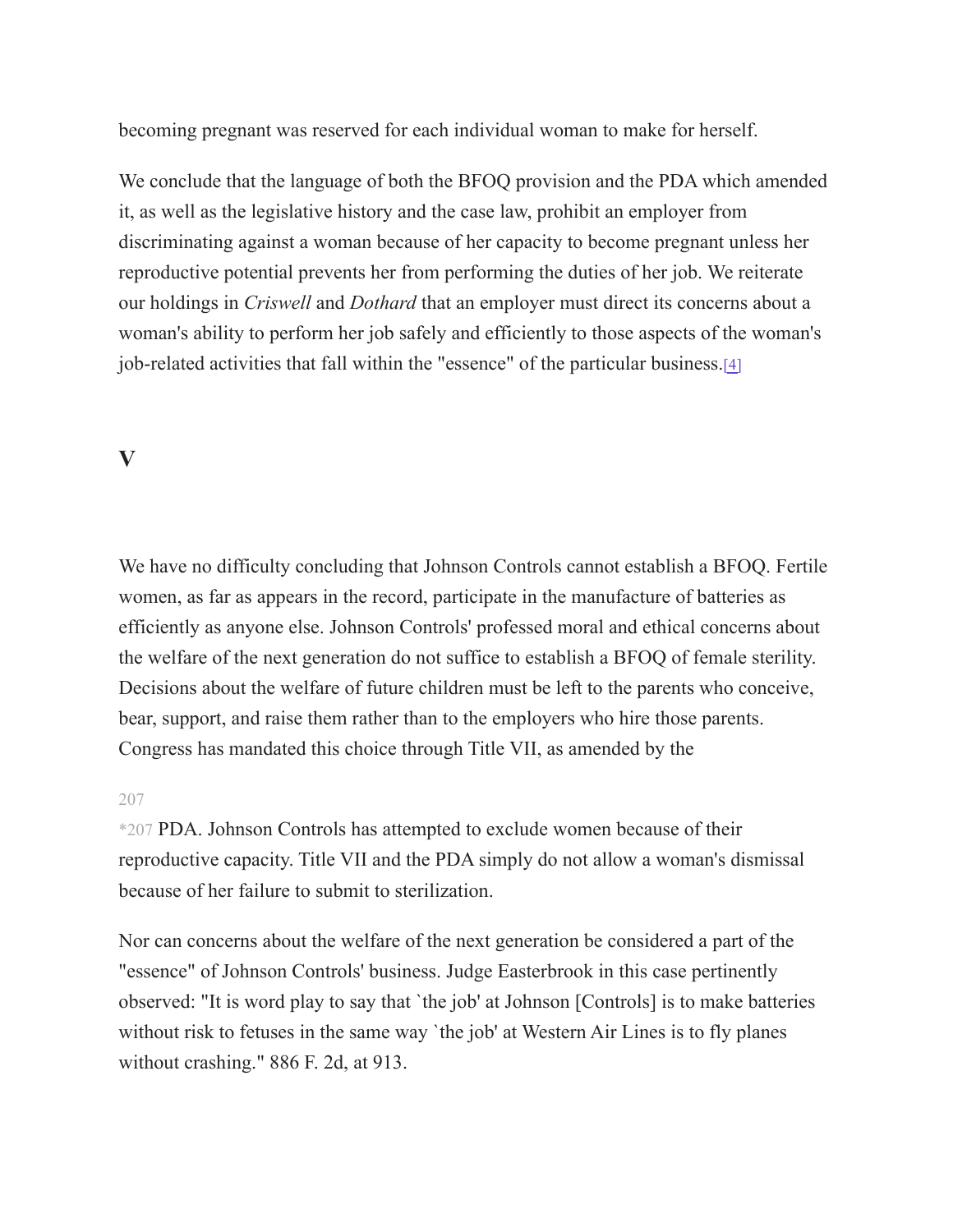Johnson Controls argues that it must exclude all fertile women because it is impossible to tell which women will become pregnant while working with lead. This argument is somewhat academic in light of our conclusion that the company may not exclude fertile women at all; it perhaps is worth noting, however, that Johnson Controls has shown no "factual basis for believing that all or substantially all women would be unable to perform safely and efficiently the duties of the job involved."*[Weeks](http://scholar.google.com/scholar_case?case=15041508986020128689&q=Automobile+Workers+v.+Johnson+Controls&hl=en&as_sdt=2,14&scilh=0)* [v.](http://scholar.google.com/scholar_case?case=15041508986020128689&q=Automobile+Workers+v.+Johnson+Controls&hl=en&as_sdt=2,14&scilh=0) *[Southern Bell Tel. & Tel.](http://scholar.google.com/scholar_case?case=15041508986020128689&q=Automobile+Workers+v.+Johnson+Controls&hl=en&as_sdt=2,14&scilh=0)  [Co.,](http://scholar.google.com/scholar_case?case=15041508986020128689&q=Automobile+Workers+v.+Johnson+Controls&hl=en&as_sdt=2,14&scilh=0)* [408 F. 2d 228, 235 \(CA5 1969\),](http://scholar.google.com/scholar_case?case=15041508986020128689&q=Automobile+Workers+v.+Johnson+Controls&hl=en&as_sdt=2,14&scilh=0) quoted with approval in *[Dothard,](http://scholar.google.com/scholar_case?case=172357958960664770&q=Automobile+Workers+v.+Johnson+Controls&hl=en&as_sdt=2,14&scilh=0)* [433 U. S., at 333](http://scholar.google.com/scholar_case?case=172357958960664770&q=Automobile+Workers+v.+Johnson+Controls&hl=en&as_sdt=2,14&scilh=0). Even on this sparse record, it is apparent that Johnson Controls is concerned about only a small minority of women. Of the eight pregnancies reported among the female employees, it has not been shown that any of the babies have birth defects or other abnormalities. The record does not reveal the birth rate for Johnson Controls' female workers, but national statistics show that approximately nine percent of all fertile women become pregnant each year. The birthrate drops to two percent for blue collar workers over age 30. See Becker, 53 U. Chi. L. Rev., at 1233. Johnson Controls' fear of prenatal injury, no matter how sincere, does not begin to show that substantially all of its fertile women employees are incapable of doing their jobs.

208 \*208 **VI**

A word about tort liability and the increased cost of fertile women in the workplace is perhaps necessary. One of the dissenting judges in this case expressed concern about an employer's tort liability and concluded that liability for a potential injury to a fetus is a social cost that Title VII does not require a company to ignore. 886 F. 2d, at 904-905. It is correct to say that Title VII does not prevent the employer from having a conscience. The statute, however, does prevent sex-specific fetal-protection policies. These two aspects of Title VII do not conflict.

More than 40 States currently recognize a right to recover for a prenatal injury based either on negligence or on wrongful death. See, *e. g., [Wolfe](http://scholar.google.com/scholar_case?case=7791143857723549483&q=Automobile+Workers+v.+Johnson+Controls&hl=en&as_sdt=2,14&scilh=0)* [v.](http://scholar.google.com/scholar_case?case=7791143857723549483&q=Automobile+Workers+v.+Johnson+Controls&hl=en&as_sdt=2,14&scilh=0) *[Isbell,](http://scholar.google.com/scholar_case?case=7791143857723549483&q=Automobile+Workers+v.+Johnson+Controls&hl=en&as_sdt=2,14&scilh=0)* [291 Ala. 327,](http://scholar.google.com/scholar_case?case=7791143857723549483&q=Automobile+Workers+v.+Johnson+Controls&hl=en&as_sdt=2,14&scilh=0)  [333-334, 280 So. 2d 758, 763 \(1973\)](http://scholar.google.com/scholar_case?case=7791143857723549483&q=Automobile+Workers+v.+Johnson+Controls&hl=en&as_sdt=2,14&scilh=0); *[Simon](http://scholar.google.com/scholar_case?about=374757253172866798&q=Automobile+Workers+v.+Johnson+Controls&hl=en&as_sdt=2,14&scilh=0)* [v.](http://scholar.google.com/scholar_case?about=374757253172866798&q=Automobile+Workers+v.+Johnson+Controls&hl=en&as_sdt=2,14&scilh=0) *[Mullin,](http://scholar.google.com/scholar_case?about=374757253172866798&q=Automobile+Workers+v.+Johnson+Controls&hl=en&as_sdt=2,14&scilh=0)* [34 Conn. Supp. 139, 147, 380 A.](http://scholar.google.com/scholar_case?about=374757253172866798&q=Automobile+Workers+v.+Johnson+Controls&hl=en&as_sdt=2,14&scilh=0)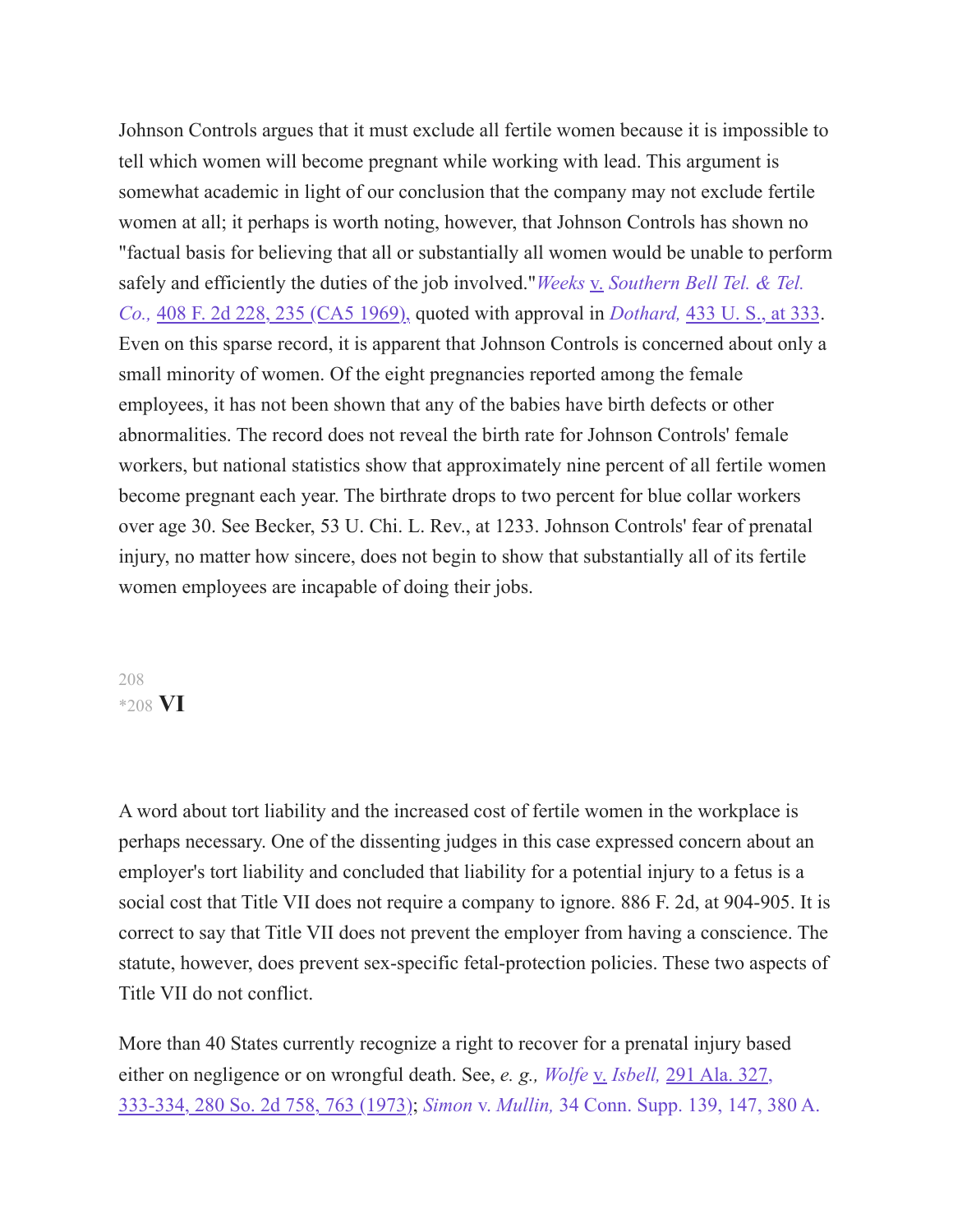[2d 1353, 1357 \(1977\).](http://scholar.google.com/scholar_case?about=374757253172866798&q=Automobile+Workers+v.+Johnson+Controls&hl=en&as_sdt=2,14&scilh=0) See also Note, 22 Suffolk U. L. Rev. 747, 754-756, and nn. 54, 57, and 58 (1988) (listing cases). According to Johnson Controls, however, the company complies with the lead standard developed by OSHA and warns its female employees about the damaging effects of lead. It is worth noting that OSHA gave the problem of lead lengthy consideration and concluded that "there is no basis whatsoever for the claim that women of childbearing age should be excluded from the workplace in order to protect the fetus or the course of pregnancy." 43 Fed. Reg. 52952, 52966 (1978). See also *id.,* at 54354, 54398. Instead, OSHA established a series of mandatory protections which, taken together, "should effectively minimize any risk to the fetus and newborn child." *Id.,* at 52966. See 29 CFR §1910.1025(k)(ii) (1990). Without negligence, it would be difficult for a court to find liability on the part of the employer. If, under general tort principles, Title VII bans sex-specific fetal-protection policies, the employer fully informs the woman of the risk, and the employer has not acted negligently, the basis for holding an employer liable seems remote at best.

#### 209

\*209 Although the issue is not before us, JUSTICE WHITE observes that "it is far from clear that compliance with Title VII will pre-empt state tort liability." *Post,* at 213. The cases relied upon by him to support his prediction, however, are inapposite. For example, in *[California Federal Savings and Loan Assn.](http://scholar.google.com/scholar_case?case=16446221120081599738&q=Automobile+Workers+v.+Johnson+Controls&hl=en&as_sdt=2,14&scilh=0)* [v.](http://scholar.google.com/scholar_case?case=16446221120081599738&q=Automobile+Workers+v.+Johnson+Controls&hl=en&as_sdt=2,14&scilh=0) *[Guerra,](http://scholar.google.com/scholar_case?case=16446221120081599738&q=Automobile+Workers+v.+Johnson+Controls&hl=en&as_sdt=2,14&scilh=0)* [479 U. S. 272 \(1987\),](http://scholar.google.com/scholar_case?case=16446221120081599738&q=Automobile+Workers+v.+Johnson+Controls&hl=en&as_sdt=2,14&scilh=0) we considered a California statute that expanded upon the requirements of the PDA and concluded that the statute was not pre-empted by Title VII because it was not inconsistent with the purposes of the federal statute and did not require an act that was unlawful under Title VII. *Id.,* at 291-292. Here, in contrast, the tort liability that JUSTICE WHITE fears will punish employers for *complying* with Title VII's clear command. When it is impossible for an employer to comply with both state and federal requirements, this Court has ruled that federal law pre-empts that of the States. See, *e. g., [Florida Lime &](http://scholar.google.com/scholar_case?case=3306838635547062085&q=Automobile+Workers+v.+Johnson+Controls&hl=en&as_sdt=2,14&scilh=0)  [Avocado Growers, Inc.](http://scholar.google.com/scholar_case?case=3306838635547062085&q=Automobile+Workers+v.+Johnson+Controls&hl=en&as_sdt=2,14&scilh=0)* [v.](http://scholar.google.com/scholar_case?case=3306838635547062085&q=Automobile+Workers+v.+Johnson+Controls&hl=en&as_sdt=2,14&scilh=0) *[Paul,](http://scholar.google.com/scholar_case?case=3306838635547062085&q=Automobile+Workers+v.+Johnson+Controls&hl=en&as_sdt=2,14&scilh=0)* [373 U. S. 132, 142-143 \(1963\)](http://scholar.google.com/scholar_case?case=3306838635547062085&q=Automobile+Workers+v.+Johnson+Controls&hl=en&as_sdt=2,14&scilh=0).

This Court faced a similar situation in *[Farmers Union](http://scholar.google.com/scholar_case?case=1533881163621238851&q=Automobile+Workers+v.+Johnson+Controls&hl=en&as_sdt=2,14&scilh=0)* [v.](http://scholar.google.com/scholar_case?case=1533881163621238851&q=Automobile+Workers+v.+Johnson+Controls&hl=en&as_sdt=2,14&scilh=0) *[WDAY, Inc.,](http://scholar.google.com/scholar_case?case=1533881163621238851&q=Automobile+Workers+v.+Johnson+Controls&hl=en&as_sdt=2,14&scilh=0)* [360 U. S. 525](http://scholar.google.com/scholar_case?case=1533881163621238851&q=Automobile+Workers+v.+Johnson+Controls&hl=en&as_sdt=2,14&scilh=0)  [\(1959\)](http://scholar.google.com/scholar_case?case=1533881163621238851&q=Automobile+Workers+v.+Johnson+Controls&hl=en&as_sdt=2,14&scilh=0). In *WDAY,* it held that § 315(a) of the Federal Communications Act of 1934 barred a broadcasting station from removing defamatory statements contained in speeches broadcast by candidates for public office. It then considered a libel action which arose as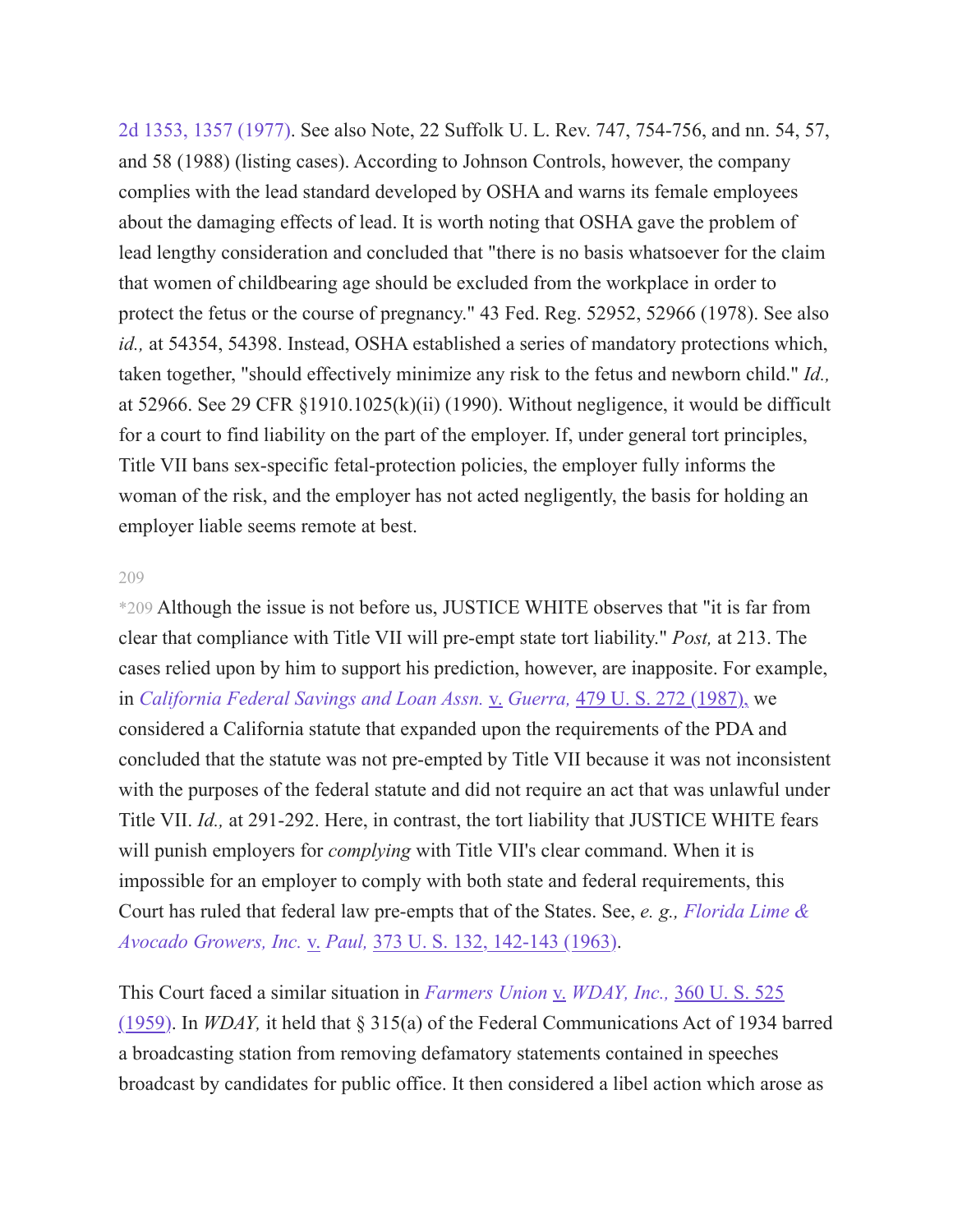a result of a speech made over the radio and television facilities of WDAY by a candidate for the 1956 senatorial race in North Dakota. It held that the statutory prohibition of censorship carried with it an immunity from liability for defamatory statements made by the speaker. To allow libel actions "would sanction the unconscionable result of permitting civil and perhaps criminal liability to be imposed for the very conduct the statute demands of the licensee." *Id.,* at 531. It concluded:

"We are aware that causes of action for libel are widely recognized throughout the States. But we have not hesitated to abrogate state law where satisfied that 210

\*210 its enforcement would stand `as an obstacle to the accomplishment and execution of the full purposes and objectives of Congress.'" *Id.,* at 535, quoting *[Bethlehem Steel Co.](http://scholar.google.com/scholar_case?case=16172676610352584637&q=Automobile+Workers+v.+Johnson+Controls&hl=en&as_sdt=2,14&scilh=0)* [v.](http://scholar.google.com/scholar_case?case=16172676610352584637&q=Automobile+Workers+v.+Johnson+Controls&hl=en&as_sdt=2,14&scilh=0) *[New York State Labor Relations Bd.,](http://scholar.google.com/scholar_case?case=16172676610352584637&q=Automobile+Workers+v.+Johnson+Controls&hl=en&as_sdt=2,14&scilh=0)* [330 U. S. 767, 773 \(1947\).](http://scholar.google.com/scholar_case?case=16172676610352584637&q=Automobile+Workers+v.+Johnson+Controls&hl=en&as_sdt=2,14&scilh=0)

If state tort law furthers discrimination in the workplace and prevents employers from hiring women who are capable of manufacturing the product as efficiently as men, then it will impede the accomplishment of Congress' goals in enacting Title VII. Because Johnson Controls has not argued that it faces any costs from tort liability, not to mention crippling ones, the pre-emption question is not before us. We therefore say no more than that the concurrence's speculation appears unfounded as well as premature.

The tort-liability argument reduces to two equally unpersuasive propositions. First, Johnson Controls attempts to solve the problem of reproductive health hazards by resorting to an exclusionary policy. Title VII plainly forbids illegal sex discrimination as a method of diverting attention from an employer's obligation to police the workplace. Second, the specter of an award of damages reflects a fear that hiring fertile women will cost more. The extra cost of employing members of one sex, however, does not provide an affirmative Title VII defense for a discriminatory refusal to hire members of that gender. See *[Manhart,](http://scholar.google.com/scholar_case?case=10164337249526753874&q=Automobile+Workers+v.+Johnson+Controls&hl=en&as_sdt=2,14&scilh=0)* [435 U. S., at 716-718,](http://scholar.google.com/scholar_case?case=10164337249526753874&q=Automobile+Workers+v.+Johnson+Controls&hl=en&as_sdt=2,14&scilh=0) and n. 32. Indeed, in passing the PDA, Congress considered at length the considerable cost of providing equal treatment of pregnancy and related conditions, but made the "decision to forbid special treatment of pregnancy despite the social costs associated therewith." *[Arizona Governing Comm. for](http://scholar.google.com/scholar_case?case=7404389092415528978&q=Automobile+Workers+v.+Johnson+Controls&hl=en&as_sdt=2,14&scilh=0)  [Tax Deferred Annuity and Deferred Compensation Plans](http://scholar.google.com/scholar_case?case=7404389092415528978&q=Automobile+Workers+v.+Johnson+Controls&hl=en&as_sdt=2,14&scilh=0)* [v.](http://scholar.google.com/scholar_case?case=7404389092415528978&q=Automobile+Workers+v.+Johnson+Controls&hl=en&as_sdt=2,14&scilh=0) *[Norris,](http://scholar.google.com/scholar_case?case=7404389092415528978&q=Automobile+Workers+v.+Johnson+Controls&hl=en&as_sdt=2,14&scilh=0)* [463 U. S. 1073, 1085,](http://scholar.google.com/scholar_case?case=7404389092415528978&q=Automobile+Workers+v.+Johnson+Controls&hl=en&as_sdt=2,14&scilh=0)  [n. 14 \(1983\) \(opinion of MARSHALL, J.\)](http://scholar.google.com/scholar_case?case=7404389092415528978&q=Automobile+Workers+v.+Johnson+Controls&hl=en&as_sdt=2,14&scilh=0). See *[Price Waterhouse](http://scholar.google.com/scholar_case?case=780752418377134939&q=Automobile+Workers+v.+Johnson+Controls&hl=en&as_sdt=2,14&scilh=0)* [v.](http://scholar.google.com/scholar_case?case=780752418377134939&q=Automobile+Workers+v.+Johnson+Controls&hl=en&as_sdt=2,14&scilh=0) *[Hopkins,](http://scholar.google.com/scholar_case?case=780752418377134939&q=Automobile+Workers+v.+Johnson+Controls&hl=en&as_sdt=2,14&scilh=0)* [490 U. S.](http://scholar.google.com/scholar_case?case=780752418377134939&q=Automobile+Workers+v.+Johnson+Controls&hl=en&as_sdt=2,14&scilh=0)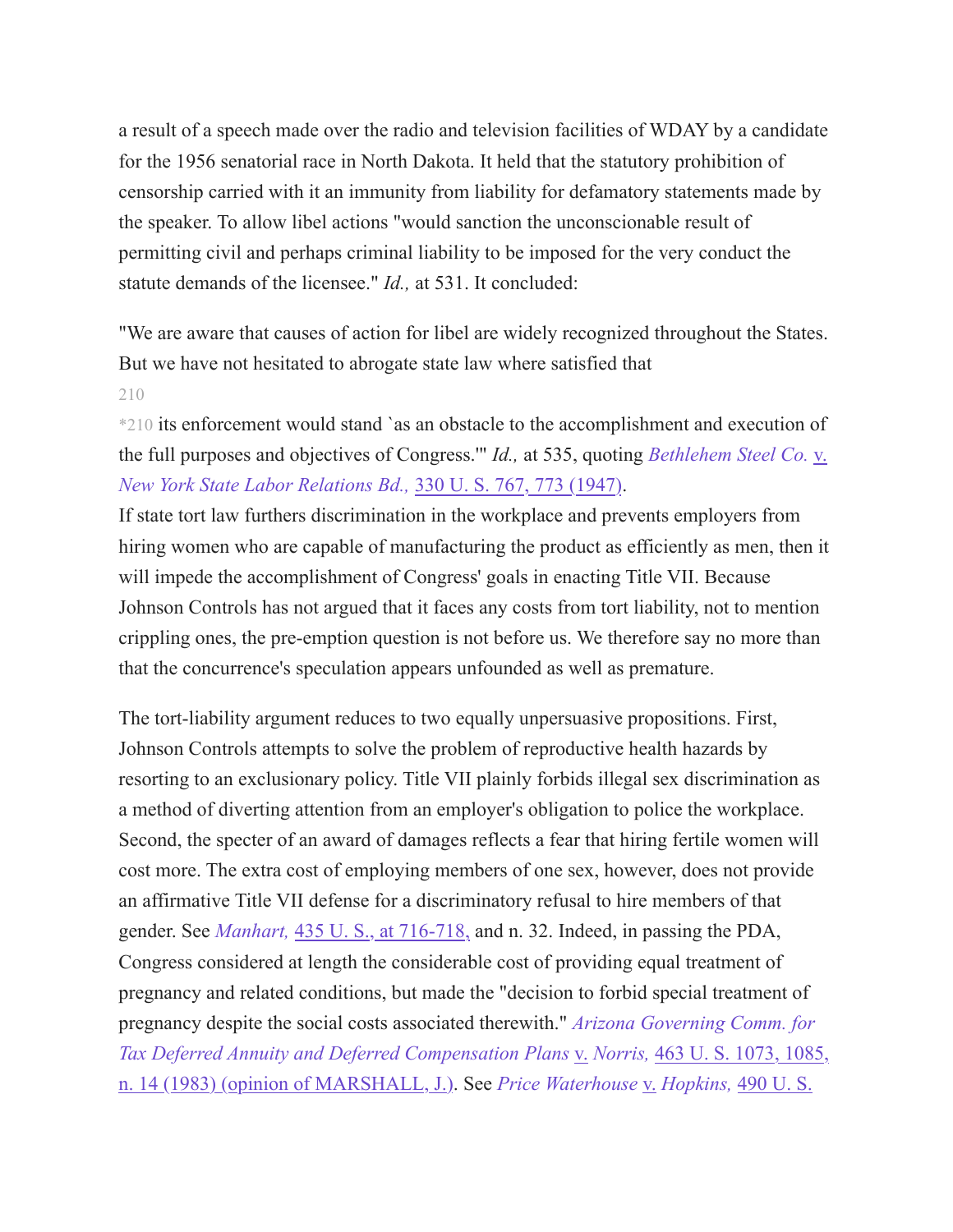## [228 \(1989\).](http://scholar.google.com/scholar_case?case=780752418377134939&q=Automobile+Workers+v.+Johnson+Controls&hl=en&as_sdt=2,14&scilh=0)

We, of course, are not presented with, nor do we decide, a case in which costs would be so prohibitive as to threaten the

### 211

\*211 survival of the employer's business. We merely reiterate our prior holdings that the incremental cost of hiring women cannot justify discriminating against them.

## **VII**

Our holding today that Title VII, as so amended, forbids sex-specific fetal-protection policies is neither remarkable nor unprecedented. Concern for a woman's existing or potential offspring historically has been the excuse for denying women equal employment opportunities. See, *e. g., [Muller](http://scholar.google.com/scholar_case?case=3938894951846236275&q=Automobile+Workers+v.+Johnson+Controls&hl=en&as_sdt=2,14&scilh=0)* [v.](http://scholar.google.com/scholar_case?case=3938894951846236275&q=Automobile+Workers+v.+Johnson+Controls&hl=en&as_sdt=2,14&scilh=0) *[Oregon,](http://scholar.google.com/scholar_case?case=3938894951846236275&q=Automobile+Workers+v.+Johnson+Controls&hl=en&as_sdt=2,14&scilh=0)* [208 U. S. 412 \(1908\)](http://scholar.google.com/scholar_case?case=3938894951846236275&q=Automobile+Workers+v.+Johnson+Controls&hl=en&as_sdt=2,14&scilh=0). Congress in the PDA prohibited discrimination on the basis of a woman's ability to become pregnant. We do no more than hold that the PDA means what it says.

It is no more appropriate for the courts than it is for individual employers to decide whether a woman's reproductive role is more important to herself and her family than her economic role. Congress has left this choice to the woman as hers to make.

The judgment of the Court of Appeals is reversed, and the case is remanded for further proceedings consistent with this opinion.

## *It is so ordered.*

JUSTICE WHITE, with whom THE CHIEF JUSTICE and JUSTICE KENNEDY join, concurring in part and concurring in the judgment.

The Court properly holds that Johnson Controls' fetal-protection policy overtly discriminates against women, and thus is prohibited by Title VII of the Civil Rights Act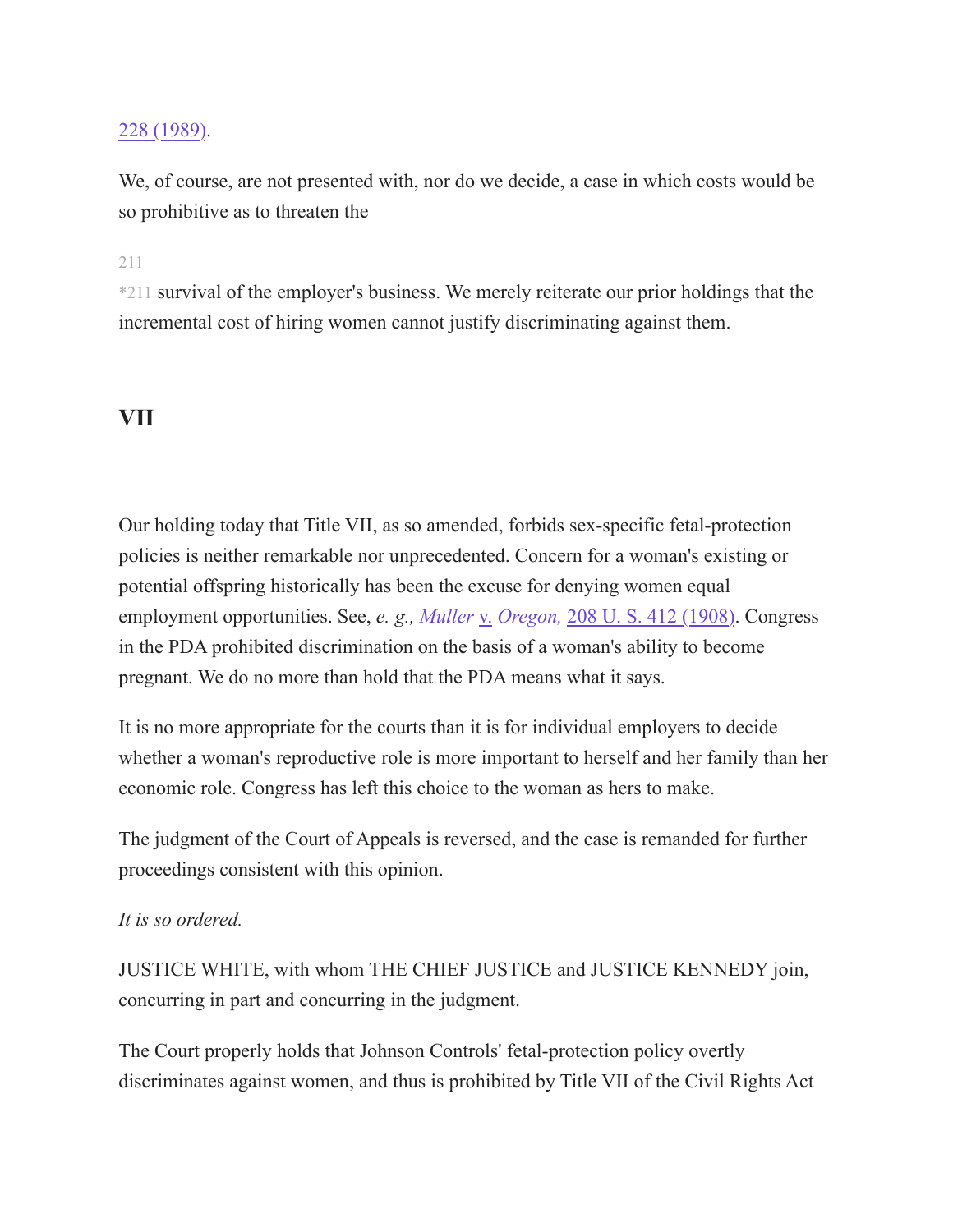of 1964 unless it falls within the bona fide occupational qualification (BFOQ) exception, set forth at 42 U. S. C. § 2000e-2(e). The Court erroneously holds, however, that the BFOQ defense is so narrow that it could never justify a sex-specific fetal-protection policy. I nevertheless concur in the judgment of reversal because on the record before us summary judgment in favor of Johnson Controls was improperly entered

### 212

\*212 by the District Court and affirmed by the Court of Appeals.

# **I**

In evaluating the scope of the BFOQ defense, the proper starting point is the language of the statute. Cf. *[Demarest](http://scholar.google.com/scholar_case?case=17704008587681229369&q=Automobile+Workers+v.+Johnson+Controls&hl=en&as_sdt=2,14&scilh=0)* [v.](http://scholar.google.com/scholar_case?case=17704008587681229369&q=Automobile+Workers+v.+Johnson+Controls&hl=en&as_sdt=2,14&scilh=0) *[Manspeaker,](http://scholar.google.com/scholar_case?case=17704008587681229369&q=Automobile+Workers+v.+Johnson+Controls&hl=en&as_sdt=2,14&scilh=0)* [498 U. S. 184, 190 \(1991\);](http://scholar.google.com/scholar_case?case=17704008587681229369&q=Automobile+Workers+v.+Johnson+Controls&hl=en&as_sdt=2,14&scilh=0)*[Board of Ed. of](http://scholar.google.com/scholar_case?case=14236538970451540500&q=Automobile+Workers+v.+Johnson+Controls&hl=en&as_sdt=2,14&scilh=0)  [Westside Community Schools \(Dist. 66\)](http://scholar.google.com/scholar_case?case=14236538970451540500&q=Automobile+Workers+v.+Johnson+Controls&hl=en&as_sdt=2,14&scilh=0)* [v.](http://scholar.google.com/scholar_case?case=14236538970451540500&q=Automobile+Workers+v.+Johnson+Controls&hl=en&as_sdt=2,14&scilh=0) *[Mergens,](http://scholar.google.com/scholar_case?case=14236538970451540500&q=Automobile+Workers+v.+Johnson+Controls&hl=en&as_sdt=2,14&scilh=0)* [496 U. S. 226, 237 \(1990\).](http://scholar.google.com/scholar_case?case=14236538970451540500&q=Automobile+Workers+v.+Johnson+Controls&hl=en&as_sdt=2,14&scilh=0) Title VII forbids discrimination on the basis of sex, except "in those certain instances where... sex . . . is a bona fide occupational qualification reasonably necessary to the normal operation of that particular business or enterprise." 42 U. S. C. §2000e-2(e)(1). For the fetal-protection policy involved in this case to be a BFOQ, therefore, the policy must be "reasonably necessary" to the "normal operation" of making batteries, which is Johnson Controls' "particular business." Although that is a difficult standard to satisfy, nothing in the statute's language indicates that it could *never* support a sex-specific fetal-protection policy.[\[1\]](http://scholar.google.com/scholar_case?q=Automobile+Workers+v.+Johnson+Controls&hl=en&as_sdt=2,14&case=16132234154136361578&scilh=0#%5B6%5D)

On the contrary, a fetal-protection policy would be justified under the terms of the statute if, for example, an employer could show that exclusion of women from certain jobs was reasonably necessary to avoid substantial tort liability. Common sense tells us that it is part of the normal operation of business concerns to avoid causing injury to third parties, as well as to employees, if for no other reason than to avoid

### 213

\*213 tort liability and its substantial costs. This possibility of tort liability is not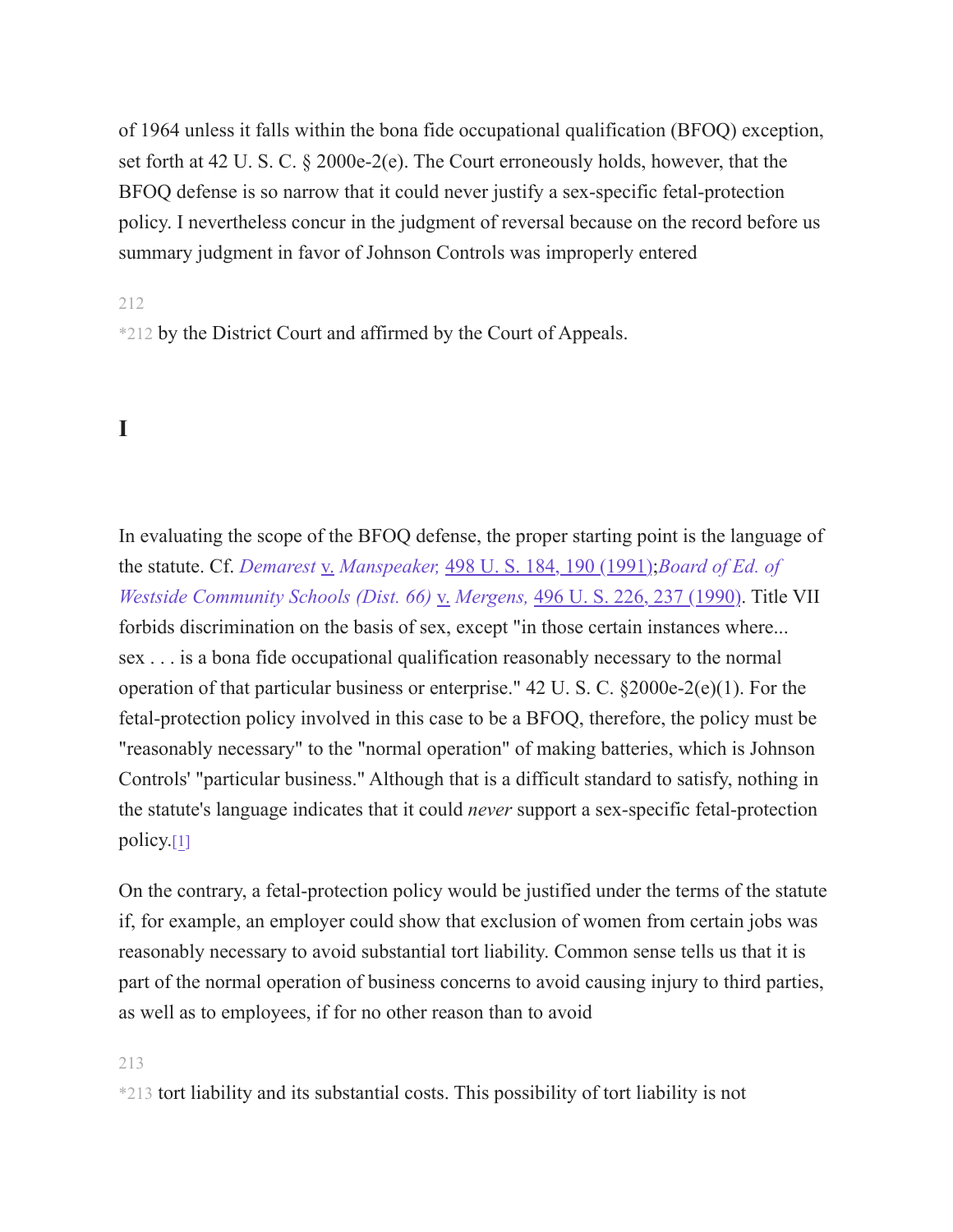hypothetical; every State currently allows children born alive to recover in tort for prenatal injuries caused by third parties, see W. Keeton, D. Dobbs, R. Keeton, & D. Owen, Prosser and Keeton on Law of Torts § 55, p. 368 (5th ed. 1984), and an increasing number of courts have recognized a right to recover even for prenatal injuries caused by torts committed prior to conception, see 3 F. Harper, F. James, & O. Gray, Law of Torts § 18.3, pp. 677-678, n. 15 (2d ed. 1986).

The Court dismisses the possibility of tort liability by no more than speculating that if "Title VII bans sex-specific fetal-protection policies, the employer fully informs the woman of the risk, and the employer has not acted negligently, the basis for holding an employer liable seems remote at best." *Ante,* at 208. Such speculation will be small comfort to employers. First, it is far from clear that compliance with Title VII will preempt state tort liability, and the Court offers no support for that proposition.<sup>[2]</sup>Second, although warnings may preclude claims by injured *employees,* they will not preclude claims by injured children because the general rule is that parents cannot waive causes of action on behalf of their children, and the parents' negligence will not be imputed to the children[.\[3\]](http://scholar.google.com/scholar_case?q=Automobile+Workers+v.+Johnson+Controls&hl=en&as_sdt=2,14&case=16132234154136361578&scilh=0#%5B8%5D) Finally, although state tort liability

### 214

\*214 for prenatal injuries generally requires negligence, it will be difficult for employers to determine in advance what will constitute negligence. Compliance with OSHA standards, for example, has been held not to be a defense to state tort or criminal liability. See*[National Solid Wastes Management Assn.](http://scholar.google.com/scholar_case?case=13755370477829492323&q=Automobile+Workers+v.+Johnson+Controls&hl=en&as_sdt=2,14&scilh=0)* [v.](http://scholar.google.com/scholar_case?case=13755370477829492323&q=Automobile+Workers+v.+Johnson+Controls&hl=en&as_sdt=2,14&scilh=0) *[Killian,](http://scholar.google.com/scholar_case?case=13755370477829492323&q=Automobile+Workers+v.+Johnson+Controls&hl=en&as_sdt=2,14&scilh=0)* [918 F. 2d 671, 680, n. 9 \(CA7](http://scholar.google.com/scholar_case?case=13755370477829492323&q=Automobile+Workers+v.+Johnson+Controls&hl=en&as_sdt=2,14&scilh=0)  [1990\)](http://scholar.google.com/scholar_case?case=13755370477829492323&q=Automobile+Workers+v.+Johnson+Controls&hl=en&as_sdt=2,14&scilh=0) (collecting cases); see also 29 U. S. C. § 653(b)(4). Moreover, it is possible that employers will be held strictly liable, if, for example, their manufacturing process is considered "abnormally dangerous." See Restatement (Second) of Torts § 869, Comment *b* (1979).

Relying on *[Los Angeles Dept. of Water and Power](http://scholar.google.com/scholar_case?case=10164337249526753874&q=Automobile+Workers+v.+Johnson+Controls&hl=en&as_sdt=2,14&scilh=0)* [v.](http://scholar.google.com/scholar_case?case=10164337249526753874&q=Automobile+Workers+v.+Johnson+Controls&hl=en&as_sdt=2,14&scilh=0) *[Manhart,](http://scholar.google.com/scholar_case?case=10164337249526753874&q=Automobile+Workers+v.+Johnson+Controls&hl=en&as_sdt=2,14&scilh=0)* [435 U. S. 702 \(1978\),](http://scholar.google.com/scholar_case?case=10164337249526753874&q=Automobile+Workers+v.+Johnson+Controls&hl=en&as_sdt=2,14&scilh=0)the Court contends that tort liability cannot justify a fetal-protection policy because the extra costs of hiring women is not a defense under Title VII. *Ante,* at 210. This contention misrepresents our decision in *Manhart.* There, we held that a requirement that female employees contribute more than male employees to a pension fund, in order to reflect the greater longevity of women, constituted discrimination against women under Title VII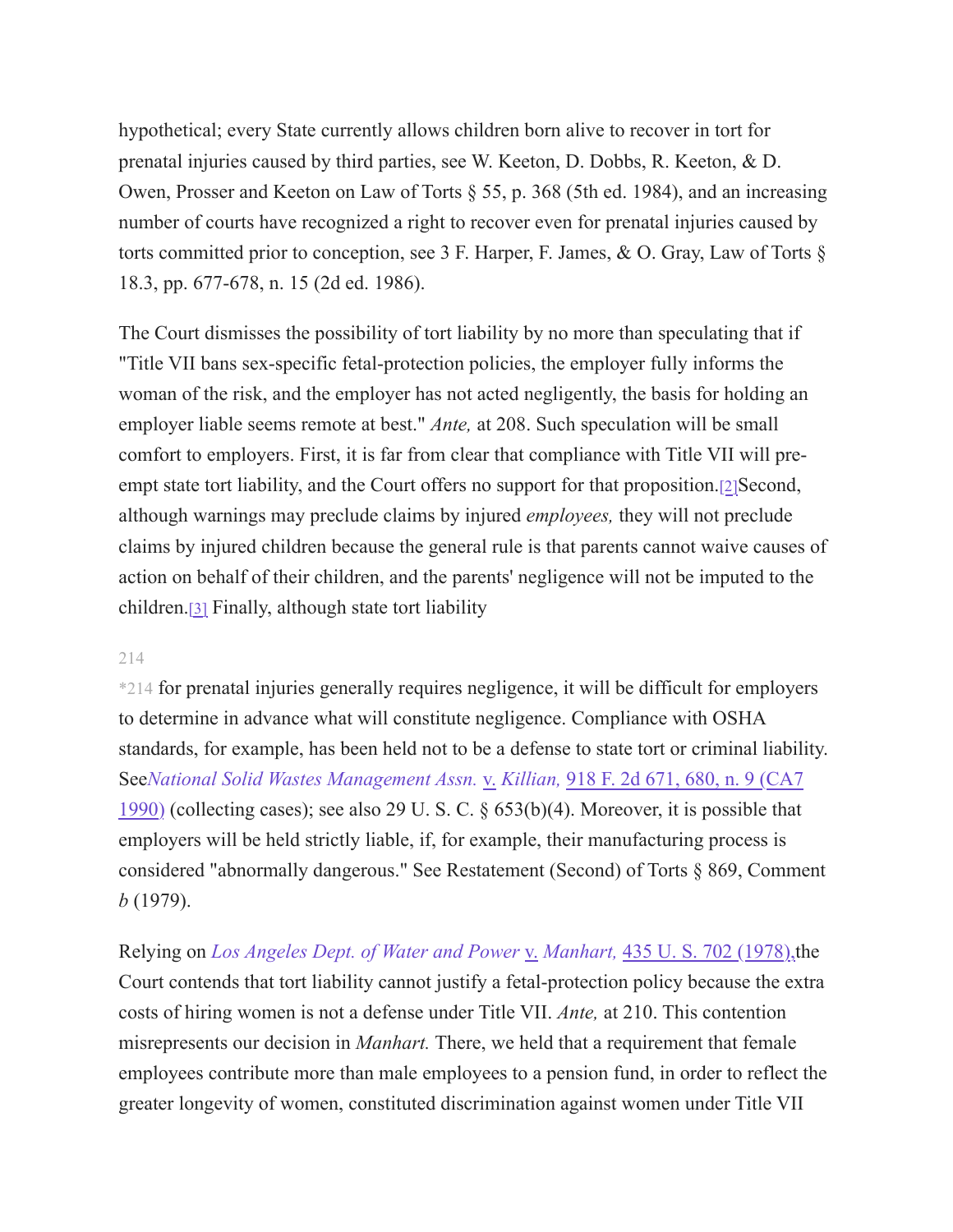because it treated them as a class rather than as individuals[.435 U. S., at 708, 716-717](http://scholar.google.com/scholar_case?case=10164337249526753874&q=Automobile+Workers+v.+Johnson+Controls&hl=en&as_sdt=2,14&scilh=0). We did not in that case address in any detail the nature of the BFOQ defense, and we certainly did not hold that cost was irrelevant to the BFOQ analysis. Rather, we merely stated in a footnote that "there has been no showing that sex distinctions are reasonably necessary to the normal operation of the Department's retirement plan." *Id.,* at 716, n. 30. We further noted that although Title VII does not contain a "cost-justification defense comparable to the affirmative defense available in a price discrimination

#### 215

\*215 suit," "no defense based on the *total*cost of employing men and women was attempted in this case." *Id.,* at 716-717, and n. 32.

Prior decisions construing the BFOQ defense confirm that the defense is broad enough to include considerations of cost and safety of the sort that could form the basis for an employer's adoption of a fetal-protection policy. In *[Dothard](http://scholar.google.com/scholar_case?case=172357958960664770&q=Automobile+Workers+v.+Johnson+Controls&hl=en&as_sdt=2,14&scilh=0)* [v.](http://scholar.google.com/scholar_case?case=172357958960664770&q=Automobile+Workers+v.+Johnson+Controls&hl=en&as_sdt=2,14&scilh=0) *[Rawlinson,](http://scholar.google.com/scholar_case?case=172357958960664770&q=Automobile+Workers+v.+Johnson+Controls&hl=en&as_sdt=2,14&scilh=0)*[433 U. S. 321](http://scholar.google.com/scholar_case?case=172357958960664770&q=Automobile+Workers+v.+Johnson+Controls&hl=en&as_sdt=2,14&scilh=0)  [\(1977\),](http://scholar.google.com/scholar_case?case=172357958960664770&q=Automobile+Workers+v.+Johnson+Controls&hl=en&as_sdt=2,14&scilh=0) the Court held that being male was a BFOQ for "contact" guard positions in Alabama's maximum-security male penitentiaries. The Court first took note of the actual conditions of the prison environment: "In a prison system where violence is the order of the day, where inmate access to guards is facilitated by dormitory living arrangements, where every institution is understaffed, and where a substantial portion of the inmate population is composed of sex offenders mixed at random with other prisoners, there are few visible deterrents to inmate assaults on women custodians." *Id.,* at 335-336. The Court also stressed that "[m]ore [was] at stake" than a risk to individual female employees: "The likelihood that inmates would assault a woman because she was a woman would pose a real threat not only to the victim of the assault but also to the basic control of the penitentiary and protection of its inmates and the other security personnel." *Ibid.* Under those circumstances, the Court observed that "it would be an oversimplification to characterize [the exclusion of women] as an exercise in `romantic paternalism.' Cf. *[Frontiero](http://scholar.google.com/scholar_case?case=14820310635656011394&q=Automobile+Workers+v.+Johnson+Controls&hl=en&as_sdt=2,14&scilh=0)* [v.](http://scholar.google.com/scholar_case?case=14820310635656011394&q=Automobile+Workers+v.+Johnson+Controls&hl=en&as_sdt=2,14&scilh=0) *[Richardson,](http://scholar.google.com/scholar_case?case=14820310635656011394&q=Automobile+Workers+v.+Johnson+Controls&hl=en&as_sdt=2,14&scilh=0)* [411 U. S. 677, 684.](http://scholar.google.com/scholar_case?case=14820310635656011394&q=Automobile+Workers+v.+Johnson+Controls&hl=en&as_sdt=2,14&scilh=0)" *Id.,* at 335.

We revisited the BFOQ defense in *[Western Air Lines, Inc.](http://scholar.google.com/scholar_case?case=7232159241469569502&q=Automobile+Workers+v.+Johnson+Controls&hl=en&as_sdt=2,14&scilh=0)* [v.](http://scholar.google.com/scholar_case?case=7232159241469569502&q=Automobile+Workers+v.+Johnson+Controls&hl=en&as_sdt=2,14&scilh=0) *[Criswell,](http://scholar.google.com/scholar_case?case=7232159241469569502&q=Automobile+Workers+v.+Johnson+Controls&hl=en&as_sdt=2,14&scilh=0)* [472 U. S. 400](http://scholar.google.com/scholar_case?case=7232159241469569502&q=Automobile+Workers+v.+Johnson+Controls&hl=en&as_sdt=2,14&scilh=0)  [\(1985\),](http://scholar.google.com/scholar_case?case=7232159241469569502&q=Automobile+Workers+v.+Johnson+Controls&hl=en&as_sdt=2,14&scilh=0) this time in the context of the Age Discrimination in Employment Act of 1967 (ADEA). There, we endorsed the two-part inquiry for evaluating a BFOQ defense used by the Court of Appeals for the Fifth Circuit in *[Usery](http://scholar.google.com/scholar_case?case=927929649985281002&q=Automobile+Workers+v.+Johnson+Controls&hl=en&as_sdt=2,14&scilh=0)* [v.](http://scholar.google.com/scholar_case?case=927929649985281002&q=Automobile+Workers+v.+Johnson+Controls&hl=en&as_sdt=2,14&scilh=0) *[Tamiami Trail Tours, Inc.,](http://scholar.google.com/scholar_case?case=927929649985281002&q=Automobile+Workers+v.+Johnson+Controls&hl=en&as_sdt=2,14&scilh=0)* [531 F.](http://scholar.google.com/scholar_case?case=927929649985281002&q=Automobile+Workers+v.+Johnson+Controls&hl=en&as_sdt=2,14&scilh=0)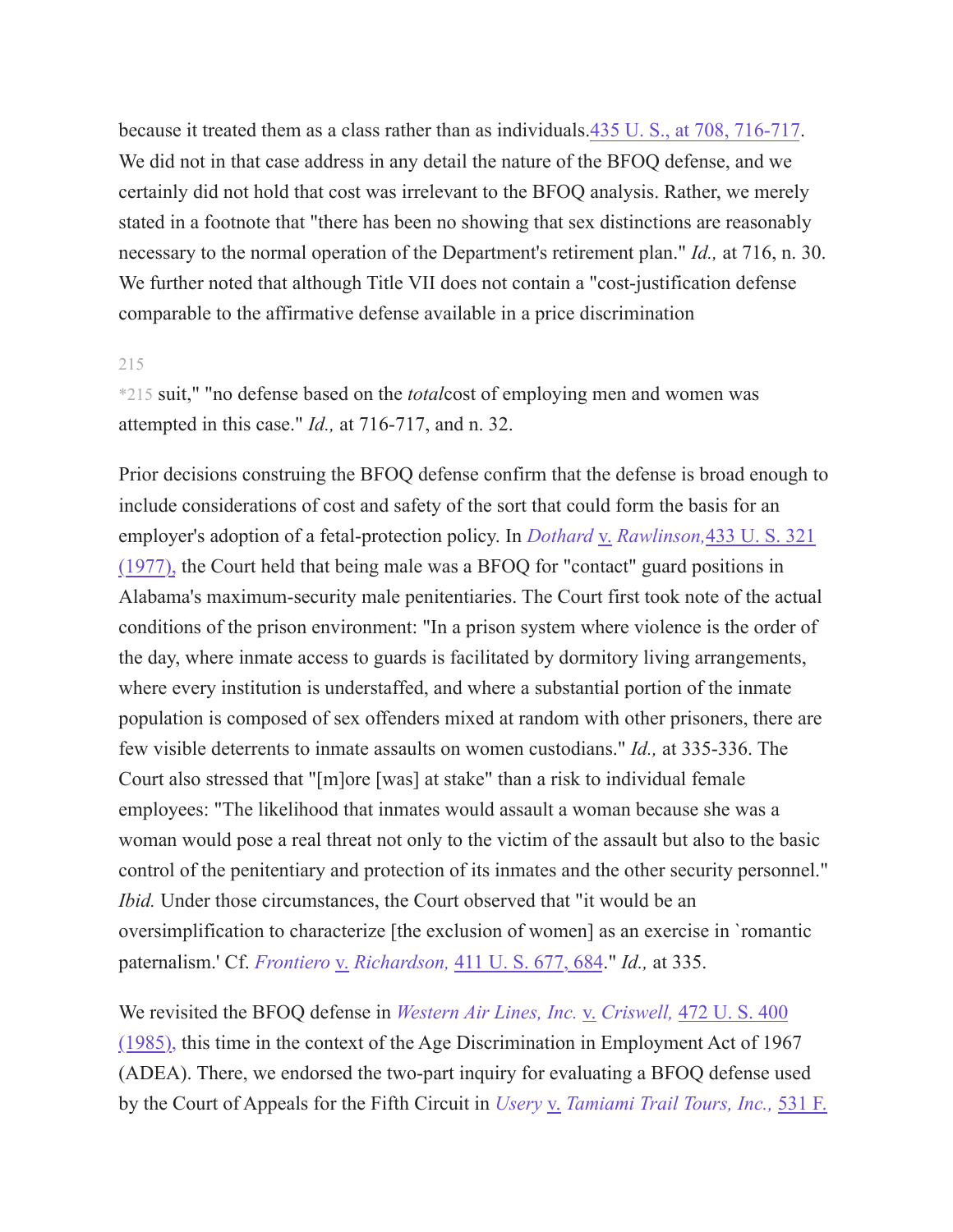[2d 224 \(1976\).](http://scholar.google.com/scholar_case?case=927929649985281002&q=Automobile+Workers+v.+Johnson+Controls&hl=en&as_sdt=2,14&scilh=0) First, the job qualification must not be "so peripheral to the central mission of the employer's business" that no discrimination

#### 216

\*216 could be "`reasonably *necessary* to the normal operation of the particular business.'" [472 U. S., at 413](http://scholar.google.com/scholar_case?case=7232159241469569502&q=Automobile+Workers+v.+Johnson+Controls&hl=en&as_sdt=2,14&scilh=0). Although safety is *not* such a peripheral concern, *id.,* at 413, 419[,\[4\]](http://scholar.google.com/scholar_case?q=Automobile+Workers+v.+Johnson+Controls&hl=en&as_sdt=2,14&case=16132234154136361578&scilh=0#%5B9%5D) the inquiry "`adjusts to the safety factor'"—"`[t]he greater the safety factor, measured by the likelihood of harm and the probable severity of that harm in case of an accident, the more stringent may be the job qualifications,'" *id.,* at 413 (quoting *[Tamiami, supra,](http://scholar.google.com/scholar_case?case=927929649985281002&q=Automobile+Workers+v.+Johnson+Controls&hl=en&as_sdt=2,14&scilh=0)*[at 236](http://scholar.google.com/scholar_case?case=927929649985281002&q=Automobile+Workers+v.+Johnson+Controls&hl=en&as_sdt=2,14&scilh=0)). Second, the employer must show either that all or substantially all persons excluded "`"would be unable to perform safely and efficiently the duties of the job involved,"'" or that it is "`"impossible or highly impractical"'" to deal with them on an individual basis. [472 U. S., at 414](http://scholar.google.com/scholar_case?case=7232159241469569502&q=Automobile+Workers+v.+Johnson+Controls&hl=en&as_sdt=2,14&scilh=0) (quoting *[Tamiami, supra,](http://scholar.google.com/scholar_case?case=927929649985281002&q=Automobile+Workers+v.+Johnson+Controls&hl=en&as_sdt=2,14&scilh=0)* [at 235](http://scholar.google.com/scholar_case?case=927929649985281002&q=Automobile+Workers+v.+Johnson+Controls&hl=en&as_sdt=2,14&scilh=0) (quoting *[Weeks](http://scholar.google.com/scholar_case?case=15041508986020128689&q=Automobile+Workers+v.+Johnson+Controls&hl=en&as_sdt=2,14&scilh=0)* [v.](http://scholar.google.com/scholar_case?case=15041508986020128689&q=Automobile+Workers+v.+Johnson+Controls&hl=en&as_sdt=2,14&scilh=0)*[Southern Bell](http://scholar.google.com/scholar_case?case=15041508986020128689&q=Automobile+Workers+v.+Johnson+Controls&hl=en&as_sdt=2,14&scilh=0)  [Telephone & Telegraph Co.,](http://scholar.google.com/scholar_case?case=15041508986020128689&q=Automobile+Workers+v.+Johnson+Controls&hl=en&as_sdt=2,14&scilh=0)* [408 F. 2d 228, 235 \(CA5 1969\)](http://scholar.google.com/scholar_case?case=15041508986020128689&q=Automobile+Workers+v.+Johnson+Controls&hl=en&as_sdt=2,14&scilh=0))). We further observed that this inquiry properly takes into account an employer's interest in safety—"[w]hen an employer establishes that a job qualification has been carefully formulated to respond to documented concerns for public safety, it will not be overly burdensome to persuade a trier of fact that the qualification is `reasonably necessary' to safe operation of the business." [472 U. S., at 419](http://scholar.google.com/scholar_case?case=7232159241469569502&q=Automobile+Workers+v.+Johnson+Controls&hl=en&as_sdt=2,14&scilh=0).

*Dothard* and *Criswell* make clear that avoidance of substantial safety risks to third parties is *inherently* part of both an employee's ability to perform a job and an employer's

#### 217

\*217 "normal operation" of its business. Indeed, in both cases, the Court approved the statement in *[Weeks](http://scholar.google.com/scholar_case?case=15041508986020128689&q=Automobile+Workers+v.+Johnson+Controls&hl=en&as_sdt=2,14&scilh=0)* [v.](http://scholar.google.com/scholar_case?case=15041508986020128689&q=Automobile+Workers+v.+Johnson+Controls&hl=en&as_sdt=2,14&scilh=0) *[Southern Bell Telephone & Telegraph Co., supra](http://scholar.google.com/scholar_case?case=15041508986020128689&q=Automobile+Workers+v.+Johnson+Controls&hl=en&as_sdt=2,14&scilh=0),* that an employer could establish a BFOQ defense by showing that "all or substantially all women would be unable to perform *safely and efficiently* the duties of the job involved." *Id.,* at 235 (emphasis added). See *[Criswell,](http://scholar.google.com/scholar_case?case=7232159241469569502&q=Automobile+Workers+v.+Johnson+Controls&hl=en&as_sdt=2,14&scilh=0)* [472 U. S., at 414;](http://scholar.google.com/scholar_case?case=7232159241469569502&q=Automobile+Workers+v.+Johnson+Controls&hl=en&as_sdt=2,14&scilh=0)*[Dothard, supra,](http://scholar.google.com/scholar_case?case=172357958960664770&q=Automobile+Workers+v.+Johnson+Controls&hl=en&as_sdt=2,14&scilh=0)* [at 333](http://scholar.google.com/scholar_case?case=172357958960664770&q=Automobile+Workers+v.+Johnson+Controls&hl=en&as_sdt=2,14&scilh=0). The Court's statement in this case that "the safety exception is limited to instances in which sex or pregnancy actually interferes with the employee's ability to perform the job," *ante,* at 204, therefore adds no support to its conclusion that a fetal-protection policy could never be justified as a BFOQ. On the facts of this case, for example, protecting fetal safety while carrying out the duties of battery manufacturing is as much a legitimate concern as is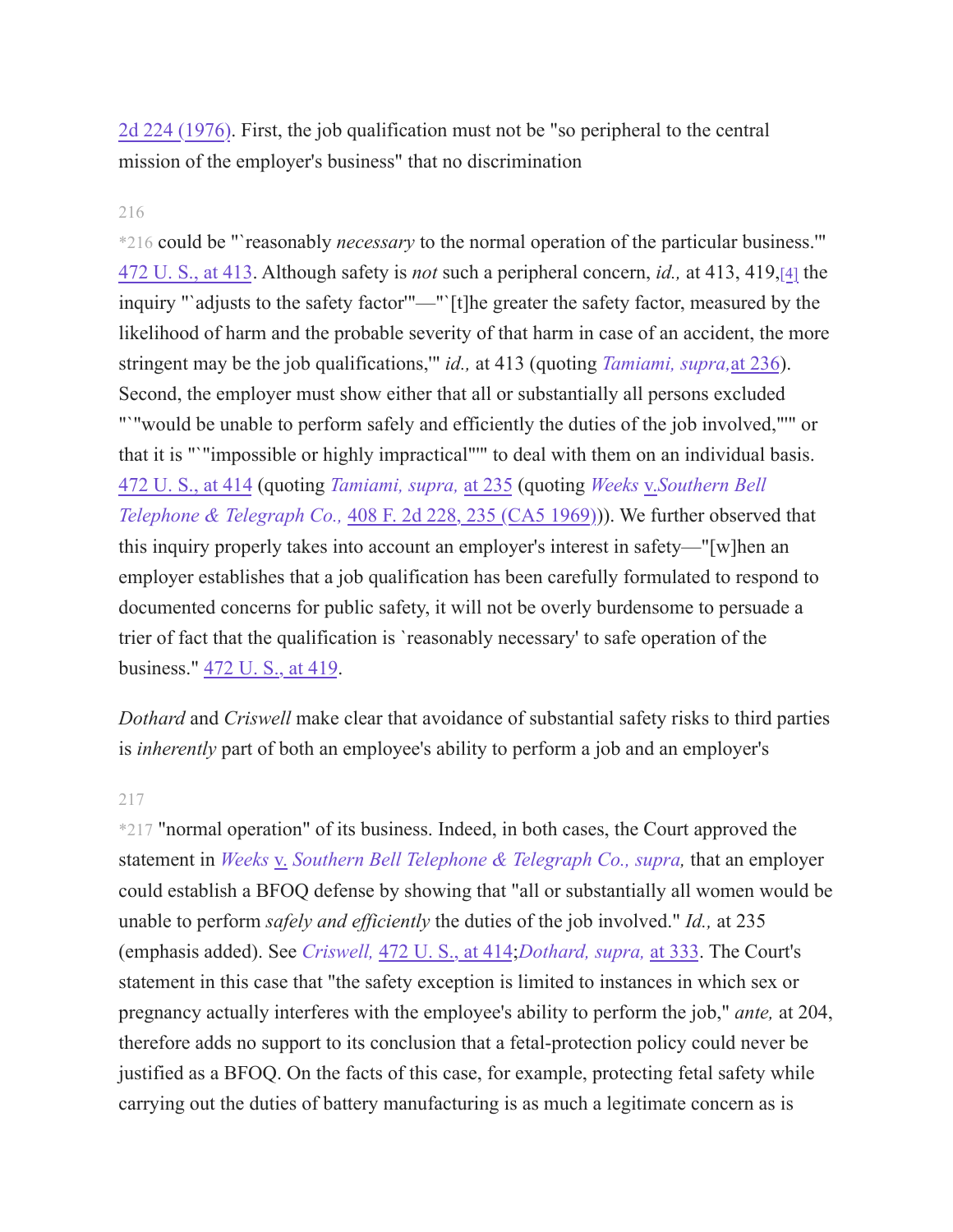safety to third parties in guarding prisons *(Dothard)* or flying airplanes *(Criswell).*[\[5\]](http://scholar.google.com/scholar_case?q=Automobile+Workers+v.+Johnson+Controls&hl=en&as_sdt=2,14&case=16132234154136361578&scilh=0#%5B10%5D)

*Dothard* and *Criswell* also confirm that costs are relevant in determining whether a discriminatory policy is reasonably necessary for the normal operation of a business. In *Dothard,* the safety problem that justified exclusion of women from the prison guard positions was largely a result of inadequate staff and facilities. See [433 U. S., at 335](http://scholar.google.com/scholar_case?case=172357958960664770&q=Automobile+Workers+v.+Johnson+Controls&hl=en&as_sdt=2,14&scilh=0). If the cost of employing women could not be considered, the employer there should have been required to hire more staff and restructure the prison environment rather than exclude women. Similarly, in *Criswell* the airline could have been

## 218

\*218required to hire more pilots and install expensive monitoring devices rather than discriminate against older employees. The BFOQ statute, however, reflects "Congress' unwillingness to require employers to change the very nature of their operations." *[Price](http://scholar.google.com/scholar_case?case=780752418377134939&q=Automobile+Workers+v.+Johnson+Controls&hl=en&as_sdt=2,14&scilh=0)  [Waterhouse](http://scholar.google.com/scholar_case?case=780752418377134939&q=Automobile+Workers+v.+Johnson+Controls&hl=en&as_sdt=2,14&scilh=0)* [v.](http://scholar.google.com/scholar_case?case=780752418377134939&q=Automobile+Workers+v.+Johnson+Controls&hl=en&as_sdt=2,14&scilh=0) *[Hopkins,](http://scholar.google.com/scholar_case?case=780752418377134939&q=Automobile+Workers+v.+Johnson+Controls&hl=en&as_sdt=2,14&scilh=0)* [490 U. S. 228, 242 \(1989\) \(plurality opinion\)](http://scholar.google.com/scholar_case?case=780752418377134939&q=Automobile+Workers+v.+Johnson+Controls&hl=en&as_sdt=2,14&scilh=0).

The PDA, contrary to the Court's assertion, *ante,* at 204, did not restrict the scope of the BFOQ defense. The PDA was only an amendment to the "Definitions" section of Title VII, 42 U. S. C. § 2000e, and did not purport to eliminate or alter the BFOQ defense. Rather, it merely clarified Title VII to make it clear that pregnancy and related conditions are included within Title VII's antidiscrimination provisions. As we have already recognized, "the purpose of the PDA was simply to make the treatment of pregnancy consistent with general Title VII principles." *[Arizona Governing Comm. for Tax Deferred](http://scholar.google.com/scholar_case?case=7404389092415528978&q=Automobile+Workers+v.+Johnson+Controls&hl=en&as_sdt=2,14&scilh=0)  [Annuity and Deferred Compensation Plans v. Norris,](http://scholar.google.com/scholar_case?case=7404389092415528978&q=Automobile+Workers+v.+Johnson+Controls&hl=en&as_sdt=2,14&scilh=0)* [463 U. S. 1073, 1085, n. 14 \(1983\)](http://scholar.google.com/scholar_case?case=7404389092415528978&q=Automobile+Workers+v.+Johnson+Controls&hl=en&as_sdt=2,14&scilh=0). [\[6\]](http://scholar.google.com/scholar_case?q=Automobile+Workers+v.+Johnson+Controls&hl=en&as_sdt=2,14&case=16132234154136361578&scilh=0#%5B11%5D)

This interpretation is confirmed by the PDA's legislative history. As discussed in*[Newport](http://scholar.google.com/scholar_case?case=6977954238570101328&q=Automobile+Workers+v.+Johnson+Controls&hl=en&as_sdt=2,14&scilh=0)  [News Shipbuilding & Dry Dock Co.](http://scholar.google.com/scholar_case?case=6977954238570101328&q=Automobile+Workers+v.+Johnson+Controls&hl=en&as_sdt=2,14&scilh=0)* [v.](http://scholar.google.com/scholar_case?case=6977954238570101328&q=Automobile+Workers+v.+Johnson+Controls&hl=en&as_sdt=2,14&scilh=0) *[EEOC,](http://scholar.google.com/scholar_case?case=6977954238570101328&q=Automobile+Workers+v.+Johnson+Controls&hl=en&as_sdt=2,14&scilh=0)* [462 U. S. 669, 678-679,](http://scholar.google.com/scholar_case?case=6977954238570101328&q=Automobile+Workers+v.+Johnson+Controls&hl=en&as_sdt=2,14&scilh=0) and n. 17 (1983), the PDA was designed to overrule the decision in *[General Electric Co.](http://scholar.google.com/scholar_case?case=11606200352274499710&q=Automobile+Workers+v.+Johnson+Controls&hl=en&as_sdt=2,14&scilh=0)*[v.](http://scholar.google.com/scholar_case?case=11606200352274499710&q=Automobile+Workers+v.+Johnson+Controls&hl=en&as_sdt=2,14&scilh=0) *[Gilbert,](http://scholar.google.com/scholar_case?case=11606200352274499710&q=Automobile+Workers+v.+Johnson+Controls&hl=en&as_sdt=2,14&scilh=0)* [429 U.](http://scholar.google.com/scholar_case?case=11606200352274499710&q=Automobile+Workers+v.+Johnson+Controls&hl=en&as_sdt=2,14&scilh=0)  [S. 125 \(1976\),](http://scholar.google.com/scholar_case?case=11606200352274499710&q=Automobile+Workers+v.+Johnson+Controls&hl=en&as_sdt=2,14&scilh=0) where the Court

### 219

\*219 had held that "an exclusion of pregnancy from a disability-benefits plan providing general coverage is not a gender-based discrimination at all." *Id.,* at 136. The PDA thus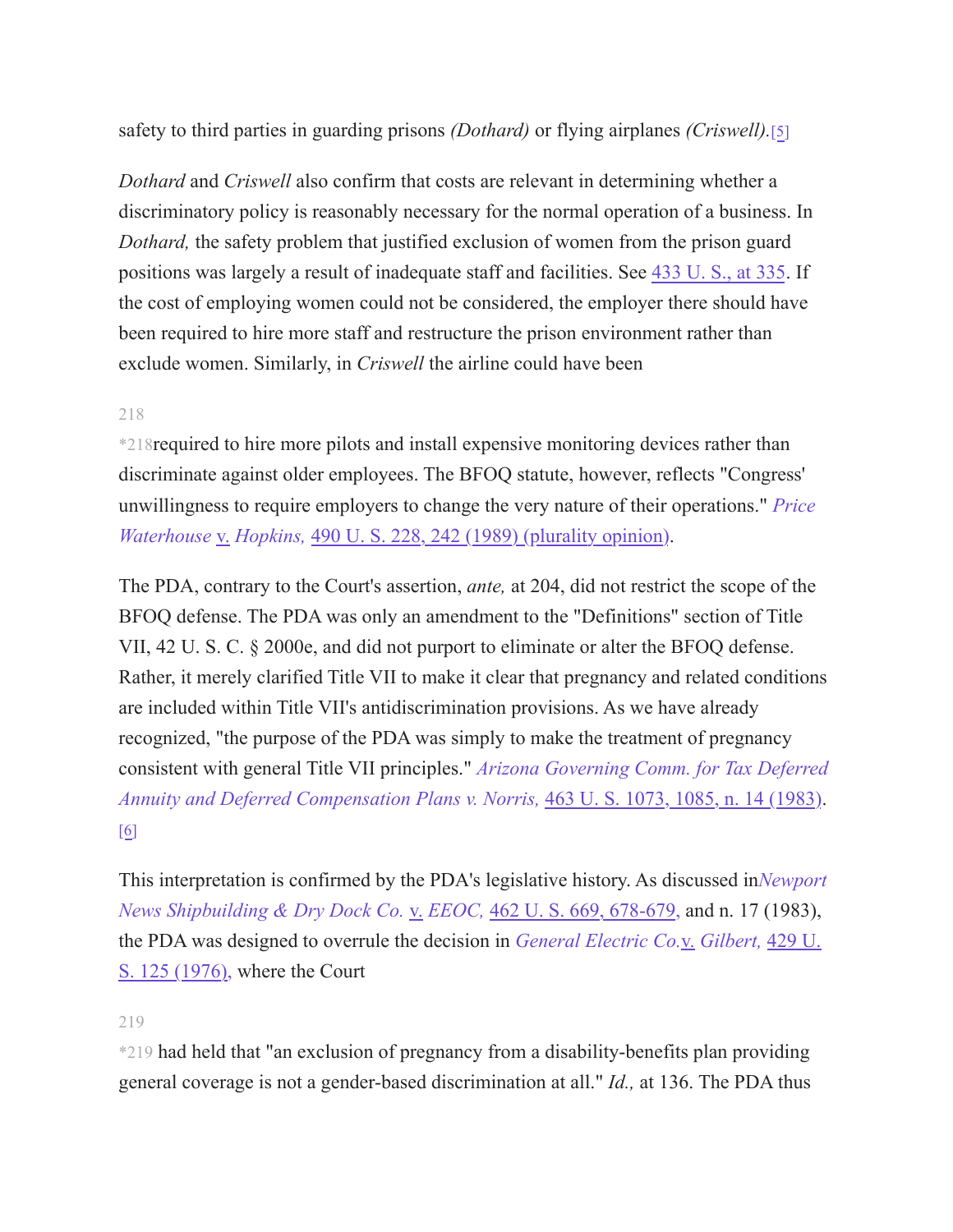"makes clear that it is discriminatory to treat pregnancy-related conditions less favorably than other medical conditions." *[Newport News, supra,](http://scholar.google.com/scholar_case?case=6977954238570101328&q=Automobile+Workers+v.+Johnson+Controls&hl=en&as_sdt=2,14&scilh=0)* [at 684](http://scholar.google.com/scholar_case?case=6977954238570101328&q=Automobile+Workers+v.+Johnson+Controls&hl=en&as_sdt=2,14&scilh=0). It does not, however, alter the standards for employer *defenses.* The Senate Report, for example, stated that the PDA "defines sex discrimination, as proscribed in the existing statute, to include these physiological occurrences [pregnancy, childbirth, and related medical conditions] peculiar to women; *it does not change the application of Title VII to sex discrimination in any other way."* S. Rep. No. 95-331, pp. 3-4 (1977) (emphasis added). Similarly, the House Report stated that "[p]regnancy-based distinctions will be subject to the same scrutiny *on the same terms* as other acts of sex discrimination proscribed in the existing statute." H. R. Rep. No. 95-948, p. 4 (1978) (emphasis added).[\[7\]](http://scholar.google.com/scholar_case?q=Automobile+Workers+v.+Johnson+Controls&hl=en&as_sdt=2,14&case=16132234154136361578&scilh=0#%5B12%5D)

In enacting the BFOQ standard, "Congress did not ignore the public interest in safety." *[Criswell,](http://scholar.google.com/scholar_case?case=7232159241469569502&q=Automobile+Workers+v.+Johnson+Controls&hl=en&as_sdt=2,14&scilh=0)* [472 U. S., at 419](http://scholar.google.com/scholar_case?case=7232159241469569502&q=Automobile+Workers+v.+Johnson+Controls&hl=en&as_sdt=2,14&scilh=0). The Court's narrow interpretation of the BFOQ defense in this case, however, means that an employer cannot exclude even*pregnant* women from an environment highly toxic to their fetuses. It is foolish to think that Congress intended such a result, and neither the language of the BFOQ exception nor our cases requires it[.\[8\]](http://scholar.google.com/scholar_case?q=Automobile+Workers+v.+Johnson+Controls&hl=en&as_sdt=2,14&case=16132234154136361578&scilh=0#%5B13%5D)

## 220 \*220 **II**

Despite my disagreement with the Court concerning the scope of the BFOQ defense, I concur in reversing the Court of Appeals because that court erred in affirming the District Court's grant of summary judgment in favor of Johnson Controls. First, the Court of Appeals erred in failing to consider the level of risk avoidance that was part of Johnson Controls' "normal operation." Although the court did conclude that there was a "substantial risk" to fetuses from lead exposure in fertile women, 886 F. 2d 871, 879-883, 898 (CA7 1989), it merely meant that there was a high risk that *some* fetal injury would occur absent a fetal-protection policy. That analysis, of course, fails to address the *extent* of fetal injury that is likely to occur.[\[9\]](http://scholar.google.com/scholar_case?q=Automobile+Workers+v.+Johnson+Controls&hl=en&as_sdt=2,14&case=16132234154136361578&scilh=0#%5B14%5D) If the fetal-protection policy insists on a riskavoidance level substantially higher than other risk levels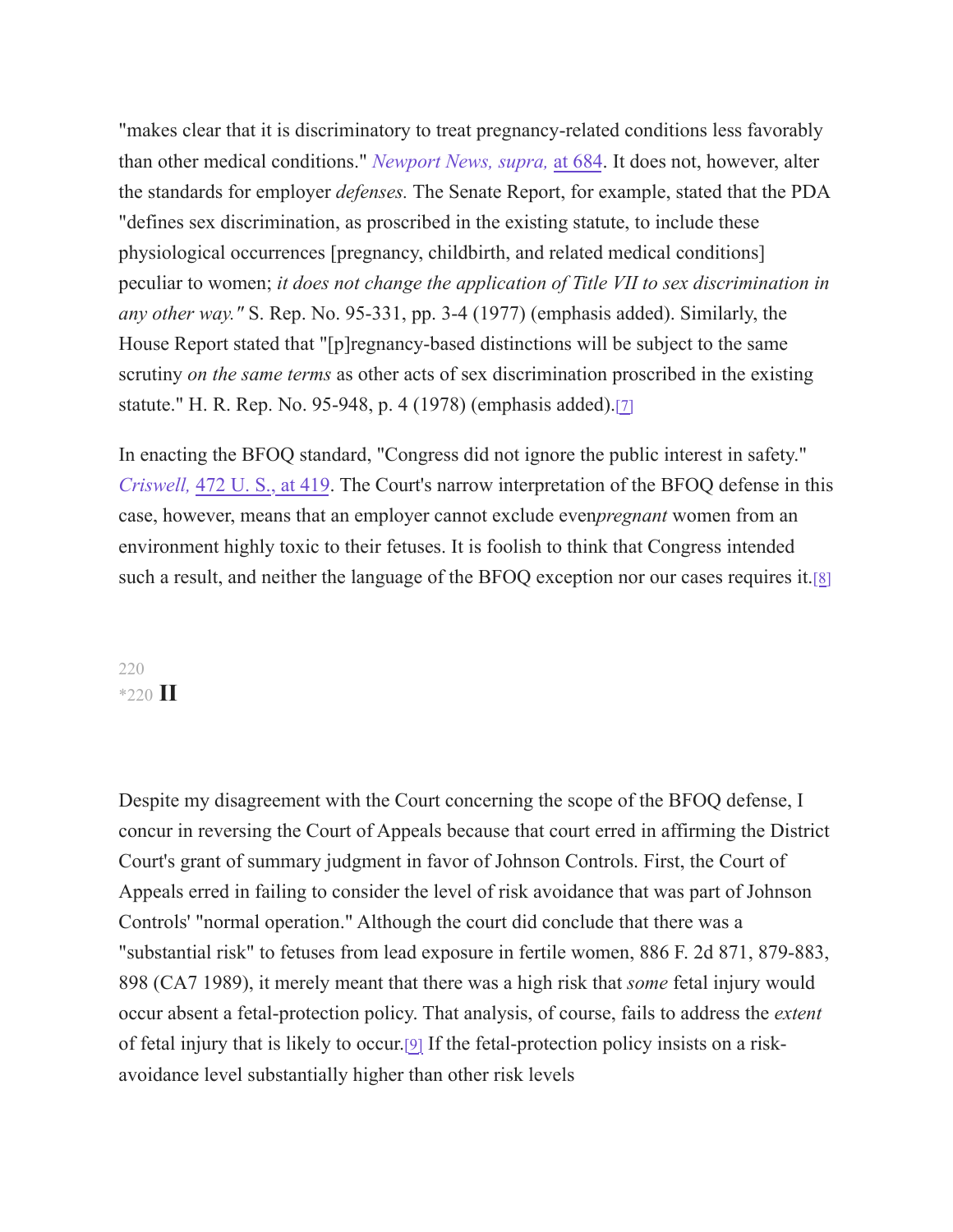\*221 tolerated by Johnson Controls such as risks to employees and consumers, the policy should not constitute a BFOQ.[\[10\]](http://scholar.google.com/scholar_case?q=Automobile+Workers+v.+Johnson+Controls&hl=en&as_sdt=2,14&case=16132234154136361578&scilh=0#%5B15%5D)

Second, even without more information about the normal level of risk at Johnson Controls, the fetal-protection policy at issue here reaches too far. This is evident both in its presumption that, absent medical documentation to the contrary, all women are fertile regardless of their age, see *id.,* at 876, n. 8, and in its exclusion of presumptively fertile women from positions that might result in a promotion to a position involving high lead exposure, *id.,* at 877. There has been no showing that either of those aspects of the policy is reasonably necessary to ensure safe and efficient operation of Johnson Controls' battery-manufacturing business. Of course, these infirmities in the company's policy do not warrant invalidating the entire fetal-protection program.

Third, it should be recalled that until 1982 Johnson Controls operated without an exclusionary policy, and it has not identified any grounds for believing that its current policy is reasonably necessary to its normal operations. Although it is now more aware of some of the dangers of lead exposure, *id.,* at 899, it has not shown that the risks of fetal harm or the costs associated with it have substantially increased. Cf.*[Manhart,](http://scholar.google.com/scholar_case?case=10164337249526753874&q=Automobile+Workers+v.+Johnson+Controls&hl=en&as_sdt=2,14&scilh=0)* [435 U. S.,](http://scholar.google.com/scholar_case?case=10164337249526753874&q=Automobile+Workers+v.+Johnson+Controls&hl=en&as_sdt=2,14&scilh=0)  [at 716, n. 30,](http://scholar.google.com/scholar_case?case=10164337249526753874&q=Automobile+Workers+v.+Johnson+Controls&hl=en&as_sdt=2,14&scilh=0) in which we rejected a BFOQ defense because the employer had operated prior to the discrimination with no significant adverse effects.

Finally, the Court of Appeals failed to consider properly petitioners' evidence of harm to offspring caused by lead exposure in males. The court considered that evidence only in its discussion of the business necessity standard, in which it focused on whether *petitioners* had met their burden of proof. 886 F. 2d, at 889-890. The burden of proving that a discriminatory qualification is a BFOQ, however, rests with

222

\*222 the employer. See, *e. g., [Price Waterhouse,](http://scholar.google.com/scholar_case?case=780752418377134939&q=Automobile+Workers+v.+Johnson+Controls&hl=en&as_sdt=2,14&scilh=0)* [490 U. S., at 248;](http://scholar.google.com/scholar_case?case=780752418377134939&q=Automobile+Workers+v.+Johnson+Controls&hl=en&as_sdt=2,14&scilh=0) *[Dothard,](http://scholar.google.com/scholar_case?case=172357958960664770&q=Automobile+Workers+v.+Johnson+Controls&hl=en&as_sdt=2,14&scilh=0)* [433 U. S., at](http://scholar.google.com/scholar_case?case=172357958960664770&q=Automobile+Workers+v.+Johnson+Controls&hl=en&as_sdt=2,14&scilh=0)  [333](http://scholar.google.com/scholar_case?case=172357958960664770&q=Automobile+Workers+v.+Johnson+Controls&hl=en&as_sdt=2,14&scilh=0). Thus, the court should have analyzed whether the evidence was sufficient for petitioners to survive summary judgment in light of *respondent's* burden of proof to establish a BFOQ. Moreover, the court should not have discounted the evidence as "speculative," 886 F. 2d, at 889, merely because it was based on animal studies. We have

#### 221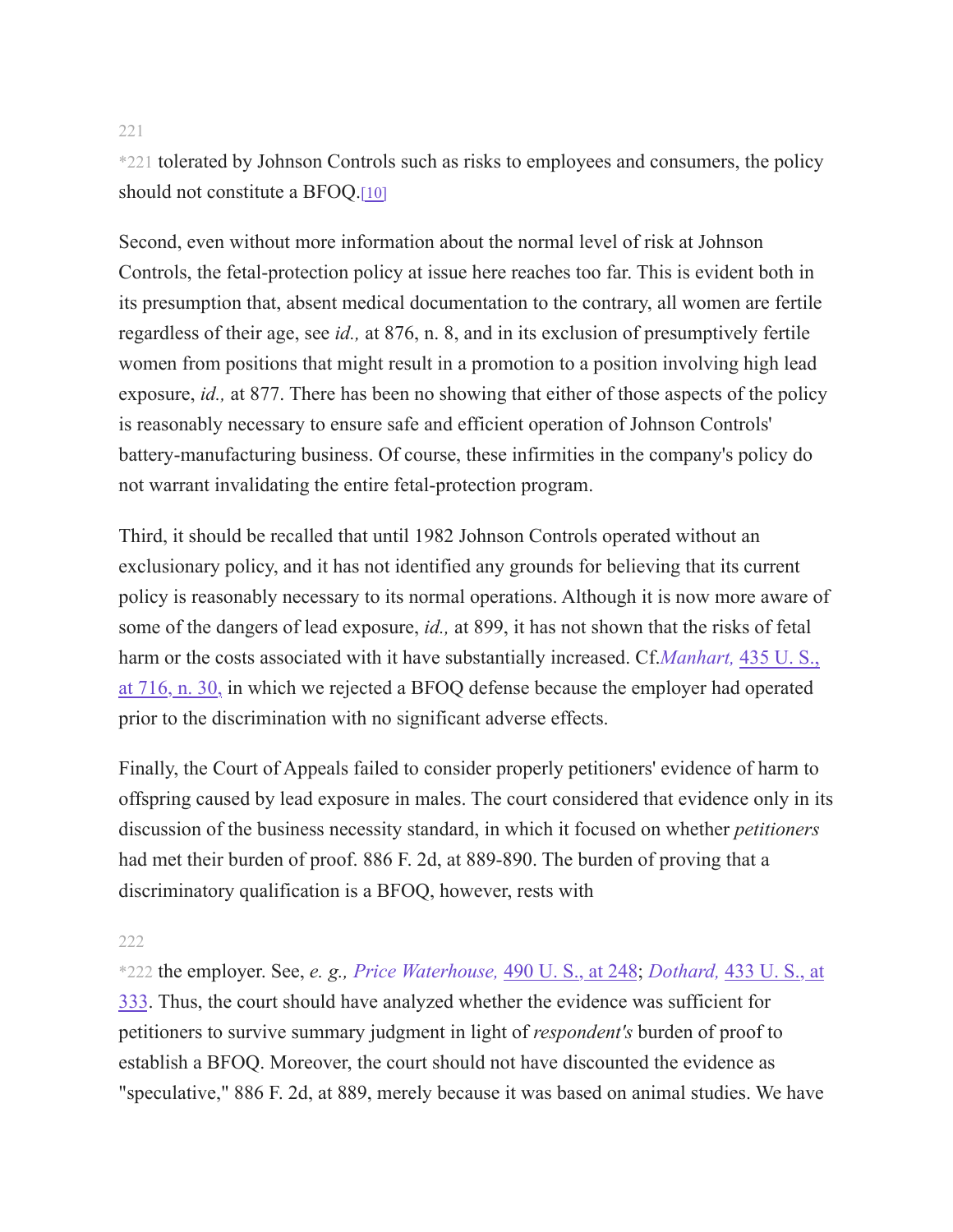approved the use of animal studies to assess risks, see *[Industrial Union Dept.](http://scholar.google.com/scholar_case?case=968580795714943926&q=Automobile+Workers+v.+Johnson+Controls&hl=en&as_sdt=2,14&scilh=0)*[v.](http://scholar.google.com/scholar_case?case=968580795714943926&q=Automobile+Workers+v.+Johnson+Controls&hl=en&as_sdt=2,14&scilh=0) *[American](http://scholar.google.com/scholar_case?case=968580795714943926&q=Automobile+Workers+v.+Johnson+Controls&hl=en&as_sdt=2,14&scilh=0)  [Petroleum Institute,](http://scholar.google.com/scholar_case?case=968580795714943926&q=Automobile+Workers+v.+Johnson+Controls&hl=en&as_sdt=2,14&scilh=0)* [448 U. S. 607, 657, n. 64 \(1980\),](http://scholar.google.com/scholar_case?case=968580795714943926&q=Automobile+Workers+v.+Johnson+Controls&hl=en&as_sdt=2,14&scilh=0) and OSHA uses animal studies in establishing its lead control regulations, see *[United Steelworkers of America, AFL-CIO-](http://scholar.google.com/scholar_case?case=18431757724194136666&q=Automobile+Workers+v.+Johnson+Controls&hl=en&as_sdt=2,14&scilh=0)[CLC](http://scholar.google.com/scholar_case?case=18431757724194136666&q=Automobile+Workers+v.+Johnson+Controls&hl=en&as_sdt=2,14&scilh=0)* [v.](http://scholar.google.com/scholar_case?case=18431757724194136666&q=Automobile+Workers+v.+Johnson+Controls&hl=en&as_sdt=2,14&scilh=0) *[Marshall,](http://scholar.google.com/scholar_case?case=18431757724194136666&q=Automobile+Workers+v.+Johnson+Controls&hl=en&as_sdt=2,14&scilh=0)* [208 U. S. App. D. C. 60, 128, n. 97, 647 F. 2d 1189, 1257, n. 97 \(1980\),](http://scholar.google.com/scholar_case?case=18431757724194136666&q=Automobile+Workers+v.+Johnson+Controls&hl=en&as_sdt=2,14&scilh=0) cert. denied, [453 U. S. 913 \(1981\).](http://scholar.google.com/scholar_case?about=7666662212861557402&q=Automobile+Workers+v.+Johnson+Controls&hl=en&as_sdt=2,14&scilh=0) It seems clear that if the Court of Appeals had properly analyzed that evidence, it would have concluded that summary judgment against petitioners was not appropriate because there was a dispute over a material issue of fact.

As Judge Posner observed below:

"The issue of the legality of fetal protection is as novel and difficult as it is contentious and the most sensible way to approach it at this early stage is on a case-by-case basis, involving careful examination of the facts as developed by the full adversary process of a trial. The record in this case is too sparse. The district judge jumped the gun. By affirming on this scanty basis we may be encouraging incautious employers to adopt fetal protection policies that could endanger the jobs of millions of women for minor gains in fetal safety and health.

"But although the defendant did not present enough evidence to warrant the grant of summary judgment in its favor, there is no ground for barring it from presenting additional evidence at trial. Therefore it would be equally precipitate for us to direct the entry of judgment in the plaintiffs' favor . . . ." 886 F. 2d, at 908.

223

\*223 JUSTICE SCALIA, concurring in the judgment.

I generally agree with the Court's analysis, but have some reservations, several of which bear mention.

First, I think it irrelevant that there was "evidence in the record about the debilitating effect of lead exposure on the male reproductive system," *ante,* at 198. Even without such evidence, treating women differently "on the basis of pregnancy" constitutes discrimination "on the basis of sex," because Congress has unequivocally said so. Pregnancy Discrimination Act, 92 Stat. 2076, 42 U. S. C. § 2000e(k).

Second, the Court points out that "Johnson Controls has shown no factual basis for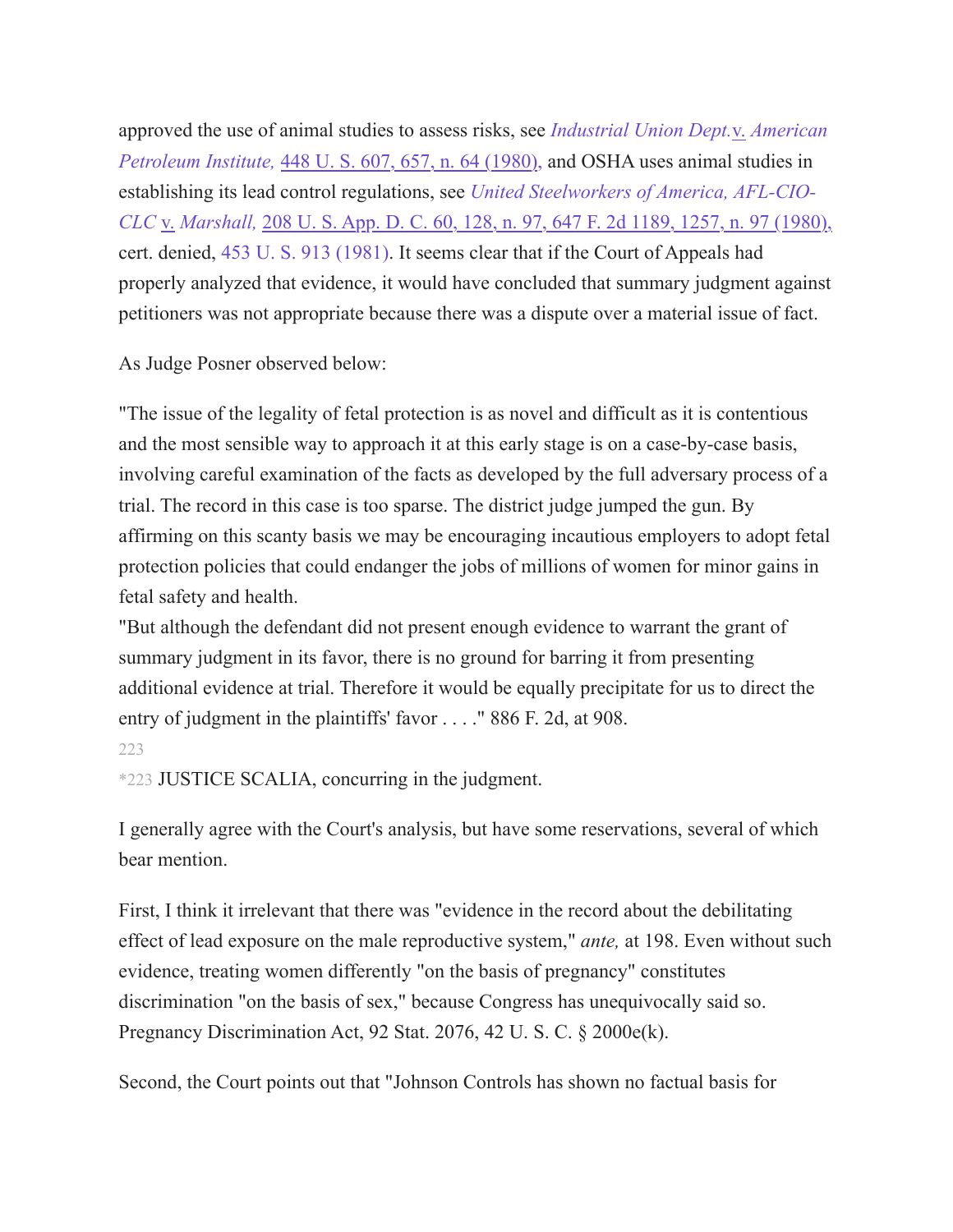believing that all or substantially all women would be unable to perform safely ... the duties of the job involved," *ante,* at 207 (internal quotation marks omitted). In my view, this is not only "somewhat academic in light of our conclusion that the company may not exclude fertile women at all," *ibid.;* it is entirely irrelevant. By reason of the Pregnancy Discrimination Act, it would not matter if all pregnant women placed their children at risk in taking these jobs, just as it does not matter if no men do so. As Judge Easterbrook put it in his dissent below: "Title VII gives parents the power to make occupational decisions affecting their families. A legislative forum is available to those who believe that such decisions should be made elsewhere." 886 F. 2d 871, 915 (CA7 1989).

Third, I am willing to assume, as the Court intimates, *ante,* at 208-211, that any action required by Title VII cannot give rise to liability under state tort law. That assumption, however, does not answer the question whether an action *is* required by Title VII (including the BFOQ provision) even if it is subject to liability under state tort law. It is perfectly reasonable to believe that Title VII has *accommodated* state tort law through the BFOQ exception. However, all that need be said in the present case is that Johnson has not demonstrated a substantial risk of tort liability—which is

#### 224

\*224alone enough to defeat a tort-based assertion of the BFOQ exception.

Last, the Court goes far afield, it seems to me, in suggesting that increased cost alone short of "costs ... so prohibitive as to threaten the survival of the employer's business," *ante,* at 210—cannot support a BFOQ defense. See *ante,* at 206. I agree with JUSTICE WHITE'S concurrence, *ante,* at 214, that nothing in our prior cases suggests this, and in my view it is wrong. I think, for example, that a shipping company may refuse to hire pregnant women as crew members on long voyages because the on-board facilities for foreseeable emergencies, though quite feasible, would be inordinately expensive. In the present case, however, Johnson has not asserted a cost-based BFOQ.

I concur in the judgment of the Court.

[\[\\*\]](http://scholar.google.com/scholar_case?q=Automobile+Workers+v.+Johnson+Controls&hl=en&as_sdt=2,14&case=16132234154136361578&scilh=0#r%5B1%5D) Briefs of *amici curiae* urging reversal were filed for the United States et al. by *Solicitor General Starr, Assistant Attorney General Dunne, Deputy Solicitor General Roberts, Deputy Assistant Attorney General Clegg, Clifford M. Sloan, David K. Flynn, Charles A. Shanor, Gwendolyn Young Reams, Lorraine C. Davis,* and *Carolyn L. Wheeler;* for the State of California et al. by *John K. Van de Kamp,*Attorney General, *Andrea*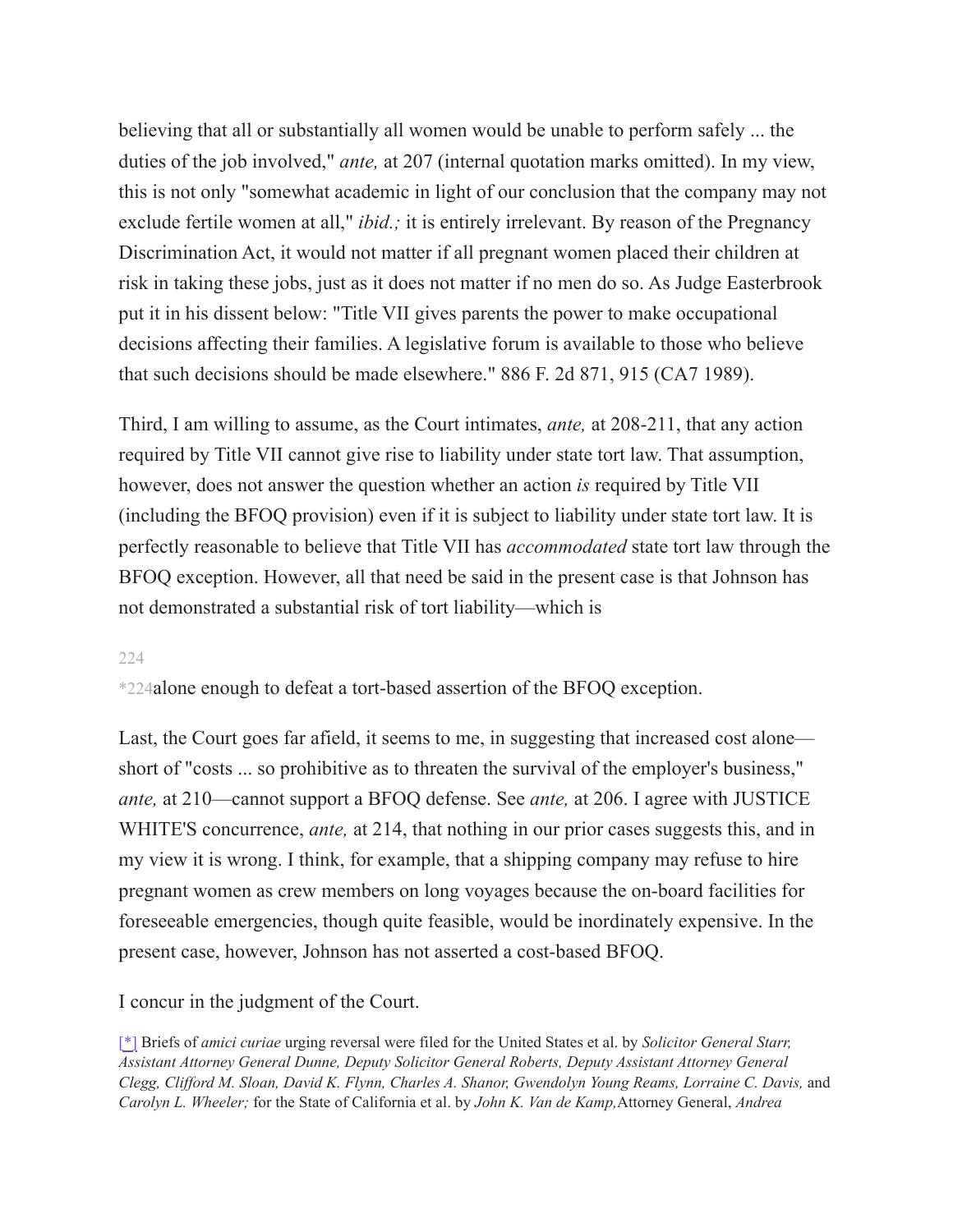*Sheridan Ordin,* Chief Assistant Attorney General, *Marian M. Johnston,*Supervising Deputy Attorney General, and *Manuel M. Medeiros,* Deputy Attorney General; for the Commonwealth of Massachusetts et al. by *James M. Shannon,* Attorney General of Massachusetts,*Jennifer Wriggins, Marjorie Heins,* and *Judith E. Beals,* Assistant Attorneys General, and by the Attorneys General for their respective jurisdictions as follows: *Robert K. Corbin* of Arizona, *Clarine Nardi Riddle* of Connecticut, *Charles M. Oberly III* of Delaware, *Robert A. Butterworth* of Florida,*William J. Guste, Jr.,* of Louisiana, *James E. Tierney* of Maine, *Frank J. Kelley* of Michigan, *Hubert H. Humphrey III* of Minnesota, *Robert M. Spire* of Nebraska, *Robert J. Del Tufo* of New Jersey, *Robert Abrams* of New York, *Anthony J. Celebrezze, Jr.,* of Ohio, *Robert H. Henry* of Oklahoma, *Hector Rivera-Cruz* of Puerto Rico, *Jim Mattox* of Texas, *Jeffrey L. Amestoy* of Vermont, *Godfrey R. de Castro*of the Virgin Islands, and *Kenneth 0. Eikenberry* of Washington; for the American Civil Liberties Union et al. by *Joan E. Bertin, Elisabeth A. Werby,* and *Isabelle Katz Pinzler;* for the American Public Health Association et al. by *Nadine Taub* and *Suzanne L. Mager;* for Equal Rights Advocates et al. by *Susan Deller Ross* and *Naomi R. Cahn;* for the NAACP Legal Defense and Educational Fund, Inc., et al., by*Julius LeVonne Chambers, Charles Stephen Ralston,* and *Ronald L. Ellis;* and for Trial Lawyers for Public Justice by *Arthur H. Bryant.*

Briefs of *amici curiae* urging affirmance were filed for the Chamber of Commerce of the United States of America by *Timothy B. Dyk, Willis J. Goldsmith, Stephen A. Bokat,* and *Robin S. Conrad;* for Concerned Women for America by *Jordan W. Lorence, Cimron Campbell,* and *Wendell R. Bird;* for the Equal Employment Advisory Council et al. by *Robert E. Williams, Douglas S. McDowell, Garen E. Dodge, Jan S. Amundson,* and *Quentin Riegel;* for the Industrial Hygiene Law Project by *Jack Levy*and *Ilise Levy Feitshans;* for the National Safe Workplace Institute by *James D. Holzhauer;* for the United States Catholic Conference by *Mark E. Chopko* and *John A. Liekweg;* and for the Washington Legal Foundation by *Daniel J. Popeo, Paul D. Kamenar,* and *John C. Scully.*

Briefs of *amici curiae* were filed for the Association of the Bar of the City of New York et al. by *Sidney S. Rosdeitcher, Evelyn Cohn, Janet Gallagher, Janice Goodman, Arthur Leonard,* and *Jim Williams;*for the Natural Resources Defense Council, Inc., by *Thomas 0. McGarity* and *Albert H. Meyerhoff;* and for the Pacific Legal Foundation et al. by *Ronald A. Zumbrun* and *Anthony T. Caso.*

[\[1\]](http://scholar.google.com/scholar_case?q=Automobile+Workers+v.+Johnson+Controls&hl=en&as_sdt=2,14&case=16132234154136361578&scilh=0#r%5B2%5D) Since our grant of certiorari, the Sixth Circuit has reversed a District Court's summary judgment for an employer that had excluded fertile female employees from foundry jobs involving exposure to specified concentrations of airborne lead. See *[Grant](http://scholar.google.com/scholar_case?case=13879496799507005385&q=Automobile+Workers+v.+Johnson+Controls&hl=en&as_sdt=2,14&scilh=0)* [v.](http://scholar.google.com/scholar_case?case=13879496799507005385&q=Automobile+Workers+v.+Johnson+Controls&hl=en&as_sdt=2,14&scilh=0) *[General Motors Corp.,](http://scholar.google.com/scholar_case?case=13879496799507005385&q=Automobile+Workers+v.+Johnson+Controls&hl=en&as_sdt=2,14&scilh=0)* [908 F. 2d 1303 \(1990\)](http://scholar.google.com/scholar_case?case=13879496799507005385&q=Automobile+Workers+v.+Johnson+Controls&hl=en&as_sdt=2,14&scilh=0). The court said: "We agree with the view of the dissenters in *Johnson Controls* that fetal protection policies perforce amount to overt sex discrimination, which cannot logically be recast as disparate impact and cannot be countenanced without proof that infertility is a BFOQ. . . . [P]laintiff. . . has alleged a claim of overt discrimination that her employer may justify only through the BFOQ defense."*Id.,* at 1310.

In *[Johnson Controls, Inc.](http://scholar.google.com/scholar_case?case=8341866242459311565&q=Automobile+Workers+v.+Johnson+Controls&hl=en&as_sdt=2,14&scilh=0)* [v.](http://scholar.google.com/scholar_case?case=8341866242459311565&q=Automobile+Workers+v.+Johnson+Controls&hl=en&as_sdt=2,14&scilh=0) *[Fair Employment & Housing Comm'n,](http://scholar.google.com/scholar_case?case=8341866242459311565&q=Automobile+Workers+v.+Johnson+Controls&hl=en&as_sdt=2,14&scilh=0)* [218 Cal. App. 3d 517, 267 Cal. Rptr. 158](http://scholar.google.com/scholar_case?case=8341866242459311565&q=Automobile+Workers+v.+Johnson+Controls&hl=en&as_sdt=2,14&scilh=0)  [\(1990\),](http://scholar.google.com/scholar_case?case=8341866242459311565&q=Automobile+Workers+v.+Johnson+Controls&hl=en&as_sdt=2,14&scilh=0) the court held respondent's fetal-protection policy invalid under California's fair-employment law.

[\[2\]](http://scholar.google.com/scholar_case?q=Automobile+Workers+v.+Johnson+Controls&hl=en&as_sdt=2,14&case=16132234154136361578&scilh=0#r%5B3%5D) The statute reads:

"It shall be an unlawful employment practice for an employer—

"(1) to fail or refuse to hire or discharge any individual, or otherwise to discriminate against any individual with respect to his compensation, terms, conditions, or privileges of employment, because of such individual's race, color, religion, sex, or national origin; or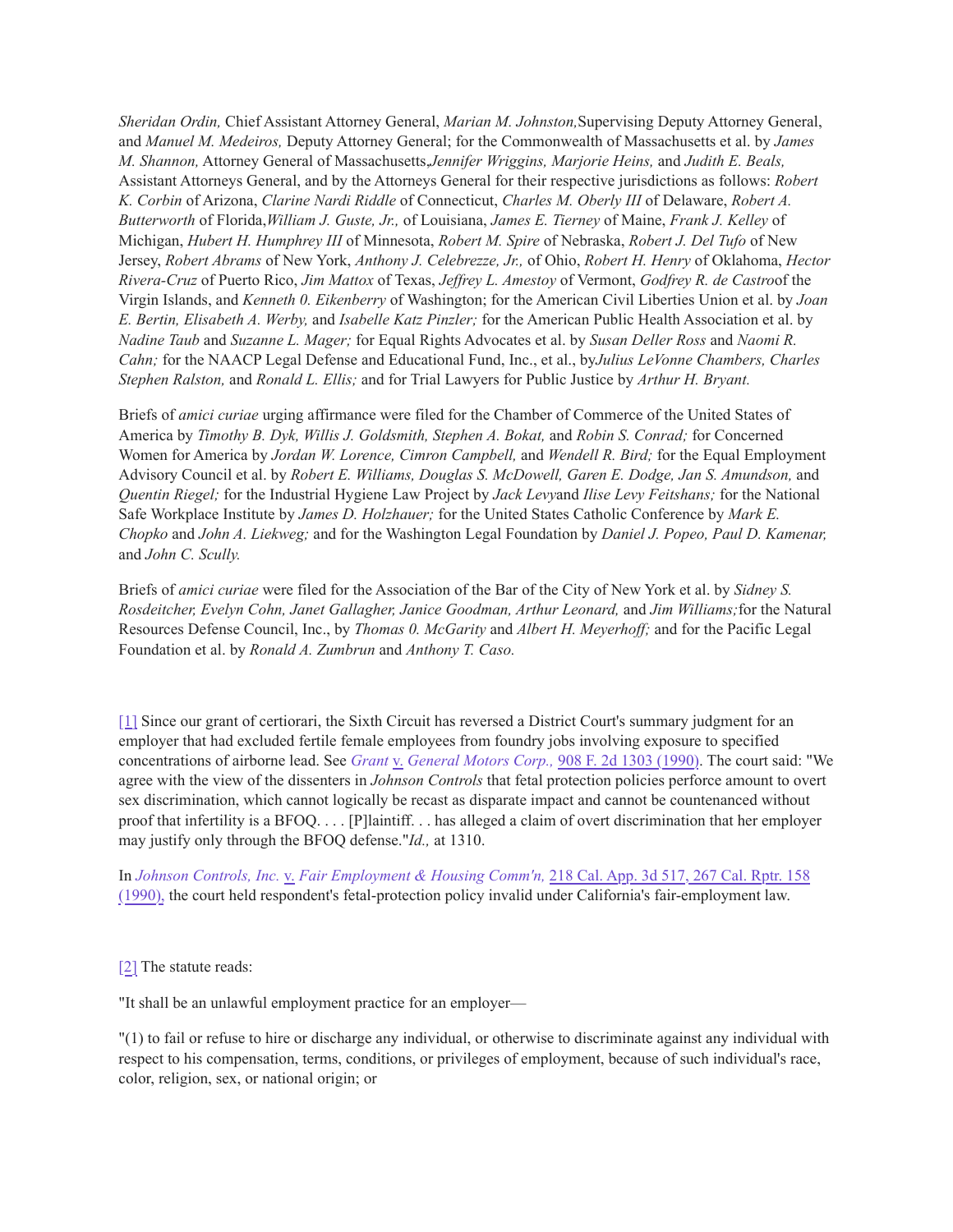"(2) to limit, segregate, or classify his employees or applicants for employment in any way which would deprive or tend to deprive any individual of employment opportunities or otherwise adversely affect his status as an employee, because of such individual's race, color, religion, sex, or national origin."

[\[3\]](http://scholar.google.com/scholar_case?q=Automobile+Workers+v.+Johnson+Controls&hl=en&as_sdt=2,14&case=16132234154136361578&scilh=0#r%5B4%5D) The Act added subsection (k) to § 701 of the Civil Rights Act of 1964 and reads in pertinent part:

"The terms `because of sex' or `on the basis of sex' [in Title VII] include, but are not limited to, because of or on the basis of pregnancy, childbirth, or related medical conditions; and women affected by pregnancy, childbirth, or related medical conditions shall be treated the same for all employment-related purposes . . . as other persons not so affected but similar in their ability or inability to work . . . ."

[\[4\]](http://scholar.google.com/scholar_case?q=Automobile+Workers+v.+Johnson+Controls&hl=en&as_sdt=2,14&case=16132234154136361578&scilh=0#r%5B5%5D) JUSTICE WHITE predicts that our reaffirmation of the narrowness of the BFOQ defense will preclude considerations of privacy as a basis for sex-based discrimination. *Post,* at 219-220, n. 8. We have never addressed privacy-based sex discrimination and shall not do so here because the sex-based discrimination at issue today does not involve the privacy interests of Johnson Controls' customers. Nothing in our discussion of the "essence of the business test," however, suggests that sex could not constitute a BFOQ when privacy interests are implicated. See, *e. g., [Backus v. Baptist Medical Center,](http://scholar.google.com/scholar_case?case=2210156281132062938&q=Automobile+Workers+v.+Johnson+Controls&hl=en&as_sdt=2,14&scilh=0)* [510 F. Supp. 1191 \(ED Ark. 1981\)](http://scholar.google.com/scholar_case?case=2210156281132062938&q=Automobile+Workers+v.+Johnson+Controls&hl=en&as_sdt=2,14&scilh=0) (essence of obstetrics nurse's business is to provide sensitive care for patient's intimate and private concerns), vacated as moot, [671 F. 2d 1100 \(CA8 1982\)](http://scholar.google.com/scholar_case?case=3809230403515037182&q=Automobile+Workers+v.+Johnson+Controls&hl=en&as_sdt=2,14&scilh=0).

[\[1\]](http://scholar.google.com/scholar_case?q=Automobile+Workers+v.+Johnson+Controls&hl=en&as_sdt=2,14&case=16132234154136361578&scilh=0#r%5B6%5D) The Court's heavy reliance on the word "`occupational'" in the BFOQ statute, *ante,* at 201, is unpersuasive. *Any* requirement for employment can be said to be an occupational qualification, since "occupational" merely means related to a job. See Webster's Third New International Dictionary 1560 (1976). Thus, Johnson Controls' requirement that employees engaged in battery manufacturing be either male or nonfertile clearly is an "occupational qualification." The issue, of course, is whether that qualification is "reasonably necessary to the normal operation" of Johnson Controls' business. It is telling that the Court offers no case support, either from this Court or the lower federal courts, for its interpretation of the word "occupational."

[\[2\]](http://scholar.google.com/scholar_case?q=Automobile+Workers+v.+Johnson+Controls&hl=en&as_sdt=2,14&case=16132234154136361578&scilh=0#r%5B7%5D) Cf. *[English](http://scholar.google.com/scholar_case?case=8823653473519031014&q=Automobile+Workers+v.+Johnson+Controls&hl=en&as_sdt=2,14&scilh=0)* [v.](http://scholar.google.com/scholar_case?case=8823653473519031014&q=Automobile+Workers+v.+Johnson+Controls&hl=en&as_sdt=2,14&scilh=0) *[General Electric Co.,](http://scholar.google.com/scholar_case?case=8823653473519031014&q=Automobile+Workers+v.+Johnson+Controls&hl=en&as_sdt=2,14&scilh=0)* [496 U. S. 72 \(1990\)](http://scholar.google.com/scholar_case?case=8823653473519031014&q=Automobile+Workers+v.+Johnson+Controls&hl=en&as_sdt=2,14&scilh=0) (state law action for intentional infliction of emotional distress not pre-empted by Energy Reorganization Act of 1974); *[California Federal Savings and](http://scholar.google.com/scholar_case?case=16446221120081599738&q=Automobile+Workers+v.+Johnson+Controls&hl=en&as_sdt=2,14&scilh=0)  [Loan Assn.](http://scholar.google.com/scholar_case?case=16446221120081599738&q=Automobile+Workers+v.+Johnson+Controls&hl=en&as_sdt=2,14&scilh=0)* [v.](http://scholar.google.com/scholar_case?case=16446221120081599738&q=Automobile+Workers+v.+Johnson+Controls&hl=en&as_sdt=2,14&scilh=0) *[Guerra,](http://scholar.google.com/scholar_case?case=16446221120081599738&q=Automobile+Workers+v.+Johnson+Controls&hl=en&as_sdt=2,14&scilh=0)* [479 U. S. 272, 290-292 \(1987\)](http://scholar.google.com/scholar_case?case=16446221120081599738&q=Automobile+Workers+v.+Johnson+Controls&hl=en&as_sdt=2,14&scilh=0) (state statute requiring the provision of leave and reinstatement to employees disabled by pregnancy not pre-empted by the Pregnancy Discrimination Act (PDA), 92 Stat. 2076, 42 U. S. C. § 2000e(k)); *[Silkwood](http://scholar.google.com/scholar_case?case=4174729399921228676&q=Automobile+Workers+v.+Johnson+Controls&hl=en&as_sdt=2,14&scilh=0)* [v.](http://scholar.google.com/scholar_case?case=4174729399921228676&q=Automobile+Workers+v.+Johnson+Controls&hl=en&as_sdt=2,14&scilh=0) *[Kerr-McGee Corp.,](http://scholar.google.com/scholar_case?case=4174729399921228676&q=Automobile+Workers+v.+Johnson+Controls&hl=en&as_sdt=2,14&scilh=0)* [464 U. S. 238, 256 \(1984\)](http://scholar.google.com/scholar_case?case=4174729399921228676&q=Automobile+Workers+v.+Johnson+Controls&hl=en&as_sdt=2,14&scilh=0) (state punitive damages claim not pre-empted by federal laws regulating nuclear powerplants); *[Bernstein](http://scholar.google.com/scholar_case?case=5771314206158031137&q=Automobile+Workers+v.+Johnson+Controls&hl=en&as_sdt=2,14&scilh=0)* [v.](http://scholar.google.com/scholar_case?case=5771314206158031137&q=Automobile+Workers+v.+Johnson+Controls&hl=en&as_sdt=2,14&scilh=0) *[Aetna Life](http://scholar.google.com/scholar_case?case=5771314206158031137&q=Automobile+Workers+v.+Johnson+Controls&hl=en&as_sdt=2,14&scilh=0)  [& Casualty,](http://scholar.google.com/scholar_case?case=5771314206158031137&q=Automobile+Workers+v.+Johnson+Controls&hl=en&as_sdt=2,14&scilh=0)* [843 F. 2d 359, 364-365 \(CA9 1988\)](http://scholar.google.com/scholar_case?case=5771314206158031137&q=Automobile+Workers+v.+Johnson+Controls&hl=en&as_sdt=2,14&scilh=0) ("It is well-established that Title VII does not pre-empt state common law remedies"); see also 42 U. S. C. § 2000e-7.

[\[3\]](http://scholar.google.com/scholar_case?q=Automobile+Workers+v.+Johnson+Controls&hl=en&as_sdt=2,14&case=16132234154136361578&scilh=0#r%5B8%5D) See, *e. g., [In re Estate of Infant Fontaine,](http://scholar.google.com/scholar_case?case=161169303232883630&q=Automobile+Workers+v.+Johnson+Controls&hl=en&as_sdt=2,14&scilh=0)* [128 N. H. 695, 700, 519 A. 2d 227, 230 \(1986\);](http://scholar.google.com/scholar_case?case=161169303232883630&q=Automobile+Workers+v.+Johnson+Controls&hl=en&as_sdt=2,14&scilh=0) *[Collins](http://scholar.google.com/scholar_case?case=3286474234896154730&q=Automobile+Workers+v.+Johnson+Controls&hl=en&as_sdt=2,14&scilh=0)* [v.](http://scholar.google.com/scholar_case?case=3286474234896154730&q=Automobile+Workers+v.+Johnson+Controls&hl=en&as_sdt=2,14&scilh=0)*[Eli Lilly](http://scholar.google.com/scholar_case?case=3286474234896154730&q=Automobile+Workers+v.+Johnson+Controls&hl=en&as_sdt=2,14&scilh=0)  [Co.,](http://scholar.google.com/scholar_case?case=3286474234896154730&q=Automobile+Workers+v.+Johnson+Controls&hl=en&as_sdt=2,14&scilh=0)* [116 Wis. 2d 166, 200, n. 14, 342 N. W. 2d 37, 53, n. 14,](http://scholar.google.com/scholar_case?case=3286474234896154730&q=Automobile+Workers+v.+Johnson+Controls&hl=en&as_sdt=2,14&scilh=0) cert. denied, [469 U. S. 826 \(1984\)](http://scholar.google.com/scholar_case?about=3470776207732896889&q=Automobile+Workers+v.+Johnson+Controls&hl=en&as_sdt=2,14&scilh=0); *[Doyle](http://scholar.google.com/scholar_case?case=11037228466287852442&q=Automobile+Workers+v.+Johnson+Controls&hl=en&as_sdt=2,14&scilh=0)* [v.](http://scholar.google.com/scholar_case?case=11037228466287852442&q=Automobile+Workers+v.+Johnson+Controls&hl=en&as_sdt=2,14&scilh=0) *[Bowdoin College,](http://scholar.google.com/scholar_case?case=11037228466287852442&q=Automobile+Workers+v.+Johnson+Controls&hl=en&as_sdt=2,14&scilh=0)* [403 A. 2d 1206, 1208, n. 3 \(Me. 1979\)](http://scholar.google.com/scholar_case?case=11037228466287852442&q=Automobile+Workers+v.+Johnson+Controls&hl=en&as_sdt=2,14&scilh=0); *[Littleton](http://scholar.google.com/scholar_case?case=4932479677350089084&q=Automobile+Workers+v.+Johnson+Controls&hl=en&as_sdt=2,14&scilh=0)* [v.](http://scholar.google.com/scholar_case?case=4932479677350089084&q=Automobile+Workers+v.+Johnson+Controls&hl=en&as_sdt=2,14&scilh=0) *[Jordan,](http://scholar.google.com/scholar_case?case=4932479677350089084&q=Automobile+Workers+v.+Johnson+Controls&hl=en&as_sdt=2,14&scilh=0)* [428 S. W. 2d 472 \(Tex. Civ. App.](http://scholar.google.com/scholar_case?case=4932479677350089084&q=Automobile+Workers+v.+Johnson+Controls&hl=en&as_sdt=2,14&scilh=0)  [1968\)](http://scholar.google.com/scholar_case?case=4932479677350089084&q=Automobile+Workers+v.+Johnson+Controls&hl=en&as_sdt=2,14&scilh=0); *[Fallaw](http://scholar.google.com/scholar_case?case=18331650948970709997&q=Automobile+Workers+v.+Johnson+Controls&hl=en&as_sdt=2,14&scilh=0)* [v.](http://scholar.google.com/scholar_case?case=18331650948970709997&q=Automobile+Workers+v.+Johnson+Controls&hl=en&as_sdt=2,14&scilh=0) *[Hobbs,](http://scholar.google.com/scholar_case?case=18331650948970709997&q=Automobile+Workers+v.+Johnson+Controls&hl=en&as_sdt=2,14&scilh=0)* [113 Ga. App. 181, 182-183, 147 S. E. 2d 517, 519 \(1966\);](http://scholar.google.com/scholar_case?case=18331650948970709997&q=Automobile+Workers+v.+Johnson+Controls&hl=en&as_sdt=2,14&scilh=0) see also Restatement (Second) of Torts § 488(1) (1965).

[\[4\]](http://scholar.google.com/scholar_case?q=Automobile+Workers+v.+Johnson+Controls&hl=en&as_sdt=2,14&case=16132234154136361578&scilh=0#r%5B9%5D) An example of a "peripheral" job qualification was in *[Diaz](http://scholar.google.com/scholar_case?case=16459524217577963657&q=Automobile+Workers+v.+Johnson+Controls&hl=en&as_sdt=2,14&scilh=0)* [v.](http://scholar.google.com/scholar_case?case=16459524217577963657&q=Automobile+Workers+v.+Johnson+Controls&hl=en&as_sdt=2,14&scilh=0) *[Pan American World Airways, Inc.,](http://scholar.google.com/scholar_case?case=16459524217577963657&q=Automobile+Workers+v.+Johnson+Controls&hl=en&as_sdt=2,14&scilh=0)*[442 F. 2d](http://scholar.google.com/scholar_case?case=16459524217577963657&q=Automobile+Workers+v.+Johnson+Controls&hl=en&as_sdt=2,14&scilh=0)  [385 \(CA5\),](http://scholar.google.com/scholar_case?case=16459524217577963657&q=Automobile+Workers+v.+Johnson+Controls&hl=en&as_sdt=2,14&scilh=0) cert. denied, [404 U. S. 950 \(1971\)](http://scholar.google.com/scholar_case?about=4568964488326480673&q=Automobile+Workers+v.+Johnson+Controls&hl=en&as_sdt=2,14&scilh=0). There, the Fifth Circuit held that being female was not a BFOQ for the job of flight attendant, despite a determination by the trial court that women were better able than men to perform the "non-mechanical" functions of the job, such as attending to the passengers' psychological needs. The court concluded that such nonmechanical functions were merely "tangential" to the normal operation of the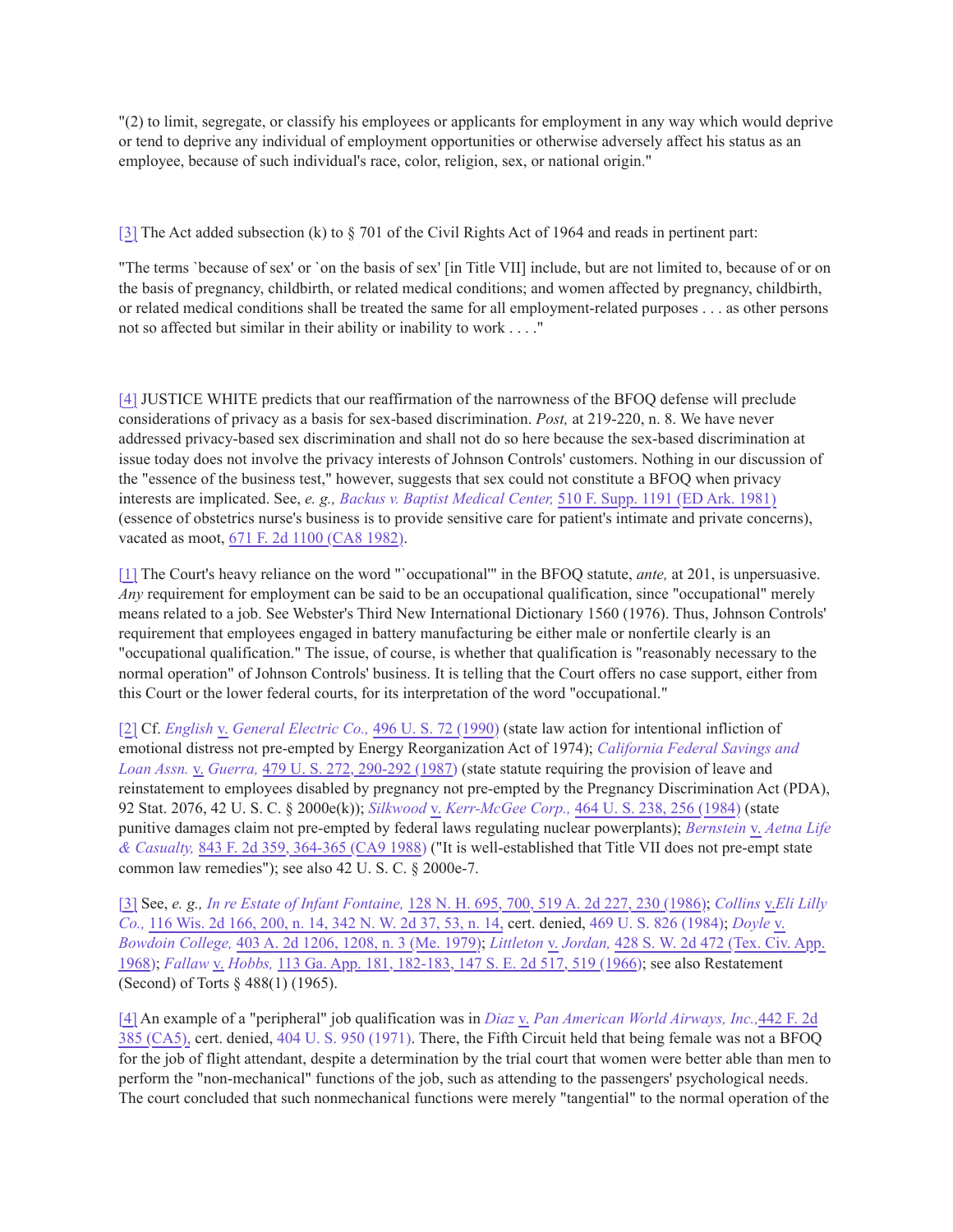airline's business, noting that "[n]o one has suggested that having male stewards will so seriously affect the operation of an airline as to jeopardize or even minimize its ability to provide safe transportation from one place to another." [442 F. 2d, at 388](http://scholar.google.com/scholar_case?case=16459524217577963657&q=Automobile+Workers+v.+Johnson+Controls&hl=en&as_sdt=2,14&scilh=0).

[\[5\]](http://scholar.google.com/scholar_case?q=Automobile+Workers+v.+Johnson+Controls&hl=en&as_sdt=2,14&case=16132234154136361578&scilh=0#r%5B10%5D) I do not, as the Court asserts, *ante,* at 203, reject the "`essence of the business'" test. Rather, I merely reaffirm the obvious—that safety to third parties is part of the "essence" of most if not all businesses. Of course, the BFOQ inquiry "`adjusts to the safety factor.'" *[Criswell,](http://scholar.google.com/scholar_case?case=7232159241469569502&q=Automobile+Workers+v.+Johnson+Controls&hl=en&as_sdt=2,14&scilh=0)* [472 U. S., at 413](http://scholar.google.com/scholar_case?case=7232159241469569502&q=Automobile+Workers+v.+Johnson+Controls&hl=en&as_sdt=2,14&scilh=0)(quoting *[Usery](http://scholar.google.com/scholar_case?case=927929649985281002&q=Automobile+Workers+v.+Johnson+Controls&hl=en&as_sdt=2,14&scilh=0)* [v.](http://scholar.google.com/scholar_case?case=927929649985281002&q=Automobile+Workers+v.+Johnson+Controls&hl=en&as_sdt=2,14&scilh=0) *[Tamiami Trail](http://scholar.google.com/scholar_case?case=927929649985281002&q=Automobile+Workers+v.+Johnson+Controls&hl=en&as_sdt=2,14&scilh=0)  [Tours, Inc.,](http://scholar.google.com/scholar_case?case=927929649985281002&q=Automobile+Workers+v.+Johnson+Controls&hl=en&as_sdt=2,14&scilh=0)* [531 F. 2d 224, 236 \(CA5 1976\)\)](http://scholar.google.com/scholar_case?case=927929649985281002&q=Automobile+Workers+v.+Johnson+Controls&hl=en&as_sdt=2,14&scilh=0). As a result, more stringent occupational qualifications may be justified for jobs involving higher safety risks, such as flying airplanes. But a recognition that the importance of safety varies among businesses does not mean that safety is completely irrelevant to the essence of a job such as battery manufacturing.

[\[6\]](http://scholar.google.com/scholar_case?q=Automobile+Workers+v.+Johnson+Controls&hl=en&as_sdt=2,14&case=16132234154136361578&scilh=0#r%5B11%5D) Contrary to the Court's assertion, *ante,* at 204-205, neither the majority decision nor the dissent in*[California](http://scholar.google.com/scholar_case?case=16446221120081599738&q=Automobile+Workers+v.+Johnson+Controls&hl=en&as_sdt=2,14&scilh=0)  [Federal Savings and Loan Assn.](http://scholar.google.com/scholar_case?case=16446221120081599738&q=Automobile+Workers+v.+Johnson+Controls&hl=en&as_sdt=2,14&scilh=0)* [v.](http://scholar.google.com/scholar_case?case=16446221120081599738&q=Automobile+Workers+v.+Johnson+Controls&hl=en&as_sdt=2,14&scilh=0) *[Guerra,](http://scholar.google.com/scholar_case?case=16446221120081599738&q=Automobile+Workers+v.+Johnson+Controls&hl=en&as_sdt=2,14&scilh=0)* [479 U. S. 272 \(1987\),](http://scholar.google.com/scholar_case?case=16446221120081599738&q=Automobile+Workers+v.+Johnson+Controls&hl=en&as_sdt=2,14&scilh=0) is relevant to the issue whether the PDA altered the BFOQ standard for pregnancy-related discrimination. In that case, the Court held that the PDA did not pre-empt a state law requiring employers to provide leave and reinstatement to pregnant employees. The Court reasoned that the PDA was not intended to prohibit all employment practices that favor pregnant women. *Id.,* at 284-290. The dissent disagreed with that conclusion, arguing that the state statute was pre-empted because the PDA's language that pregnant employees "shall be treated the same for all employment-related purposes" appeared to forbid preferential treatment of pregnant workers. *Id.,* at 297-298. Obviously, the dispute in that case between the majority and the dissent was purely over what constituted *discrimination* under Title VII, as amended by the PDA, not over the scope of the BFOQ defense.

[\[7\]](http://scholar.google.com/scholar_case?q=Automobile+Workers+v.+Johnson+Controls&hl=en&as_sdt=2,14&case=16132234154136361578&scilh=0#r%5B12%5D) Even if the PDA *did* establish a separate BFOQ standard for pregnancy-related discrimination, if a female employee could only perform the duties of her job by imposing substantial safety and liability risks, she would not be "similar in [her] ability or inability to work" as a male employee, under the terms of the PDA. See 42 U. S. C. § 2000e(k).

[\[8\]](http://scholar.google.com/scholar_case?q=Automobile+Workers+v.+Johnson+Controls&hl=en&as_sdt=2,14&case=16132234154136361578&scilh=0#r%5B13%5D) The Court's cramped reading of the BFOQ defense is also belied by the legislative history of Title VII, in which three examples of permissible sex discrimination were mentioned—a female nurse hired to care for an elderly woman, an all-male professional baseball team, and a masseur. See 110 Cong. Rec. 2718 (1964) (Rep. Goodell); *id.,* at 7212-7213 (interpretive memorandum introduced by Sens. Clark and Case); *id.,* at 2720 (Rep. Multer). In none of those situations would gender "actually interfer[e] with the employee's ability to perform the job," as required today by the Court, *ante,* at 204.

The Court's interpretation of the BFOQ standard also would seem to preclude considerations of privacy as a basis for sex-based discrimination, since those considerations do not relate directly to an employee's physical ability to perform the duties of the job. The lower federal courts, however, have consistently recognized that privacy interests may justify sex-based requirements for certain jobs. See, *e. g., [Fesel](http://scholar.google.com/scholar_case?case=3856379225294385847&q=Automobile+Workers+v.+Johnson+Controls&hl=en&as_sdt=2,14&scilh=0)* [v.](http://scholar.google.com/scholar_case?case=3856379225294385847&q=Automobile+Workers+v.+Johnson+Controls&hl=en&as_sdt=2,14&scilh=0) *[Masonic Home of](http://scholar.google.com/scholar_case?case=3856379225294385847&q=Automobile+Workers+v.+Johnson+Controls&hl=en&as_sdt=2,14&scilh=0)  [Delaware, Inc.,](http://scholar.google.com/scholar_case?case=3856379225294385847&q=Automobile+Workers+v.+Johnson+Controls&hl=en&as_sdt=2,14&scilh=0)* [447 F. Supp. 1346 \(Del. 1978\),](http://scholar.google.com/scholar_case?case=3856379225294385847&q=Automobile+Workers+v.+Johnson+Controls&hl=en&as_sdt=2,14&scilh=0) aff'd, [591 F. 2d 1334 \(CA3 1979\)](http://scholar.google.com/scholar_case?about=257195292590759898&q=Automobile+Workers+v.+Johnson+Controls&hl=en&as_sdt=2,14&scilh=0) (nurse's aide in retirement home); *[Jones](http://scholar.google.com/scholar_case?case=11111895550451188534&q=Automobile+Workers+v.+Johnson+Controls&hl=en&as_sdt=2,14&scilh=0)* [v.](http://scholar.google.com/scholar_case?case=11111895550451188534&q=Automobile+Workers+v.+Johnson+Controls&hl=en&as_sdt=2,14&scilh=0) *[Hinds General Hospital,](http://scholar.google.com/scholar_case?case=11111895550451188534&q=Automobile+Workers+v.+Johnson+Controls&hl=en&as_sdt=2,14&scilh=0)* [666 F. Supp. 933 \(SD Miss. 1987\)](http://scholar.google.com/scholar_case?case=11111895550451188534&q=Automobile+Workers+v.+Johnson+Controls&hl=en&as_sdt=2,14&scilh=0) (nursing assistant); *[Local 567](http://scholar.google.com/scholar_case?case=8040462277495886692&q=Automobile+Workers+v.+Johnson+Controls&hl=en&as_sdt=2,14&scilh=0)  [American Federation of State, County, and Municipal Employees, AFL-CIO v. Michigan Council 25, American](http://scholar.google.com/scholar_case?case=8040462277495886692&q=Automobile+Workers+v.+Johnson+Controls&hl=en&as_sdt=2,14&scilh=0)  [Federation of State, County, and Municipal Employees, AFL-CIO,](http://scholar.google.com/scholar_case?case=8040462277495886692&q=Automobile+Workers+v.+Johnson+Controls&hl=en&as_sdt=2,14&scilh=0)* [635 F. Supp. 1010 \(ED Mich. 1986\)](http://scholar.google.com/scholar_case?case=8040462277495886692&q=Automobile+Workers+v.+Johnson+Controls&hl=en&as_sdt=2,14&scilh=0) (mental health workers);*[Norwood](http://scholar.google.com/scholar_case?case=16333001480671630309&q=Automobile+Workers+v.+Johnson+Controls&hl=en&as_sdt=2,14&scilh=0)* [v.](http://scholar.google.com/scholar_case?case=16333001480671630309&q=Automobile+Workers+v.+Johnson+Controls&hl=en&as_sdt=2,14&scilh=0) *[Dale Maintenance System, Inc.,](http://scholar.google.com/scholar_case?case=16333001480671630309&q=Automobile+Workers+v.+Johnson+Controls&hl=en&as_sdt=2,14&scilh=0)* [590 F. Supp. 1410 \(ND Ill. 1984\)](http://scholar.google.com/scholar_case?case=16333001480671630309&q=Automobile+Workers+v.+Johnson+Controls&hl=en&as_sdt=2,14&scilh=0) (washroom attendant);*[Backus](http://scholar.google.com/scholar_case?case=2210156281132062938&q=Automobile+Workers+v.+Johnson+Controls&hl=en&as_sdt=2,14&scilh=0)* [v.](http://scholar.google.com/scholar_case?case=2210156281132062938&q=Automobile+Workers+v.+Johnson+Controls&hl=en&as_sdt=2,14&scilh=0) *[Baptist Medical Center;](http://scholar.google.com/scholar_case?case=2210156281132062938&q=Automobile+Workers+v.+Johnson+Controls&hl=en&as_sdt=2,14&scilh=0)* [510 F. Supp. 1191 \(ED Ark. 1981\)](http://scholar.google.com/scholar_case?case=2210156281132062938&q=Automobile+Workers+v.+Johnson+Controls&hl=en&as_sdt=2,14&scilh=0) (nursing position in obstetrics and gynecology department of hospital), vacated as moot, [671 F. 2d 1100 \(CA8 1982\)](http://scholar.google.com/scholar_case?case=3809230403515037182&q=Automobile+Workers+v.+Johnson+Controls&hl=en&as_sdt=2,14&scilh=0).

[\[9\]](http://scholar.google.com/scholar_case?q=Automobile+Workers+v.+Johnson+Controls&hl=en&as_sdt=2,14&case=16132234154136361578&scilh=0#r%5B14%5D) Apparently, between 1979 and 1983, only eight employees at Johnson Controls became pregnant while maintaining high blood lead levels, and only one of the babies born to this group later recorded an elevated